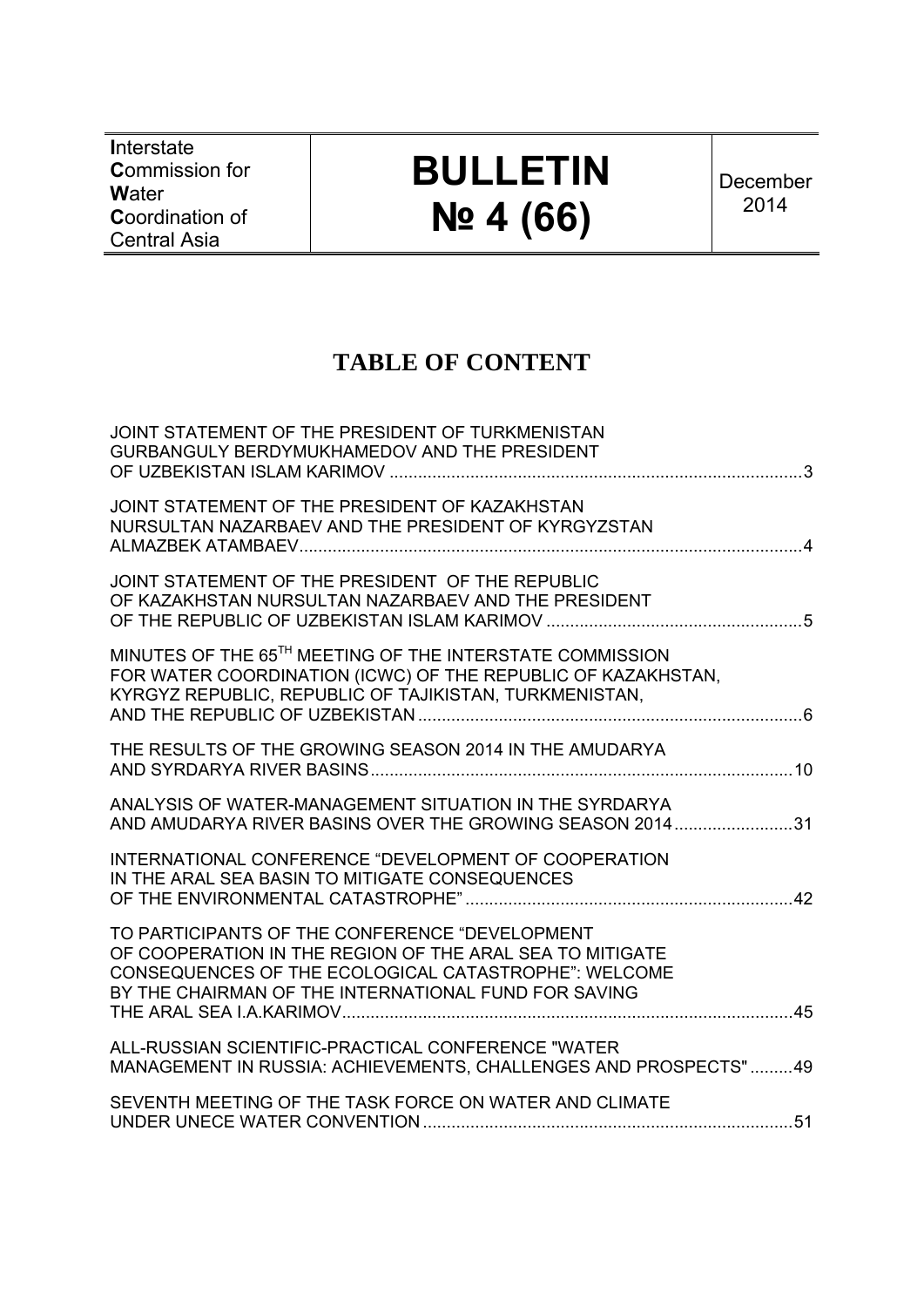

| FIFTH WORKSHOP ON WATER AND ADAPTATION TO CLIMATE<br><b>CHANGE IN TRANSBOUNDARY BASINS ADAPTATION STRATEGIES:</b><br>WHICH MEASURES FOR WHICH OUTCOMES AT TRANSBOUNDARY LEVEL?  52 |  |
|------------------------------------------------------------------------------------------------------------------------------------------------------------------------------------|--|
| 16th GOVERNING COUNCIL MEETING OF THE ASIA-PACIFIC WATER<br>FORUM AND 2nd PREPARATORY MEETING OF THE ASIA-PACIFIC                                                                  |  |
| 12th EUROPEAN CONFERENCE ON THE IMPLEMENTATION OF                                                                                                                                  |  |
| UNECE AND GLOBAL WATER PARTNERSHIP WORKSHOP<br>ON THE WATER-ENERGY-FOOD-ECOSYSTEMS NEXUS ASSESSMENT<br>TO PROMOTE A MORE SUSTAINABLE USE OF NATURAL RESOURCES                      |  |
| <b>GLOBAL FORUM ON ENVIRONMENT: NEW PERSPECTIVES</b>                                                                                                                               |  |
| TRAINING WORKSHOP "LAND USE AND IRRIGATION PLANNING                                                                                                                                |  |
| FIRST MEETING OF THE CORE GROUP ON REPORTING UNDER                                                                                                                                 |  |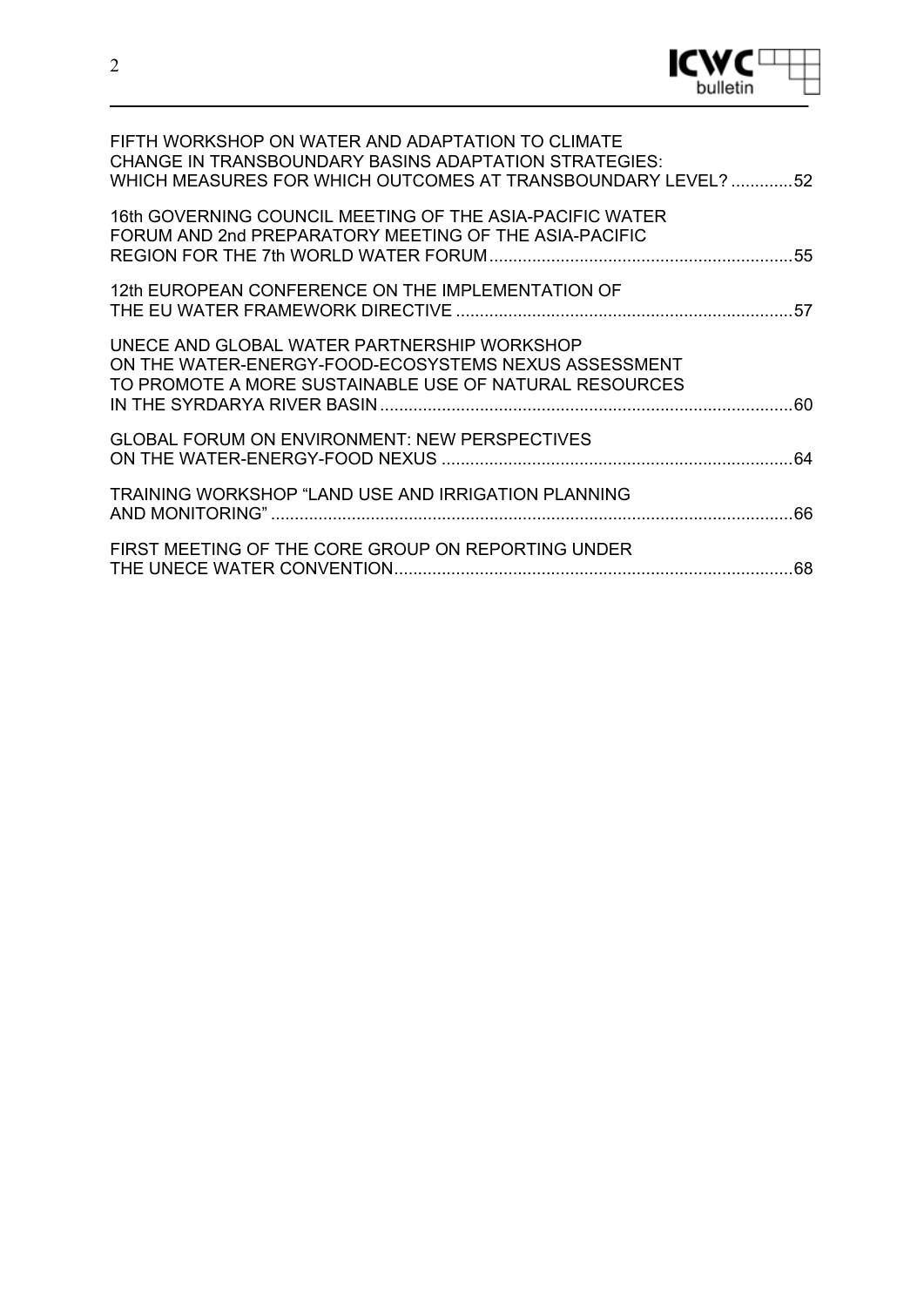# **JOINT STATEMENT OF THE PRESIDENT OF TURKMENISTAN GURBANGULY BERDYMUKHAMEDOV AND THE PRESIDENT OF UZBEKISTAN ISLAM KARIMOV**

### **(extract)**

At the invitation of the President of Turkmenistan Gurbanguly Berdymukhamedov, the President of Uzbekistan Islam Karimov made an official visit to Turkmenistan during 23-24 October 2014.

In the course of friendly talks, the heads of state exchanged opinions on all areas of bilateral cooperation and the scope of engagement on the international stage. The Presidents confirmed that they arrived at an understanding on a wide range of issues.

The Parties view the International Fund for Saving the Aral Sea (IFAS) as a universal platform for cooperation of the region's countries under environmental and research projects and programs aimed at improving the environmental conditions in the areas affected by the Aral Sea catastrophe and overcoming the socio-economic problems.

Turkmenistan and the Republic of Uzbekistan expressed support to the regional efforts directed to effective implementation of the Aral Sea Basin Program-3 (ASBP-3) and the Program of Measures on eliminating the consequences of drying up of the Aral Sea and averting the catastrophe of ecosystems in Prearalie as adopted at the  $68<sup>th</sup>$ session of the UN General Assembly as an official document.

In this context, the parties welcomed the adoption of the ASBP-3 Joint Action Plan between the Republic of Uzbekistan and Turkmenistan at top level.

The heads of state emphasized a need for further implementation of joint measures to ensure equitable and efficient water use in Central Asia in line with the universally recognized rules and principles of international law and based on the interests of all countries in the region. It is recognized that given the intensive melting of glaciers, growing water scarcity in Central Asia and the complex situation in Prearalie, any actions affecting the natural transboundary river flow, including construction of new large hydraulic structures that could lead to negative socioeconomic and environmental consequences should be subject to independent, unbiased and transparent international expertise under the aegis of UN agencies and approved by all concerned parties.

The Presidents are at one in thinking that in the international arena any disputes and disagreements should be solved only in peaceful manner, in accordance with the basic international norms and principles set in the UN Charter.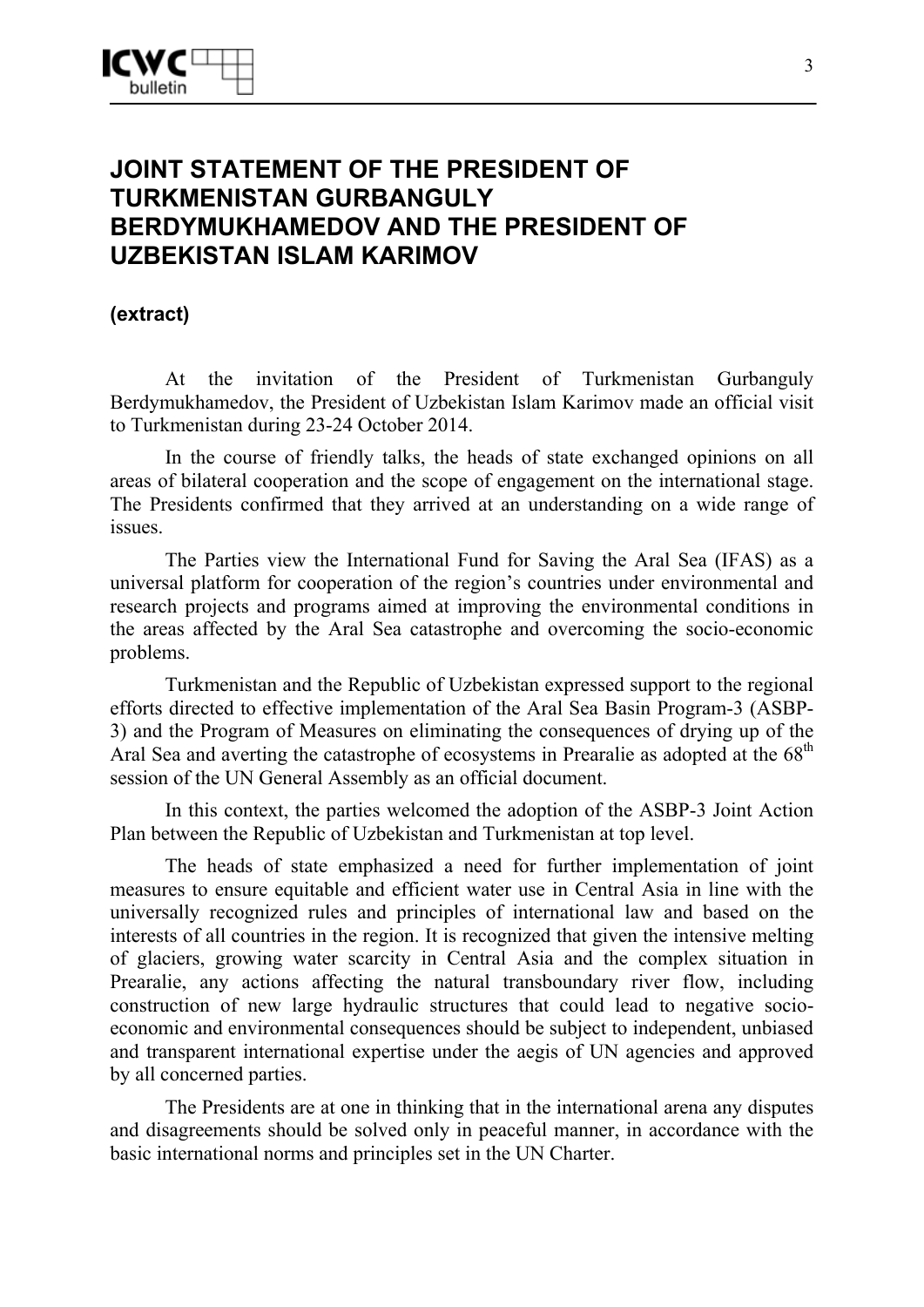

# **JOINT STATEMENT OF THE PRESIDENT OF KAZAKHSTAN NURSULTAN NAZARBAEV AND THE PRESIDENT OF KYRGYZSTAN ALMAZBEK ATAMBAEV**

### **(extract)**

At the invitation of the President of Kazakhstan Nursultan Nazarbaev, the President of Kyrgyzstan Almazbek Atambaev made an official visit to Kazakhstan on the  $7<sup>th</sup>$  of November 2014.

In the course of the visit, the President of KR A.Atambaev had a meeting with the President of RK N.Nazarbaev and the fourth meeting of the Supreme Interstate Council of KR and RK, during which, confidently and friendly, the parties discussed the main issues of the Kyrgyz-Kazakh cooperation, identified the key areas and prospects of development of their relations and strategic partnership, and exchanged opinions on pressing challenges of the regional and international agenda.

While valuing highly the positive development of interstate policy dialogue and strategic cooperation between the two countries on bi- and multilateral basis, as well as the implementation of agreements earlier achieved at the top level, seeking to strengthen friendly relations between the two countries and fraternal nations, expressing content with gradual development of the Kyrgyz-Kazakh relations on the basis of the Treaty of 25 December 2003 on allied relationship between Kyrgyzstan and Kazakhstan, noting mutual aspirations towards security in the Central Asian region and in the world in general, understanding their responsibility for solid peace and sustainable economic development in Asia, and advocating an effective international organization to be established on the basis of the Conference on Interaction and Confidence-building in Asia with the aim to ensure regional security and enhance economic ties, by underlining a need for further development of the Eurasian integration and the Eurasian economic union for creation of favorable conditions for sustainable socio-economic development in Eurasia,

The heads of state have stated the following:

The Parties give priority to rational water and energy sharing in the region and to mutually beneficial cooperation in the fuel and energy field and consistently will render comprehensive assistance in this area.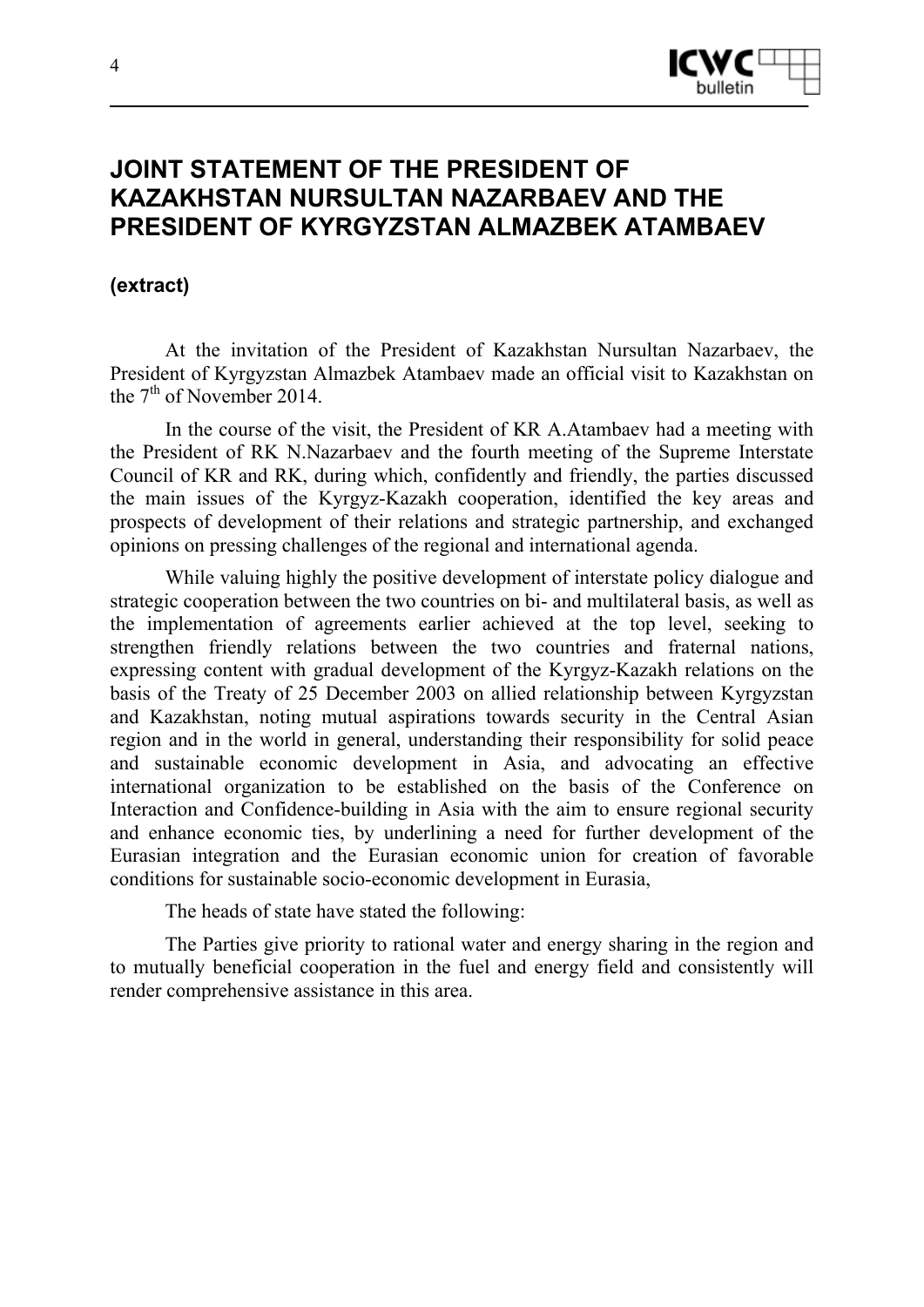# **JOINT STATEMENT OF THE PRESIDENT OF THE REPUBLIC OF KAZAKHSTAN NURSULTAN NAZARBAEV AND THE PRESIDENT OF THE REPUBLIC OF UZBEKISTAN ISLAM KARIMOV**

**(extract)** 

At the invitation of the President of the Republic of Kazakhstan Nursultan Nazarbaev, the President of the Republic of Uzbekistan Islam Karimov made an official visit to Kazakhstan during 24-25 November 2014.

In the course of friendly talks in an open way, the heads of state discussed the key issues related to further development of relations between the two countries, the prospects of enhancement of bilateral cooperation in trade-economic, culturehumanitarian and other fields, as well as the topical regional and international matters of mutual interest.

The leaders of the countries placed emphasis on strengthening of economic ties.

The Parties considered the International Fund for Saving the Aral Sea (IFAS), which is a unique and universal platform for cooperation of the region's countries under research and practical projects and programs aimed at improving the environmental conditions and overcoming the socio-economic problems in the areas affected by the Aral Sea catastrophe.

Uzbekistan and Kazakhstan have supported and continue supporting the regional and international efforts aimed at effective implementation of the Aral Sea Basin Program (ASBP-3). In this context, the Republic of Kazakhstan gives a high rating to the international conference "Development of Cooperation in the Region of the Aral Sea to Mitigate Consequences of the Ecological Catastrophe" held under the chairmanship of Uzbekistan in IFAS in the city of Urgench in October 2014.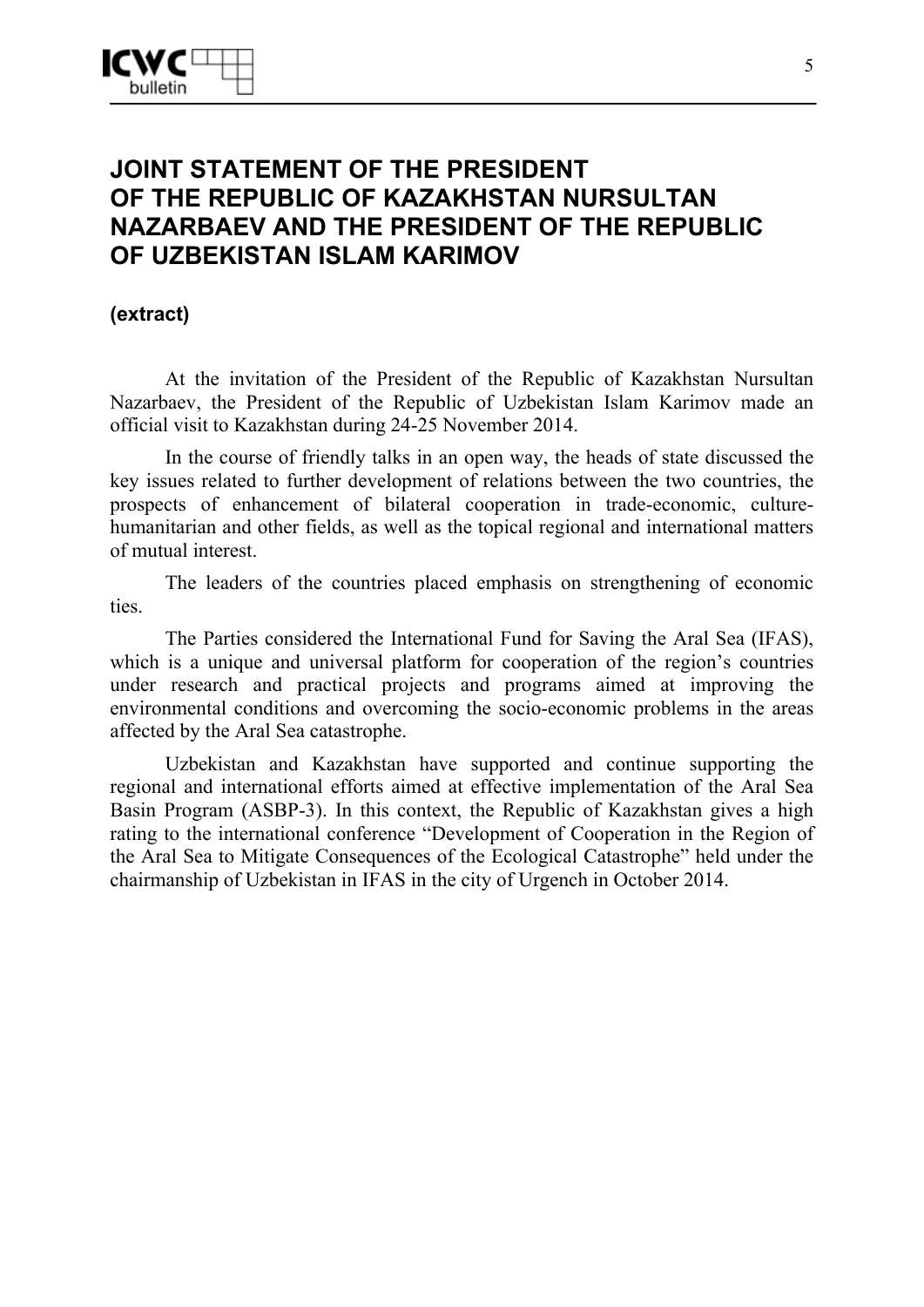

# **MINUTES OF THE 65TH MEETING OF THE INTERSTATE COMMISSION FOR WATER COORDINATION (ICWC) OF THE REPUBLIC OF KAZAKHSTAN, KYRGYZ REPUBLIC, REPUBLIC OF TAJIKISTAN, TURKMENISTAN, AND THE REPUBLIC OF UZBEKISTAN**

| 11 December 2014                                     | Almaty city                                                                                                                                                                          |
|------------------------------------------------------|--------------------------------------------------------------------------------------------------------------------------------------------------------------------------------------|
| <b>Chairman:</b><br>Nysambaev Yerlan<br>Nuraliyevich | Vice-Minister of Agriculture, Republic of Kazakhstan                                                                                                                                 |
| <b>ICWC</b> members:                                 |                                                                                                                                                                                      |
| <b>Zhusumatov Esen</b><br>Zhusumatovitch             | Deputy Director General, Department for Water Resources<br>and Land Reclamation at the Ministry of Agriculture and<br>Land Reclamation (DWRLR MALR), Kyrgyz Republic                 |
| Rakhimzoda Sulton<br>Nurmakhmadpur                   | First Deputy Minister of Energy and Water Resources,<br>Republic of Tajikistan (MEWR RT)                                                                                             |
| Khamraev Shavkat<br>Rakhimovich                      | Acting Chairman of EC IFAS, Deputy Minister, Head of<br>Central Water Resources Administration, Ministry of<br>Agriculture and Water Resources, Republic of Uzbekistan<br>(MAWR RUZ) |

#### **ICWC executive bodies:**

| Dukhovniy Viktor<br>Abramovich   | Director, SIC ICWC                            |
|----------------------------------|-----------------------------------------------|
| Babadjanova Malika<br>Pulatovna  | Head of ICWC Secretariat                      |
| Kholkhuzhaev Odil<br>Akhmedovich | Acting Head of BWO Syrdarya                   |
| Yakhshibaevitch                  | Makhramov Makhmud Acting Head of BWO Amudarya |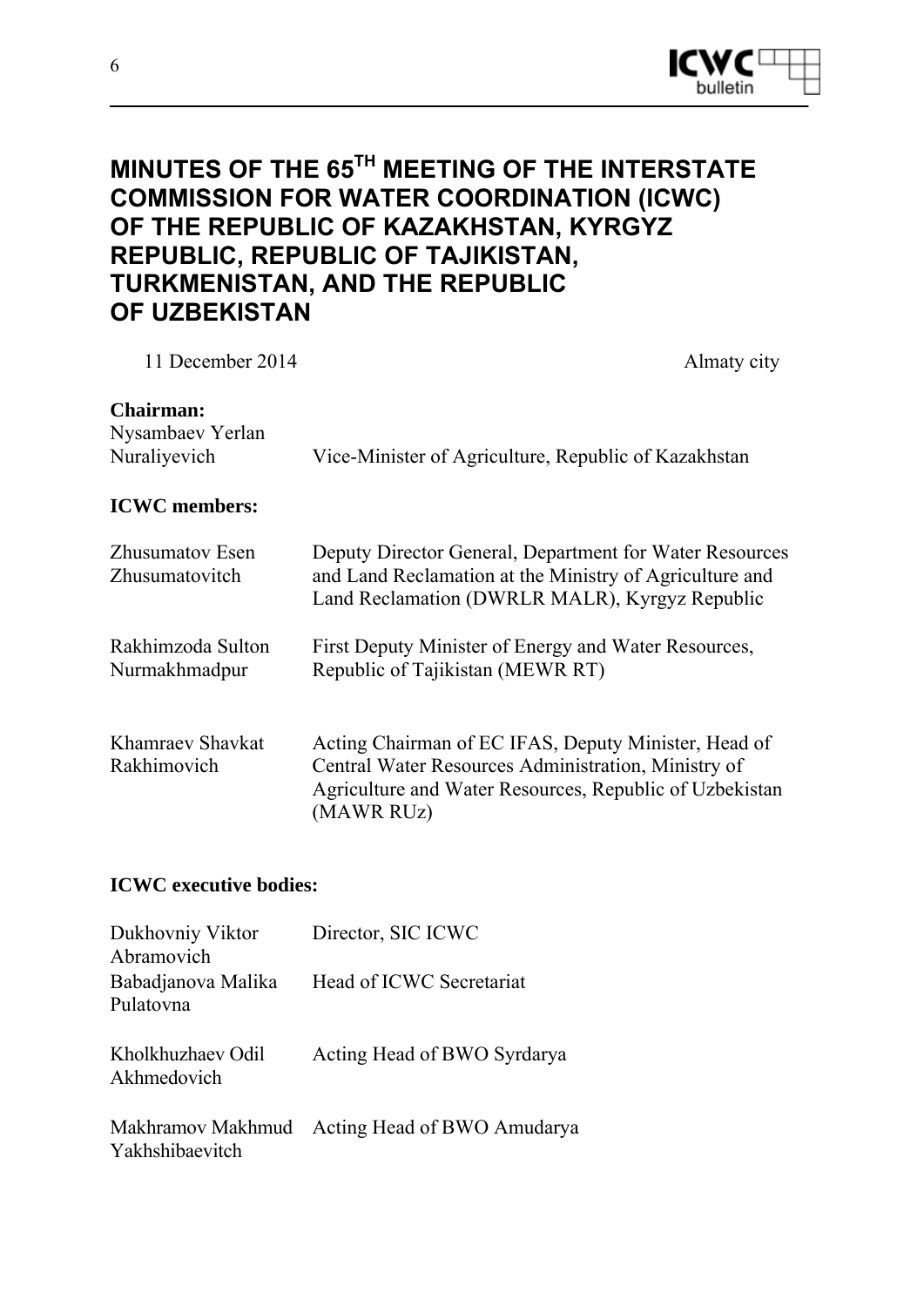

| Beglov Iskander<br>Ferdinandovich       | Head of Information division, SIC ICWC                                                                                                                                 |
|-----------------------------------------|------------------------------------------------------------------------------------------------------------------------------------------------------------------------|
| Boirov Khamid                           | Director, Tajik branch SIC ICWC                                                                                                                                        |
| Kipshakbaev Nariman<br>Kipshakbayevich  | Director, Kazakh branch SIC ICWC                                                                                                                                       |
| <b>Invited:</b>                         |                                                                                                                                                                        |
| Khasanov Khomidjon                      | Director, Land Reclamation and Irrigation Agency at the                                                                                                                |
| Usmonovich                              | Government of Tajikistan                                                                                                                                               |
| Kuchkarov                               | Head of Water Resources and Advanced Water Saving                                                                                                                      |
| Sharifzhon                              | Technologies Administration, MAWR of the Republic of                                                                                                                   |
| Zikrillaevich                           | Uzbekistan                                                                                                                                                             |
| Ryabtsev<br><b>Anatoliy Dmitrievich</b> | Advisor to the Chairman of the Committee for Water<br>Resources, MEWR of the Republic of Kazakhstan, Chairman<br>of the Board of Managers of Kazgiprovodkhoz Institute |
| Shatanov Konurbay                       | Director, Dzhambul branch of RGP Kazvodkhoz, Ministry of                                                                                                               |
| Tilepbergenovich                        | Agriculture, Republic of Kazakhstan                                                                                                                                    |
| Arystanbayev Bolat                      | Director, Kyzylorda branch of RGP Kazvodkhoz, Ministry of                                                                                                              |
| Sabyrovich                              | Agriculture, Republic of Kazakhstan                                                                                                                                    |
| Karlykhanov                             | Head of the Aral-Syrdarya BWI, Committee for Water                                                                                                                     |
| Adilkhan                                | Resources, Ministry of Environment and Water Resources of                                                                                                              |
| Karlykhanovich                          | the Republic of Kazakhstan                                                                                                                                             |
| Seisenov Sembai                         | Director, South Kazakhstan branch of RGP Kazvodkhoz,                                                                                                                   |
| Baymenovich                             | Ministry of Agriculture, Republic of Kazakhstan                                                                                                                        |
| <b>Ospanov Medet</b>                    | Director, Executive Direction of IFAS in the Republic of                                                                                                               |
| Ospanovich                              | Kazakhstan                                                                                                                                                             |
| Kenshimov Amirkhan                      | Deputy Director, Executive Direction of IFAS in the Republic                                                                                                           |
| Kadirbekovich                           | of Kazakhstan                                                                                                                                                          |
| Zhienbaev Musilim                       | Head of Division, Ministry of Agriculture, Republic of                                                                                                                 |
| Rysmakhanovich                          | Kazakhstan                                                                                                                                                             |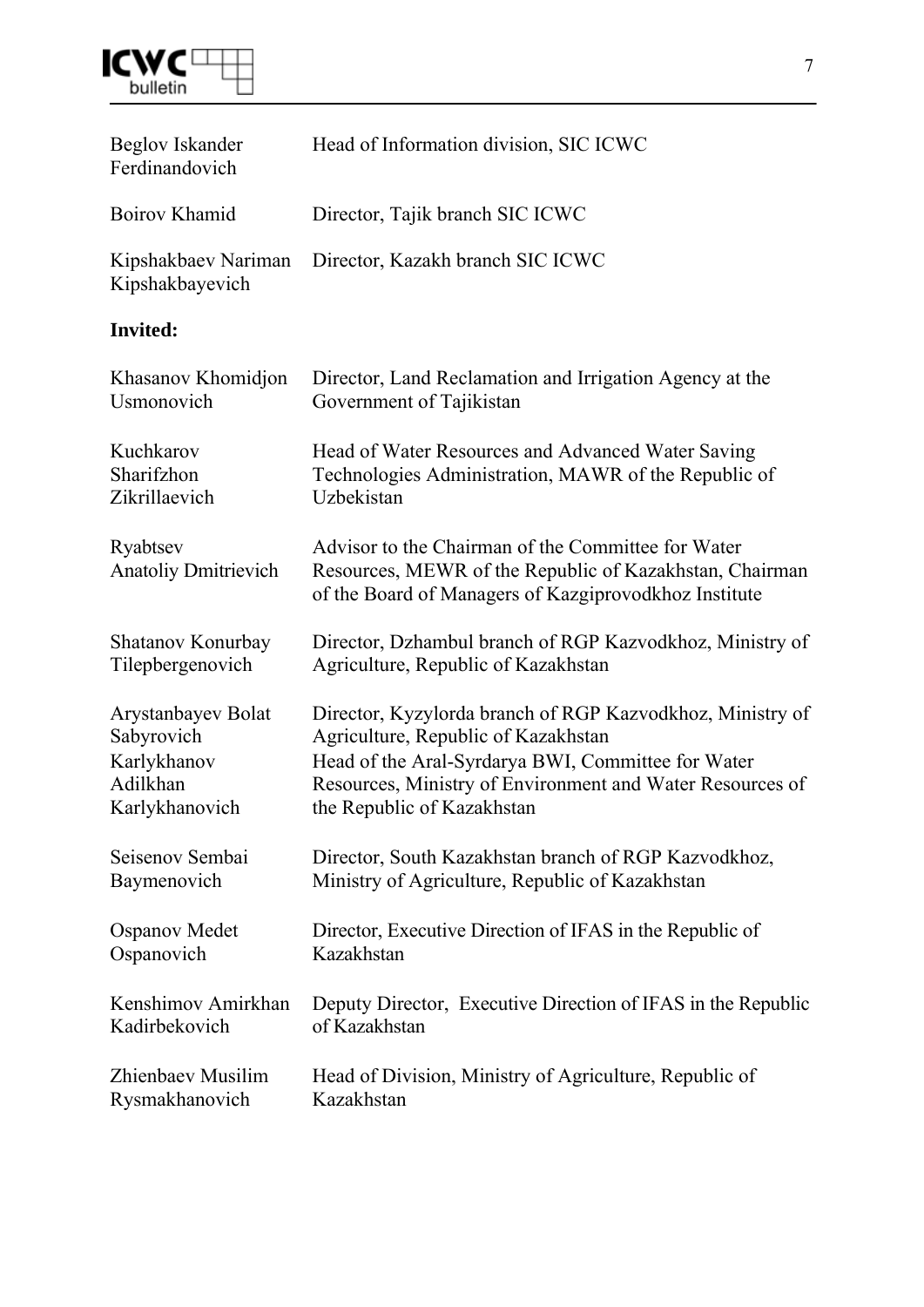

| Alseit Asanbai<br>Sheiberkuly                  | Director of Administration for operation of Big Almata canal,<br>RGP Kazvodkhoz, Ministry of Agriculture, Republic of<br>Kazakhstan |
|------------------------------------------------|-------------------------------------------------------------------------------------------------------------------------------------|
| <b>Sukataev Serekaly</b><br>Mukhamedkarimovich | Head of Balkhash-Alakol Basin Inspection, Ministry of<br>Agriculture, Republic of Kazakhstan                                        |
| Nikolayenko<br>Alexandr                        | Regional advisor, German Society for International<br>Development (GIZ), Central Asian Transboundary Water<br>Management Program)   |
| Khadjiev Batyr                                 | UNECE Advisor on economic matters, Deputy Head of<br>UNECE Office in the Republic of Kazakhstan                                     |

#### **Agenda**

1. The results of the growing season 2014 for the Amudarya and Syrdarya River Basins.

2. Schedule-regime forecast of operation of the reservoir cascade and state quotas of water withdrawals in the Amudarya and Syrdarya River Basins for the nongrowing season 2014-2015.

3. Agenda and venue of the next 66th ICWC meeting.

#### **Decisions on the first item:**

1. Take note of the information of BWO Amudarya and BWO Syrdarya about fulfillment of water quotas and operation of the reservoir cascade during the growing season 2014 in the Amudarya and Syrdarya River Basins.

2. BWO Syrdarya and BWO Amudarya should give references in their reports to supporting documents and the documents themselves. The complete package if actual data, as well as slide materials in forms of graphs and diagrams should be used when preparing the report.

3. BWO Syrdarya should analyze the mismatch in figures (between the BWO models and the actual data of Tajikistan) and find the discrepancies, identify how the data are submitted and clarify the authorities of persons who sign the documents containing the data.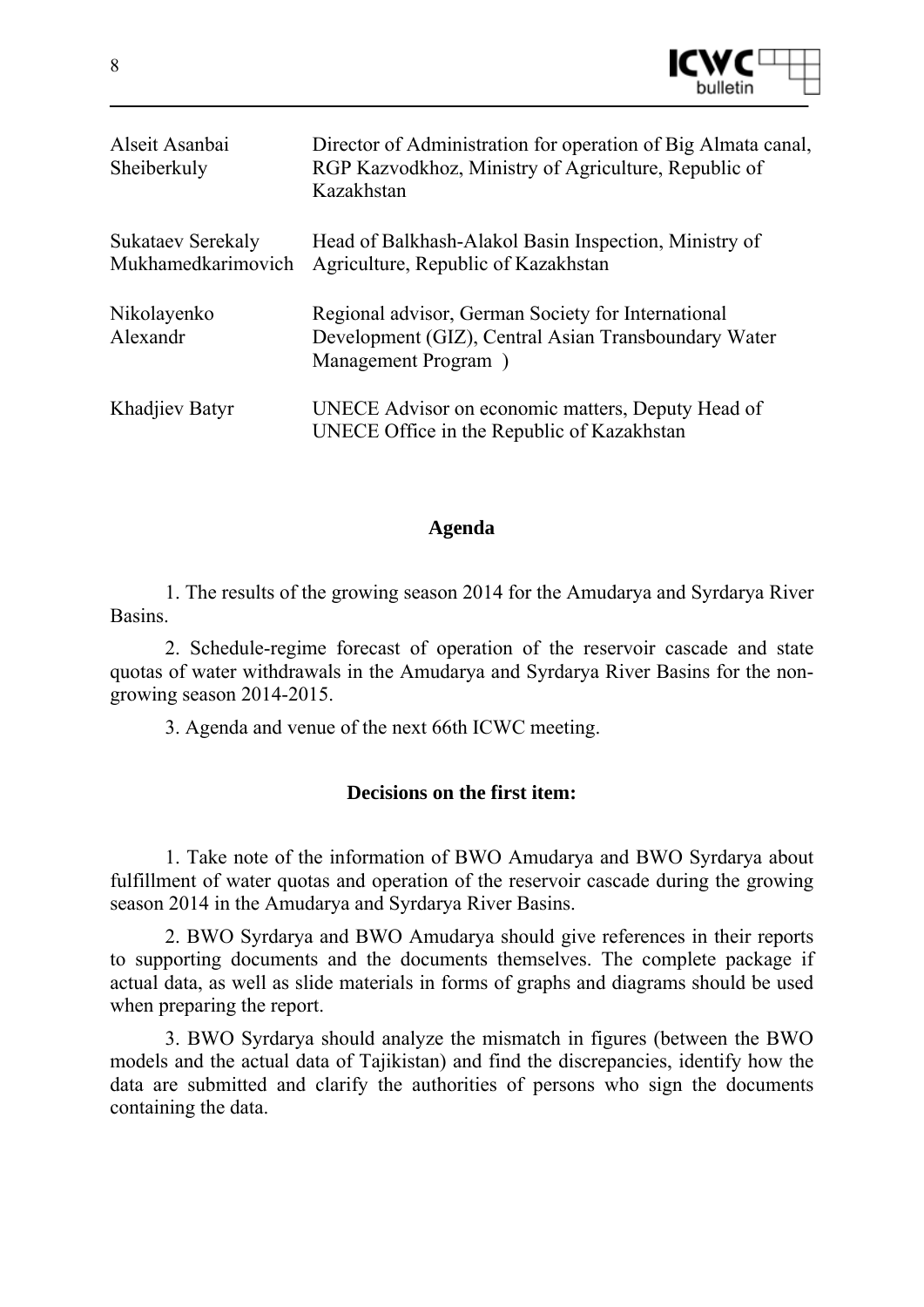

### **Decisions on the second item:**

1. Approve the schedule-regime forecast of operation of the reservoir cascade and state quotas of water withdrawals in the Amudarya and Syrdarya River Basins for the non-growing season 2014-2015.

### **Decisions on the third item:**

1. Propose holding the regular  $66<sup>th</sup>$  ICWC meeting in the city of Ashkhabad in Turkmenistan. The date of the meeting should be set and final agreement should be reached with the Turkmen side in the regular course of business.

2. Agree upon the agenda of the regular  $66<sup>th</sup>$  ICWC meeting.

### **Agenda of the regular 66th ICWC meeting**

1. The results of the non-growing season 2014–2015.

2. Consideration and approval of water withdrawal quotas and operation regimes of the reservoir cascades for the next growing season 2015 in the Amudarya and Syrdarya River Basins.

2. Consideration of proposals and comments received in the course of interdepartmental approval at the national level of the draft Agreement between the Republic of Kazakhstan, the Kyrgyz Republic, the Republic of Tajikistan, Turkmenistan, and the Republic of Uzbekistan on the Information and Analytical Support of the Water Management, Use, and Protection o in the Aral Sea Basin and the Arrangement of Interstate Exchange of Information.

3. Hearing a progress report of BWO Amudarya.

4. Agenda and venue of the regular 67th ICWC meeting.

| <b>Republic of Kazakhstan</b> | Ye.N.Nysanbaev         |
|-------------------------------|------------------------|
| <b>Kyrgyz Republic</b>        | <b>E.Zh.Zhusumatov</b> |
| <b>Republic of Tajikistan</b> | S.N.Rakhimzoda         |
| <b>Turkmenistan</b>           | N. Ghyrlov             |
| <b>Republic of Uzbekistan</b> | <b>Sh.R.Khamraev</b>   |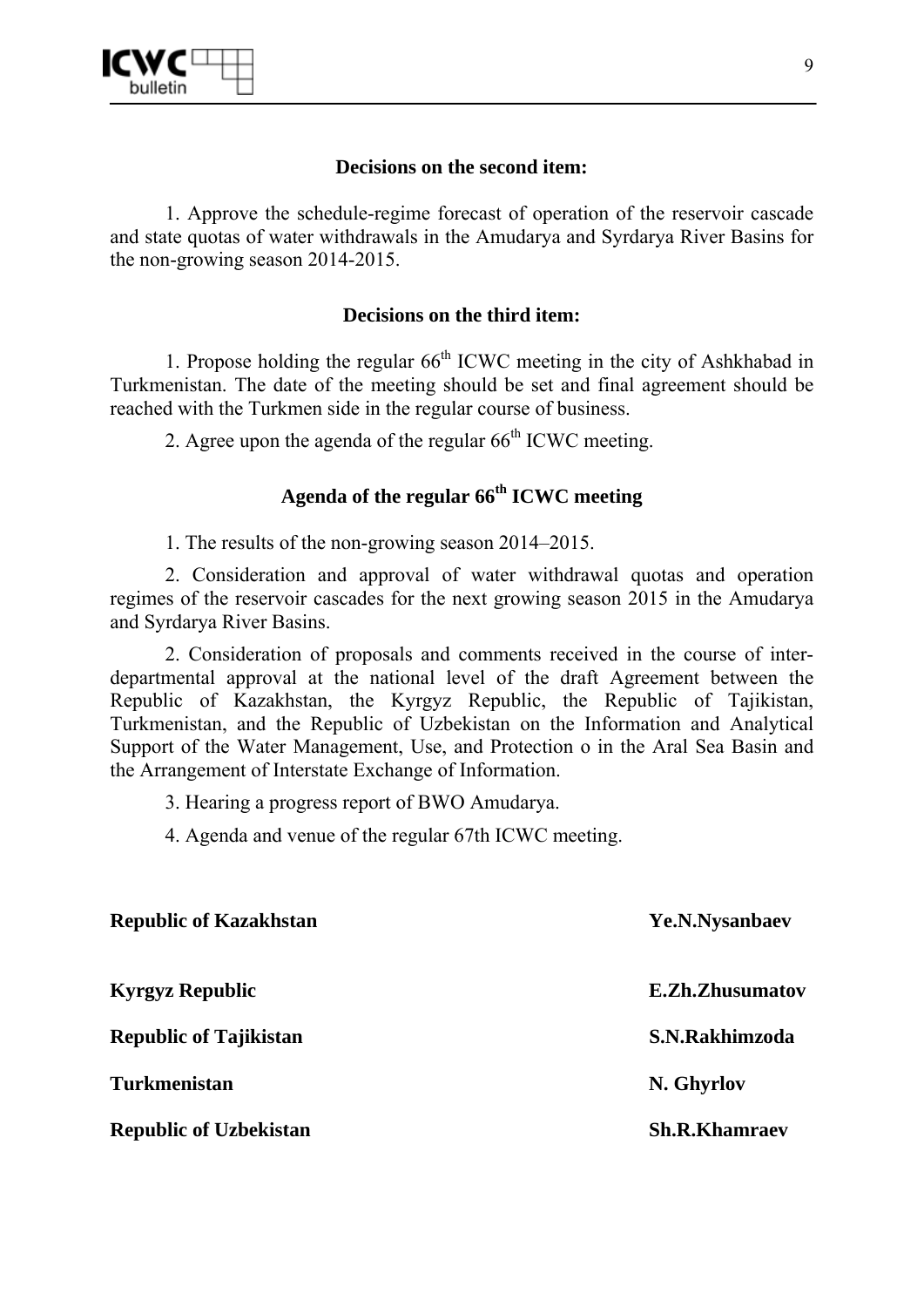

# **THE RESULTS OF THE GROWING SEASON 2014 IN THE AMUDARYA AND SYRDARYA RIVER BASINS1**

#### **Amudarya River Basin**

The actual water availability at the Atamurat gauging station upstream of Garagumdarya during the growing season in the Amudarya river basin was 89.2 % of the norm. Given the norm of  $47,592$  Mm<sup>3</sup>, the actual value was  $42,439$  Mm<sup>3</sup>. In the past season, the water availability was 82.3%.

The use of the approved water withdrawal quotas during the growing season under review with a breakdown by Central Asian states is as follows:

- Totally in the basin, 86% of the approved water withdrawal quota was used, while the quota was  $39,615$  Mm<sup>3</sup>, the actually used volume was  $34,440.2$  Mm<sup>3</sup>, including:

- Republic of Tajikistan used 82.4% of its approved water withdrawal quota: of the quota of 6,895 Mm<sup>3</sup>, 5,678.8 Mm<sup>3</sup> was actually used;

- Republic of Uzbekistan used 86.8% of its water withdrawal quota: of the quota of 17,220 Mm<sup>3</sup>, 14,939 Mm<sup>3</sup> was actually used;

- Turkmenistan used 89.2% of its water withdrawal quota: of the quota of 15,500 Mm<sup>3</sup>, 13,822.4 Mm<sup>3</sup> was actually used.

Downstream of the Atamurat gauging station, which is upstream of Garagumdarya, 85.7% of the approved water withdrawal quota was used; of the quota of  $31,520$  Mm<sup>3</sup>,  $27,825.5$  Mm<sup>3</sup> was actually used, including:

- Republic of Uzbekistan used 87.4 % of its water withdrawal quota approved: of the quota of  $16,020$  Mm<sup>3</sup>, 14,003.1 Mm<sup>3</sup> was actually used,

- Turkmenistan used 89.2 % of its water withdrawal quota approved: of the quota of  $15,500 \text{ Mm}^3$ , 13,822.4 Mm<sup>3</sup> was actually used.

The Prearalie and the Aral Sea received 2,817  $\text{Mm}^3$  of water during the growing season.

The use of the approved water withdrawal quotas broken down by river sections is as follows:

1. Upper reach – 81.7%, of which: 82.4 % - Republic of Tajikistan; 78.0 % - Republic of Uzbekistan.

-

 $<sup>1</sup>$  Information on the first item of the 65th ICWC meeting agenda</sup>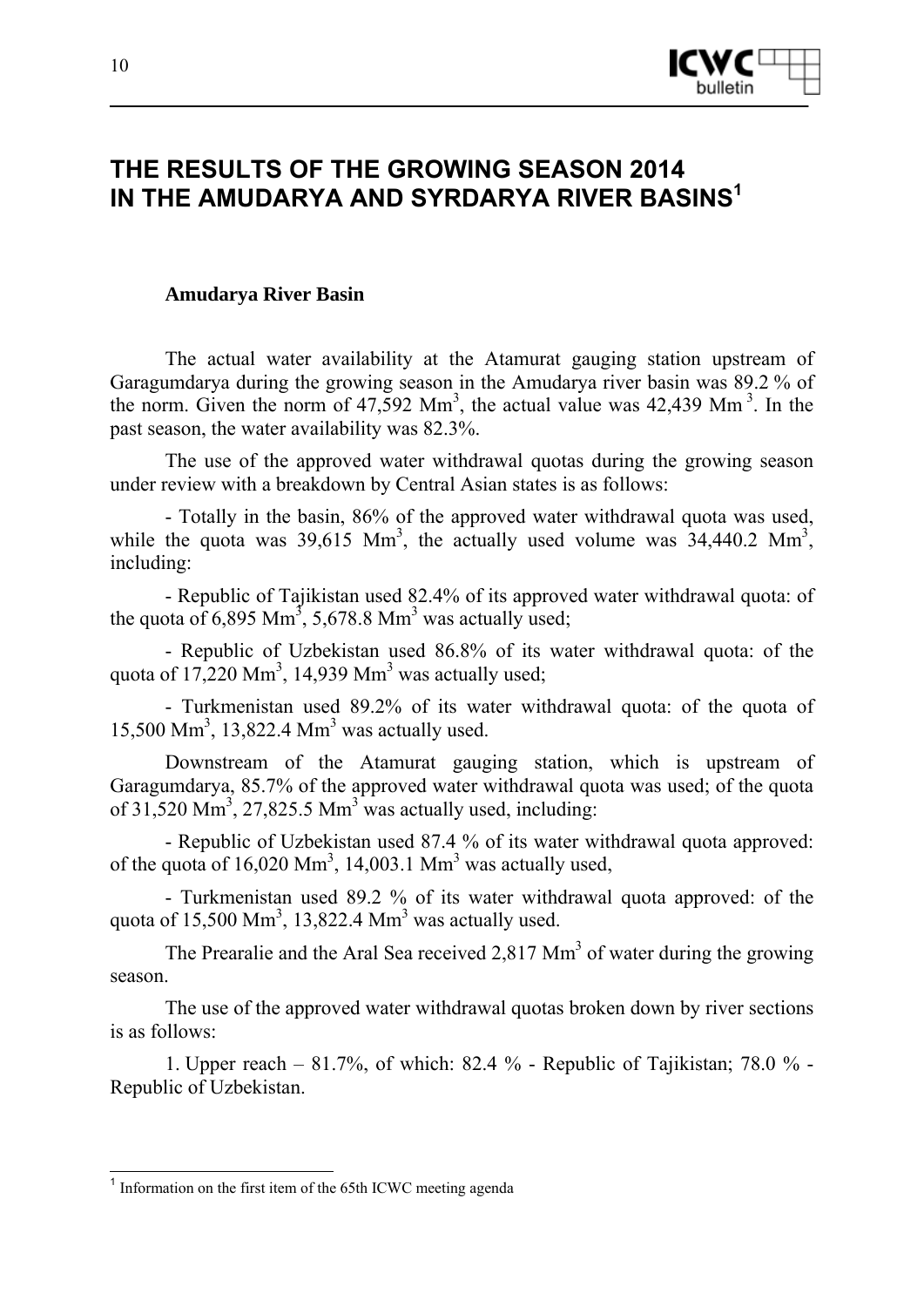

2. Middle reach – 90%, of which: 90.6 % - Republic of Uzbekistan; 89.7 % – Turkmenistan.

3. Lower reach –  $86.4\%$ , of which:  $85.6\%$  - Republic of Uzbekistan;  $88\%$  – Turkmenistan.

The actual water volume in the Tuyamuyun reservoir by the end of the growing season 2014 was  $3,265$  Mm<sup>3</sup>.

More detailed information is given in Tables 1.1-1.3.

#### **Table 1.1**

#### **Analysis of the use of the water withdrawal quotas during the growing season 2014 in the Amudarya river basin**

 $Mm<sup>3</sup>$ 

| <b>Name</b>                                     | <b>Quota</b> for<br>the growing<br>season | <b>Actually</b><br>used | $\frac{0}{0}$ % |
|-------------------------------------------------|-------------------------------------------|-------------------------|-----------------|
| Upper-Amudarya Administration                   |                                           |                         |                 |
| (upper reach)                                   | 8,095.0                                   | 6,614.7                 | 81.7            |
| of which:                                       |                                           |                         |                 |
| Tajikistan                                      | 6,895.0                                   | 5,678.8                 | 82.4            |
| Uzbekistan                                      | 1,200.0                                   | 935.9                   | 78.0            |
| Diversions from the Amudarya River              |                                           |                         |                 |
| at the Atamurat gauging station (Kerki)         | 31,520.0                                  | 27,825.5                | 88.3            |
| of which:                                       |                                           |                         |                 |
| Turkmenistan                                    | 15,500.0                                  | 13,822.4                | 89.2            |
| Uzbekistan                                      | 16,020.0                                  | 14,003.1                | 87.4            |
| Middle-Amudarya (Srendeamudarya) Administration | 16,207.0                                  | 14,592.6                | 90.0            |
| (Middle reach), of which:                       |                                           |                         |                 |
| Turkmenistan                                    | 10,472.0                                  | 9,395.5                 | 89.7            |
| Uzbekistan                                      | 5,735.0                                   | 5,197.1                 | 90.6            |
| Lower reach:                                    | 15,313.0                                  | 13,232.9                | 86.4            |
| of which:                                       |                                           |                         |                 |
| Turkmenistan                                    | 5,028.0                                   | 4,426.9                 | 88.0            |
| Uzbekistan                                      | 10,285.0                                  | 8,806.0                 | 85.6            |
| Total for the basin:                            | 39,615.0                                  | 34,440.2                | 86.9            |
| of which:                                       |                                           |                         |                 |
| Tajikistan                                      | 6,895.0                                   | 5,678.8                 | 82.4            |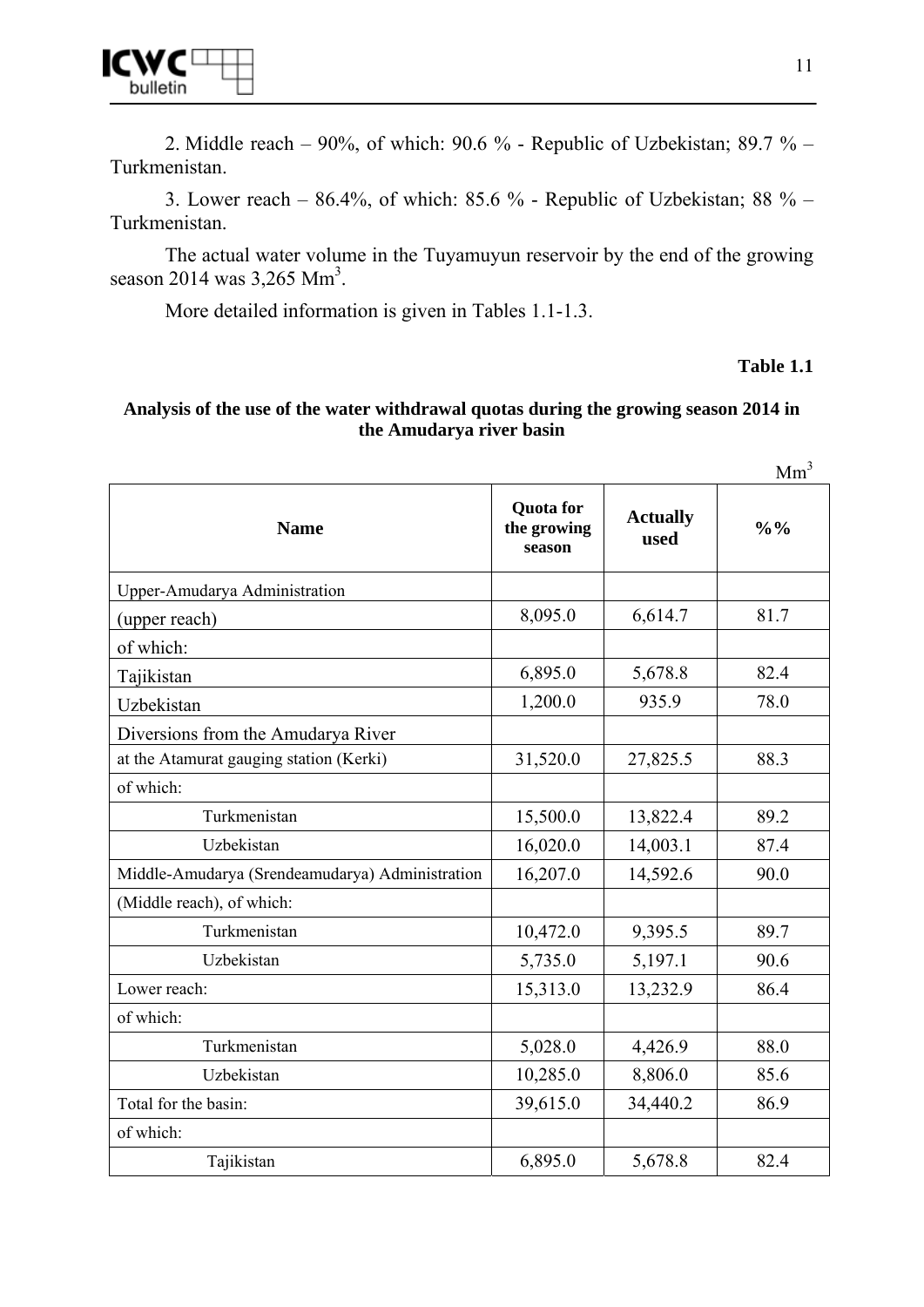

| <b>Name</b>  | <b>Quota</b> for<br>the growing<br>season | <b>Actually</b><br>used | $\frac{0}{0}$ % |
|--------------|-------------------------------------------|-------------------------|-----------------|
| Turkmenistan | 15,500.0                                  | 13,822.4                | 89.2            |
| Uzbekistan   | 17,220.0                                  | 14,939.0                | 86.8            |

#### **Table 1.2**

|                                      |                 | <b>Actual</b> |                         |       |       |             |        |              |
|--------------------------------------|-----------------|---------------|-------------------------|-------|-------|-------------|--------|--------------|
| <b>Tuyamuyun reservoir</b>           | Unit            | IV            | $\overline{\mathbf{V}}$ | VI    | VII   | <b>VIII</b> | IX     | <b>Total</b> |
| Volume:<br>Beginning of the period   | Mm <sub>3</sub> | 2,668         | 2,413                   | 3,052 | 4,294 | 4,745       | 3,898  | 2,668        |
| Inflow to the reservoir              | m3/s            | 460           | 957                     | 1,452 | 1,890 | 1,280       | 705    |              |
|                                      | Mm <sub>3</sub> | 1,192         | 2,564                   | 3,764 | 5,063 | 3,427       | 1,827  | 17,836       |
| Water releases from the              | m3/s            | 559           | 718                     | 973   | 1,722 | 1,596       | 949    |              |
| reservoir                            | Mm <sub>3</sub> | 1,448         | 1,924                   | 2,522 | 4,611 | 4,275       | 2,459  | 17,239       |
| Volume:<br>End of the period         | Mm <sub>3</sub> | 2,413         | 3,052                   | 4,294 | 4,745 | 3,898       | 3,265  | 3,265        |
| Accumulation $(+)$ ,<br>drawdown (-) | Mm <sub>3</sub> | $-255$        | 640                     | 1,242 | 451   | $-848$      | $-632$ | 597          |

### **Actual operation regime of Tuyamuyun reservoir (April 2014 to September 2014)**

### **Table 1.3**

#### **Information on water supply to the Aral Sea and the Amudarya River Delta during the growing season 2014**

|                                                                                |     |              |     |            |             |               | Mm <sup>3</sup>                                         |
|--------------------------------------------------------------------------------|-----|--------------|-----|------------|-------------|---------------|---------------------------------------------------------|
|                                                                                | IV  | $\mathbf{V}$ | VI  | <b>VII</b> | <b>VIII</b> | $\mathbf{IX}$ | <b>Actual</b><br>supply from<br>01.04.14 to<br>30.09.14 |
| From the<br>Amudarya river,<br>at the Samanbay<br>gauging station              | 46  | 52           | 55  | 93         | 102         | 95            | 443                                                     |
| Total discharge<br>from the system<br>of the<br>Kyzketken and<br>Suenli canals | 223 | 326          | 351 | 429        | 301         | 186           | 1816                                                    |
| Collector and                                                                  | 124 | 89           | 53  | 82         | 116         | 94            | 558                                                     |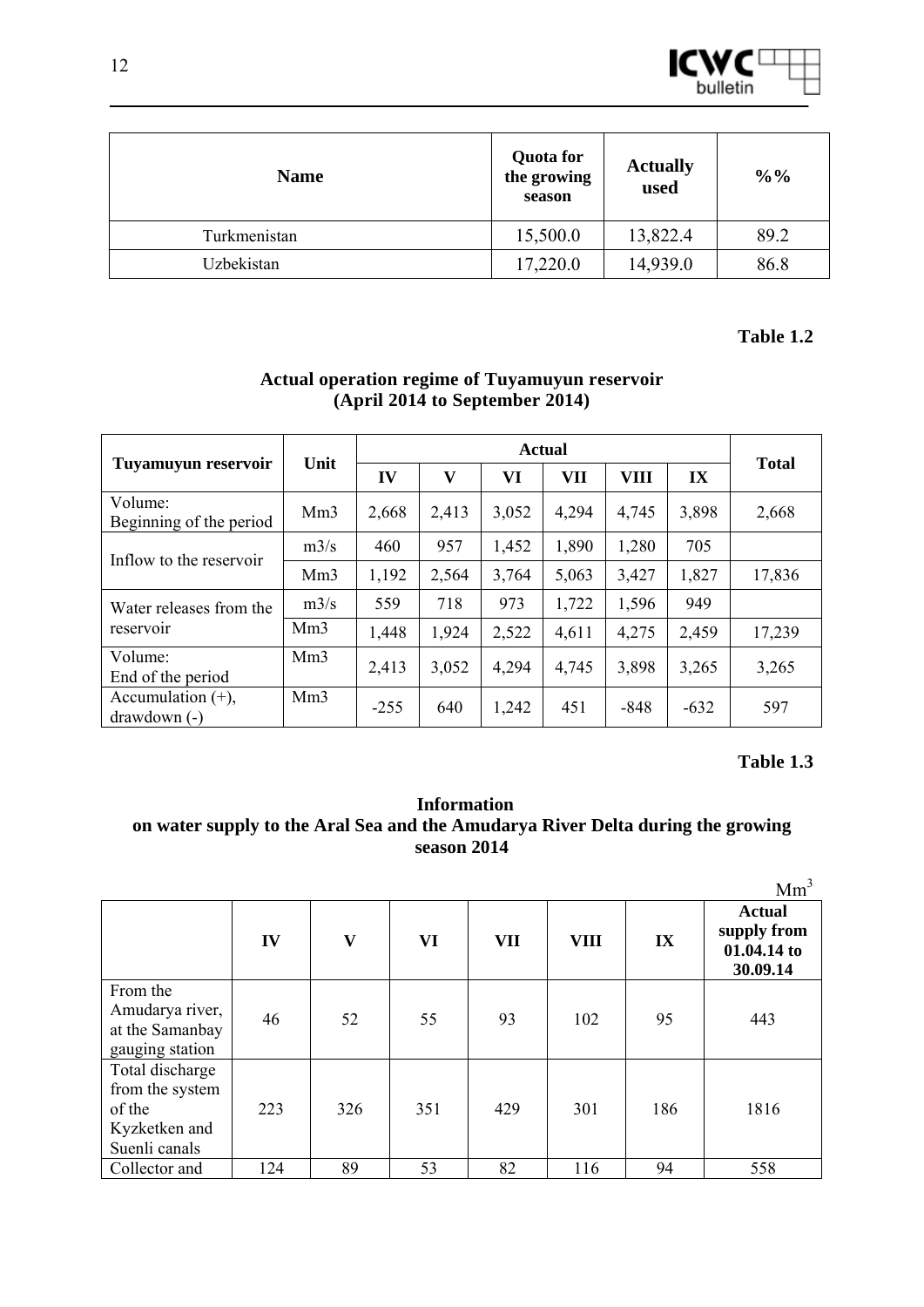

|                                | IV  | V   | VI   | VII  | <b>VIII</b> | IX   | <b>Actual</b><br>supply from<br>01.04.14 to<br>30.09.14 |
|--------------------------------|-----|-----|------|------|-------------|------|---------------------------------------------------------|
| drainage<br>network            |     |     |      |      |             |      |                                                         |
| TOTAL:                         | 393 | 467 | 459  | 604  | 519         | 375  | 2817                                                    |
| Cumulative,<br>Mm <sub>3</sub> | 393 | 860 | 1319 | 1923 | 2442        | 2817 |                                                         |

Note: the data on water supply to the Priaralie (coastal) region are agreed with the State Hydrometeorological Service (Hydromet) of the Republic of Uzbekistan.

#### **Syrdarya River Basin**

The forecast regime of the Naryn-Syrdarya reservoir cascade (NSRC) and the quotas of water withdrawal from the Syrdarya river during the growing season 2014 were considered at the  $63<sup>rd</sup>$  ICWC meeting in the Tashkent city on 18-19 April 2014. According to Hydromet's forecast, the water availability in the Syrdarya river basin was expected to be about 85% of the norm. As water shortage was expected, the forecast regime of NSRC was taken into account, with 10% restriction of water supply. The water withdrawal quotas were not approved.

The normal inflow to upper reservoirs of the Naryn-Syrdarya cascade is 18,508 Mm<sup>3</sup> since April 1 to October 1, 2014. According to Hydromet's forecast, this inflow was expected to be  $15,862$  Mm<sup>3</sup> (86 % of the norm). Practically, the upper reservoirs received  $14,366$  Mm<sup>3</sup> of water (Table 2.1).

The normal lateral inflow to the Syrdarya channel up to Shardara reservoir is 11,650 Mm<sup>3</sup>. Hydromet forecasts that lateral inflow would be 9,961 Mm<sup>3</sup> (86% of the norm). The actual lateral inflow was  $9,719$  Mm<sup>3</sup>. This is 242 Mm<sup>3</sup> lower than the forecast.

The total normal inflow along the Syrdarya channel is  $30,158$  Mm<sup>3</sup> of water. According to Hydromet, the forecast was  $25,823$  Mm<sup>3</sup> (85% of the norm). The actual inflow was  $80\%$  of the norm only or 24,085 Mm<sup>3</sup>. This was  $6,073$  Mm<sup>3</sup> lower than the norm and comparable with the total water demand of Tajikistan, Uzbekistan, and Kazakhstan in the middle reach during the growing season.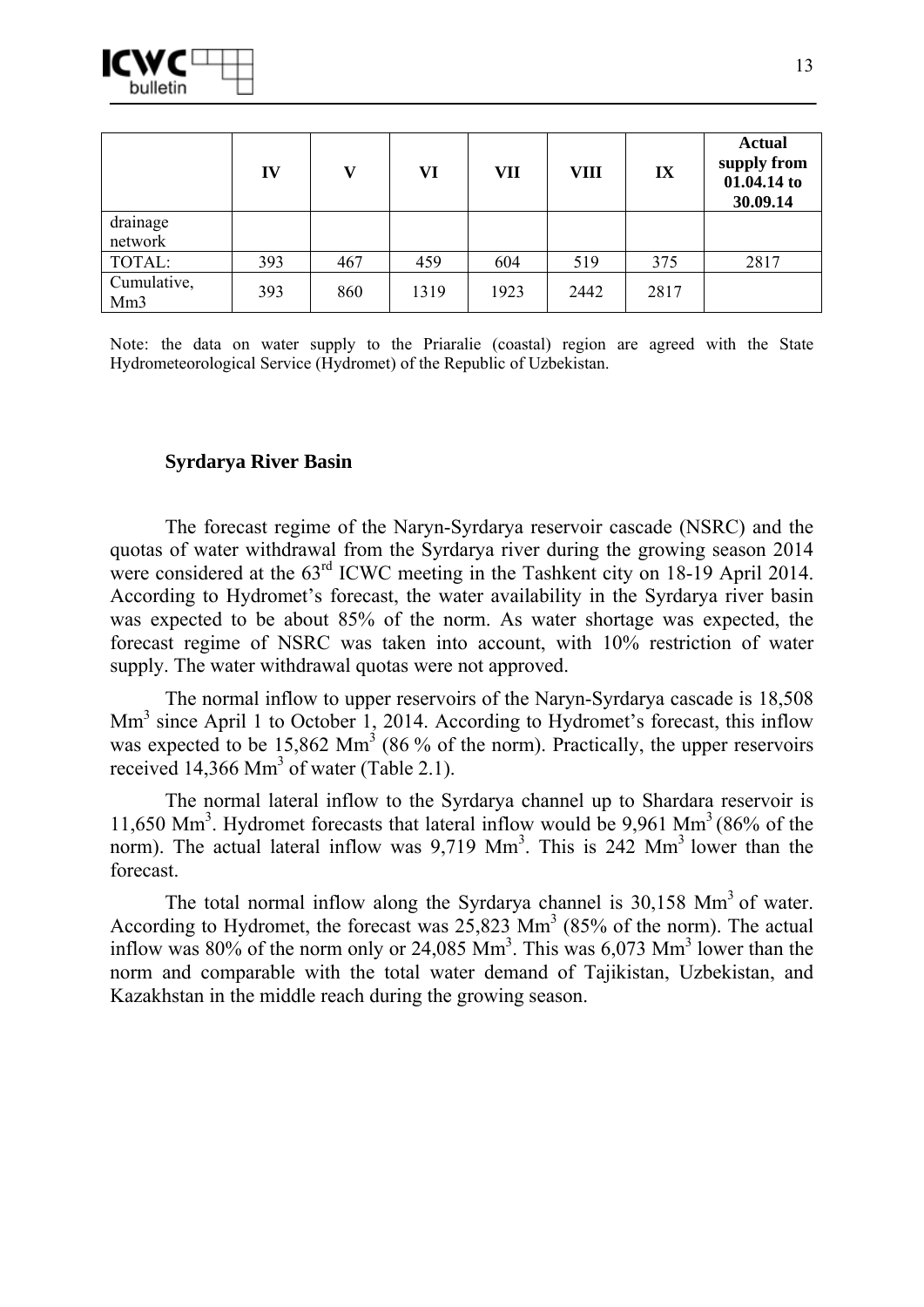

| <b>Table 2.1</b> |  |
|------------------|--|
|                  |  |

| <b>Reservoir</b>              |                | Volume, mln m <sup>3</sup><br>$(01.04.14 \text{ to } 01.10.14)$ | actual/<br>forecast | actual/<br>norm |     |
|-------------------------------|----------------|-----------------------------------------------------------------|---------------------|-----------------|-----|
|                               | norm           | forecast                                                        | actual              | (%)             | (%) |
|                               |                | Inflows to upper reservoirs                                     |                     |                 |     |
| Toktogul                      | 9,588          | 8,637                                                           | 7,188               | 83              | 75  |
| Andijan                       | 3,095          | 2,461                                                           | 1,791               | 73              | 58  |
| Charvak (total of 4 rivers)   | 5,825          | 4,764                                                           | 5,387               | 113             | 92  |
| Total:                        | 18,508         | 15,862                                                          | 14,366              | 91              | 78  |
|                               | Lateral inflow |                                                                 |                     |                 |     |
|                               |                |                                                                 | (est.)              |                 |     |
| Toktogul – Uchkurgan          | 1,184          | 1,060                                                           | 1,064               | 100             | 90  |
| Uchkurgan, Uchtepe-Kayrakkum  | 3,526          | 3,198                                                           | 2,871               | 90              | 81  |
| Andijan – Uchtepe             | 2,660          | 2,147                                                           | 2,104               | 98              | 79  |
| Kayrakkum – Shardara          | 3,337          | 2,816                                                           | 2,787               | 99              | 84  |
| Gazalkent – Chinaz (w/o Ugam) | 943            | 740                                                             | 893                 | 121             | 95  |
| Total:                        | 11,650         | 9,961                                                           | 9,719               | 98              | 83  |
| <b>Grand total:</b>           | 30,158         | 25,823                                                          | 24,085              | 93              | 80  |

According to the NSRC operation schedule, which was approved at the ICWC Session,  $4,073$  Mm<sup>3</sup> of water was planned to be released from the Toktogul reservoir since April 1 till October 1, 2014. In fact,  $4,293$  Mm<sup>3</sup> of water was released, which is 220 Mm<sup>3</sup> more than planned.

Water releases from the Andijan reservoir amount to  $2,535$  Mm<sup>3</sup> according to the schedule. Given the extremely low inflow,  $2,205$  Mm<sup>3</sup> of water could be discharged from the reservoir (less by 330 million). Moreover, the reservoir was emptied as it fed the downstream canal and the river channel at the same time.

Releases from the Charvak reservoir, according to its operation schedule, were to be 3,950 Mm<sup>3</sup>. In fact, 4,850 Mm<sup>3</sup> were released, or 900 Mm<sup>3</sup> more than planned.

Releases from the Kayrakkum reservoir, according to its operation schedule, were to be  $6.932$  Mm<sup>3</sup>. In fact,  $6662$  Mm<sup>3</sup> were released, or  $270$  Mm<sup>3</sup> less than planned. Bulk water releases from the reservoir took place in April and fist ten days of May, when the inflow was high and irrigation water demand was low. Moreover, most of water was not delivered to canals but transported via the Farkhad hydroscheme and Farkhad HPP escape to the Shardara reservoir.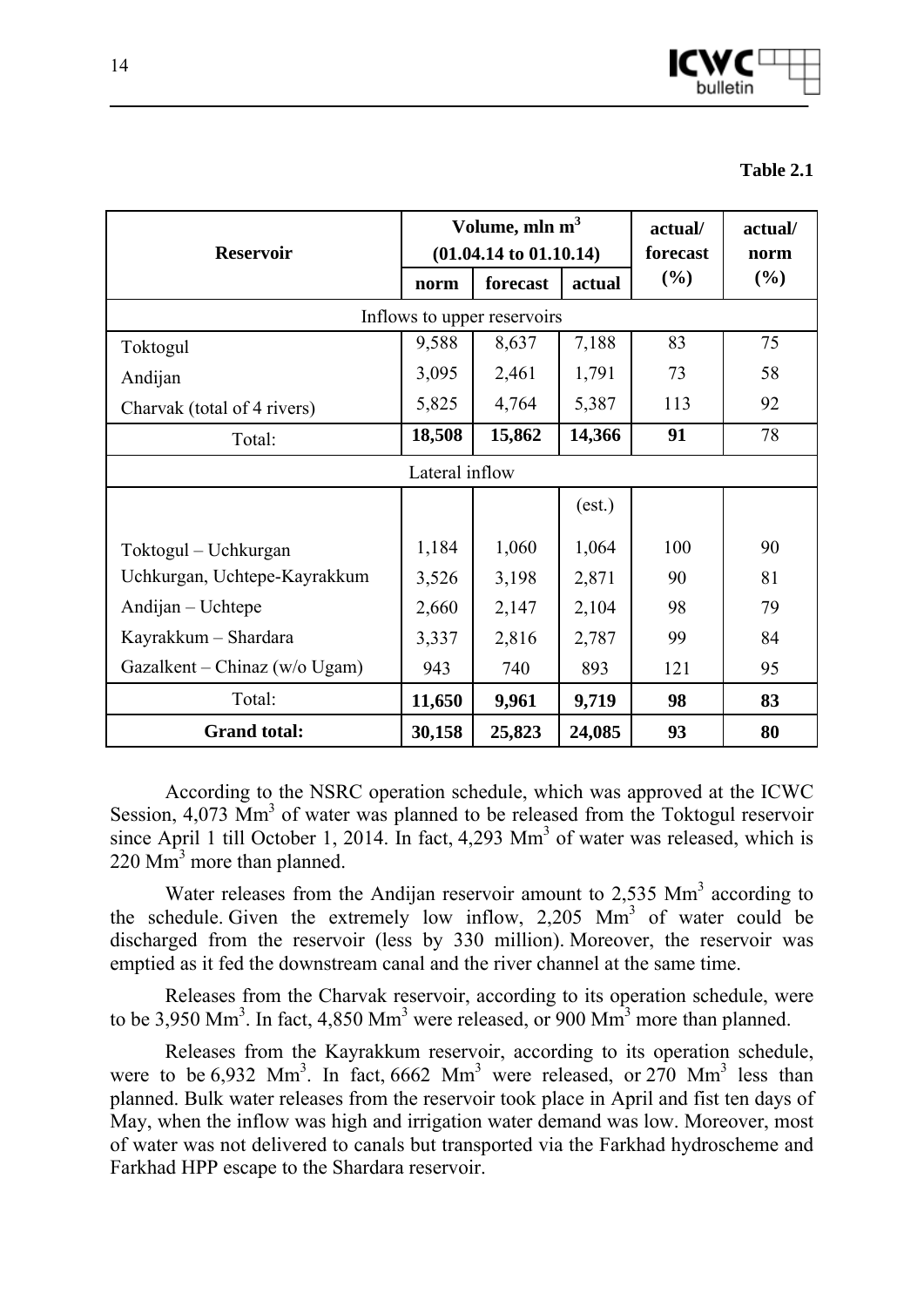

Releases from the Shardara reservoir, according to its operation schedule, were to be  $5,216$  Mm<sup>3</sup>. In fact,  $6,924$  Mm<sup>3</sup> were released. Because of increased inflow from the Chirchik River,  $1,708$  Mm<sup>3</sup> more water was released from the reservoir.

In general, it was planned to release  $22,706$  Mm<sup>3</sup> of water according to the schedule. While actually  $24,934$  Mm<sup>3</sup> were released, that is 2,228 Mm<sup>3</sup> more than planned (Table 2.2).

| <b>Table 2.2.</b> |  |
|-------------------|--|
|-------------------|--|

|                                           | Water releases, Mm <sup>3</sup>                         |                                      |                             |  |  |  |
|-------------------------------------------|---------------------------------------------------------|--------------------------------------|-----------------------------|--|--|--|
|                                           |                                                         | (from $01.04.2014$ to $01.10.2014$ ) |                             |  |  |  |
| <b>Reservoir</b>                          | According to the<br>approved NSRC<br>operation schedule | actual                               | Actual/<br>scheduled<br>(%) |  |  |  |
| Toktogul                                  | 4,073                                                   | 4,293                                | 105                         |  |  |  |
| Andijan                                   | 2,535                                                   | 2,205                                | 87                          |  |  |  |
| Charvak (discharge from<br>Gazalkent HPP) | 3,950                                                   | 4,850                                | 123                         |  |  |  |
| Kayrakkum                                 | 6,932                                                   | 6,662                                | 96                          |  |  |  |
| Shardara                                  | 5,216                                                   | 6,924                                | 133                         |  |  |  |
| <b>Total:</b>                             | 22,706                                                  | 24,934                               | <b>110</b>                  |  |  |  |

Water was supplied to water user states in the following amounts from April 1 to October 1, 2014 (Tables 2.3 and 2.4):

- Kazakhstan 460 Mm<sup>3</sup> (65% of quota);
- Kyrgyzstan  $169$  Mm<sup>3</sup> (76%);
- Tajikistan  $1.476$  Mm<sup>3</sup> (86%);
- Uzbekistan  $6,551$  Mm<sup>3</sup> (83%).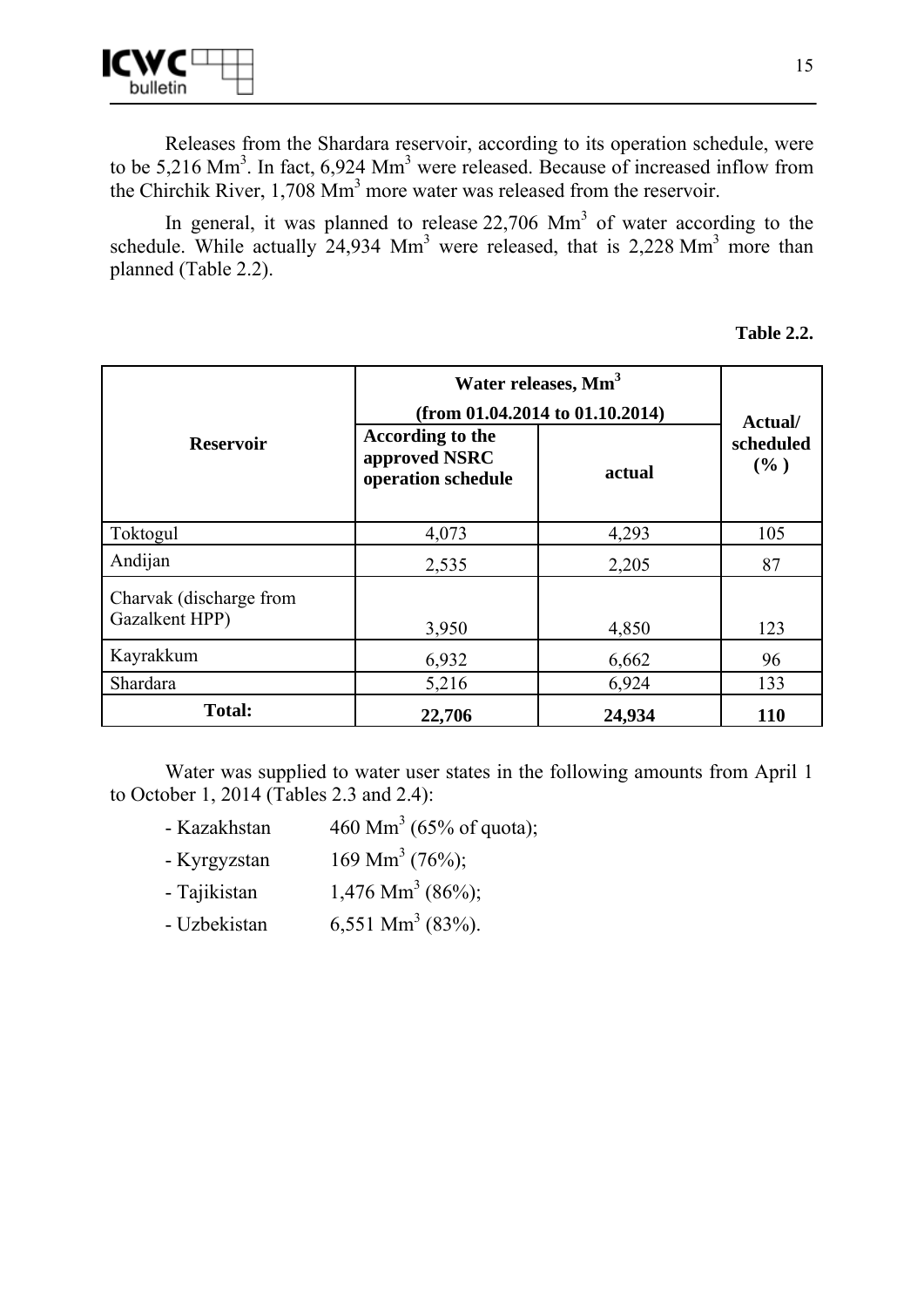

| Reach, water user state                          | Water withdrawal, Mm <sup>3</sup><br>(from $01.04.14$ to $01.10.14$ ) |               |                 |  |  |  |
|--------------------------------------------------|-----------------------------------------------------------------------|---------------|-----------------|--|--|--|
|                                                  | Water quota<br>cut by $10\%$                                          | <b>Actual</b> | $\frac{0}{0}$ % |  |  |  |
| Toktogul – Uchkurgan hydroscheme,<br>including:  | 3,552                                                                 | 2,994         | 84              |  |  |  |
| Kyrgyzstan                                       | 146                                                                   | 96            | 66              |  |  |  |
| Tajikistan                                       | 213                                                                   | 75            | 35              |  |  |  |
| Uzbekistan                                       | 3,193                                                                 | 2,823         | 88              |  |  |  |
| Uchkurgan - Kayrakkum hydroscheme,<br>including: | 970                                                                   | 1,029         | 106             |  |  |  |
| Kyrgyzstan                                       | 76                                                                    | 73            | 96              |  |  |  |
| Tajikistan                                       | 404                                                                   | 502           | 124             |  |  |  |
| Uzbekistan                                       | 490                                                                   | 454           | 93              |  |  |  |
| Kayrakkum hydroscheme - Shardara                 |                                                                       |               |                 |  |  |  |
| reservoir,                                       | 6,037                                                                 | 4,633         | 77              |  |  |  |
| including:                                       |                                                                       |               |                 |  |  |  |
| Kazakhstan                                       | 702                                                                   | 460           | 65              |  |  |  |
| Tajikistan                                       | 1,098                                                                 | 899           | 82              |  |  |  |
| Uzbekistan                                       | 4,237                                                                 | 3,274         | 77              |  |  |  |

#### **Table 2.4**

|                           | Water withdrawal, Mm <sup>3</sup><br>(from $01.04.14$ to $01.10.14$ .) |                              |               |                                           |  |  |  |
|---------------------------|------------------------------------------------------------------------|------------------------------|---------------|-------------------------------------------|--|--|--|
| Water user state          | Water<br>quota<br>100%                                                 | Water quota<br>cut by $10\%$ | <b>Actual</b> | $\frac{0}{0}$<br>Actual/<br>reduced quota |  |  |  |
| Kazakhstan (Dostyk canal) | 780                                                                    | 702                          | 460           | 65                                        |  |  |  |
| Kazakhstan                | 246                                                                    | 222                          | 169           | 76                                        |  |  |  |
| Tajikistan                | 1,905                                                                  | 1,715                        | 1,476         | 86                                        |  |  |  |
| Uzbekistan                | 8,800                                                                  | 7,920                        | 6,551         | 83                                        |  |  |  |

As scheduled, inflow to the Shardara reservoir was expected to be  $3,940$  Mm<sup>3</sup>. The actual inflow was  $5,640$  Mm<sup>3</sup>.

1,900 Mm<sup>3</sup> of water was expected to flow into the Aral Sea and Priaralie. The actual inflow was  $1,863$  Mm<sup>3</sup> at Karateren gauging station (Table 2.5).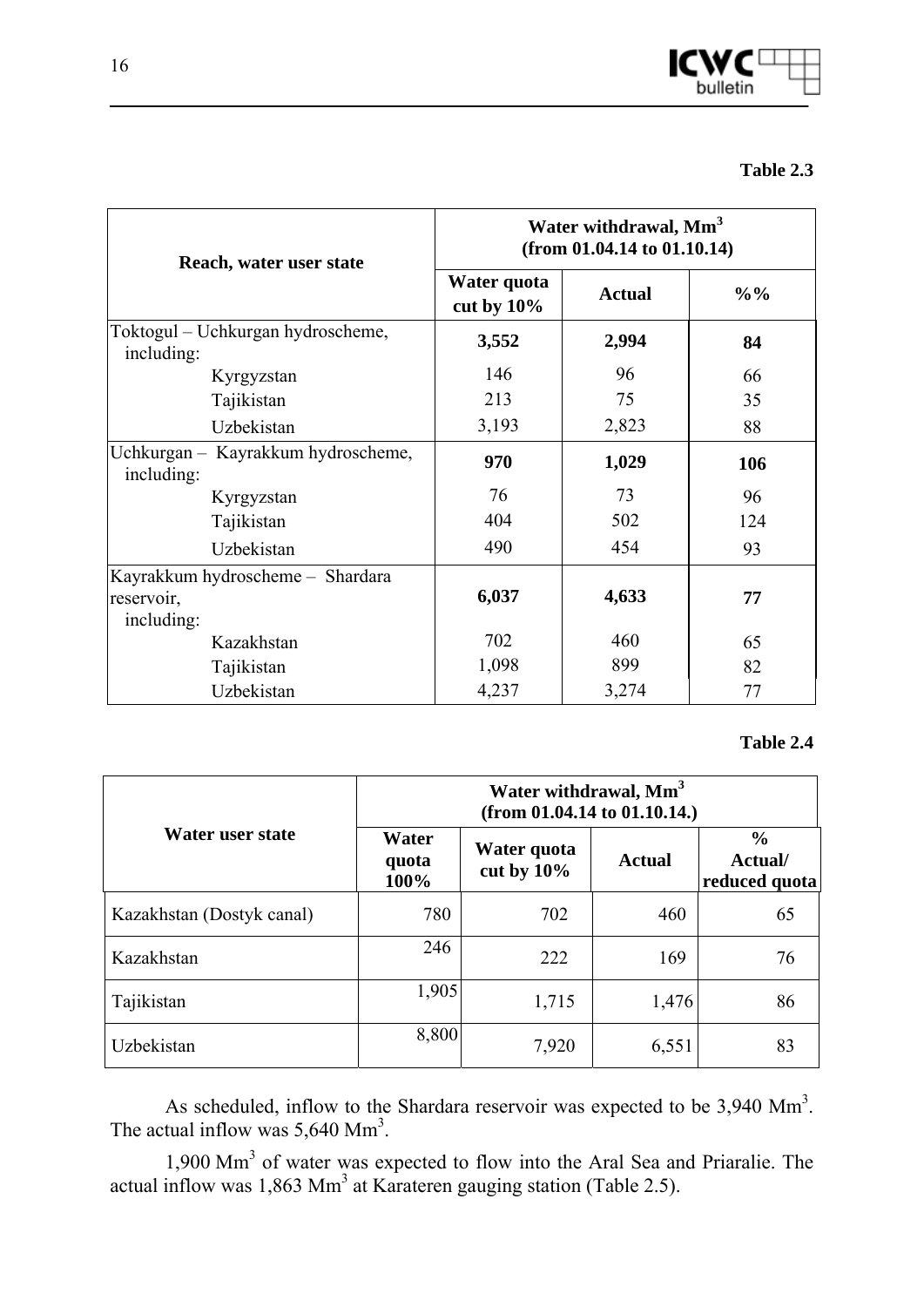

| <b>Parameter</b>                  | <b>Scheduled</b><br>from 01.04.14<br>to 01.10.14,<br>Mm <sub>3</sub> | <b>Actual</b><br>from 01.04.14<br>to 01.10.14,<br>Mm <sub>3</sub> |
|-----------------------------------|----------------------------------------------------------------------|-------------------------------------------------------------------|
| Supply to the Aral Sea            | 1,900                                                                | 1,863                                                             |
| Discharge into Arnasai depression |                                                                      | $_{0}$                                                            |
| Inflow to Shardara reservoir      | 3,940                                                                | 5,064                                                             |

By the end of the growing season by  $1<sup>st</sup>$  of October, the amount of water in upper reservoirs was  $13,817$  Mm<sup>3</sup> or  $1,841$  Mm<sup>3</sup> less than the scheduled amount,  $15,658$  Mm<sup>3</sup> (Table 2.6).

The upper reservoirs accumulated water as follows:

Toktogul -  $11,921$  Mm<sup>3</sup>,

Andijan - 392 Mm<sup>3</sup>,

Charvak -  $1,504$  Mm<sup>3</sup>.

**Table 2.6** 

|                  | Reservoir volume, Mm <sup>3</sup> |                          |                       |  |  |  |
|------------------|-----------------------------------|--------------------------|-----------------------|--|--|--|
| <b>Reservoir</b> | by 01.04.14                       | scheduled by<br>01.10.14 | actual<br>by 01.10.14 |  |  |  |
| Toktogul         | 9,009                             | 13,518                   | 11,921                |  |  |  |
| Andijan          | 788                               | 703                      | 392                   |  |  |  |
| Charvak          | 591                               | 1437                     | 1,504                 |  |  |  |
| <b>Total:</b>    | 10,388                            | 15,658                   | 13,817                |  |  |  |
| Kayrakkum        | 3,478                             | 1,436                    | 1,120                 |  |  |  |
| Shardara         | 4,127                             | 1,117                    | 933                   |  |  |  |
| <b>Total:</b>    | 17,993                            | 18,211                   | 15,870                |  |  |  |

It should be noted that low air temperatures were observed in April and inflow to the Toktogul reservoir was low, while water releases from the reservoir were higher than scheduled. The amount of water in the Toktogul reservoir decreased by 369 Mm<sup>3</sup>.

The Kayrakkum reservoir maintained its full volume and operated in transit regime.

In May, the regime of Toktogul reservoir became normalized. Inflow to the Kayrakkum reservoir decreased gradually. In order to maintain inflow to Akdjar gauging station, the Uzbek side reduced its diversions in the upstream area up to 15%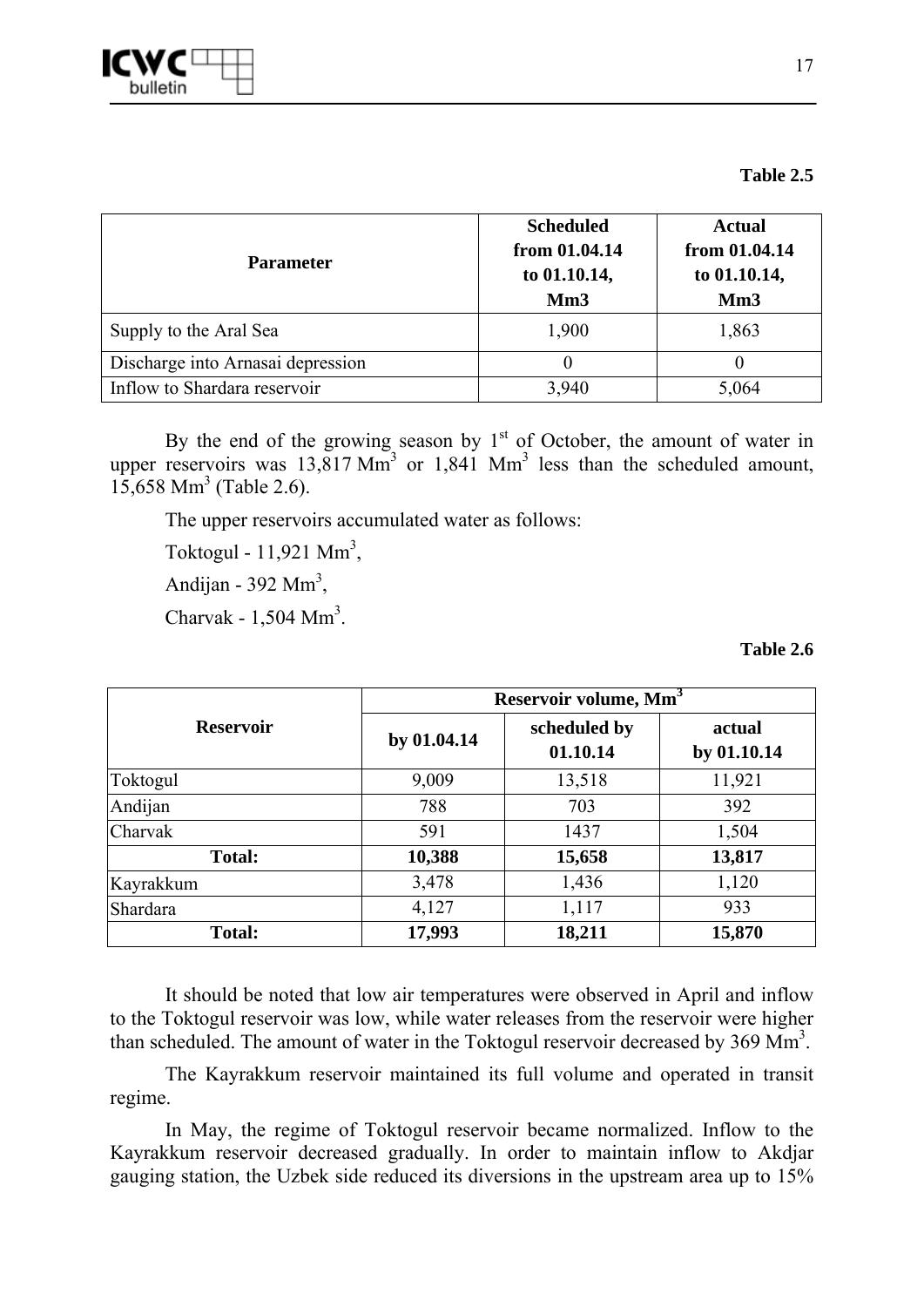

of its quota since  $20<sup>th</sup>$  of May. The Tajik side took measures to maintain full water volume in the Kayrakkum reservoir.

In June, inflow to the Toktogul reservoir was less than scheduled. However, despite this fact, the Kyrgyz side did not reduce releases of water from the reservoir and followed the schedule. The Kayrakkum reservoir kept its full volume until  $13<sup>th</sup>$  of June and then the storage started to be decreased to meet growing demands.

Generally, in the first half of the growing season, thanks to joint agreed actions, the storage in the Kayrakkum reservoir was maintained by the time of intensive irrigation.

Decreased inflow was observed in the Syrdarya basin during the second half of the growing season. As a result, irrigation water shortage took place in the middle reaches. In this context, the concerned parties took measures to increase inflow to the Kayrakkum reservoir through additional water releases from upper reservoirs.

The Kazakh party reached an agreement with the Kyrgyz party and received electric energy from the Naryn cascade of hydropower stations that resulted in additional releases of almost  $114$  Mm<sup>3</sup> of water from the Toktogul reservoir from  $1<sup>st</sup>$  to 15<sup>th</sup> August. The Uzbek party decreased storage in the Andijan reservoir in the amount of 254 Mm<sup>3</sup> to feed the basin. Despite the decreased inflow, during the peak of the growing season, the Tajik party executed water releases by formula "Akdjar+238" instead of "Akdjar+200", i.e.  $35-40$  m<sup>3</sup>/s higher.

Thanks to joint actions, the inflow to Kayrakkum reservoir increased on average to 188 m<sup>3</sup>/s in July and 242 m<sup>3</sup>/s in August. Water releases amounted to 426 m<sup>3</sup>/s in July and 396  $\text{m}^3/\text{s}$  in August.

The operation schedule of the Naryn-Syrdarya reservoir cascade from April 1 to October 1, 2014 is shown in Table 2.7.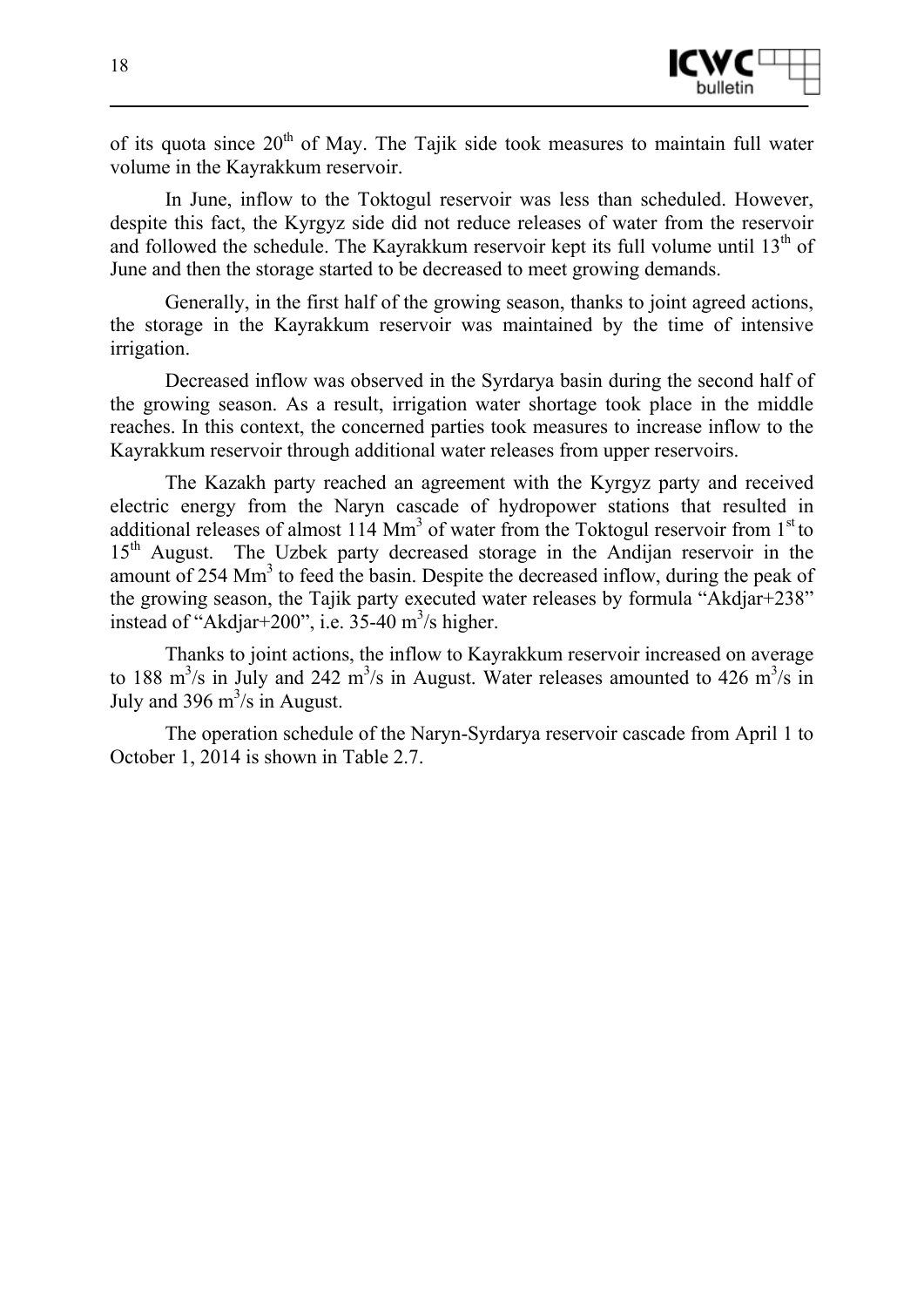

### **Operation schedule of the Naryn-Syrdarya reservoir cascade from April 1 to September 30, 2014 (10% cut of water quotas)**

| <b>Toktogul reservoir</b>                |                                                                 | <b>April</b> | <b>May</b>  | June      | July        | <b>August</b><br>Septemb. |           | <b>Total</b>  |
|------------------------------------------|-----------------------------------------------------------------|--------------|-------------|-----------|-------------|---------------------------|-----------|---------------|
|                                          |                                                                 | (actual)     | (actual)    | (actual)  | (actual)    | (actual)                  | (actual)  | Mm3           |
| Inflow to                                | m3/sec                                                          | 210.47       | 616.74      | 725.53    | 557.61      | 346.74                    | 265.70    |               |
| the<br>reservoir                         | Mm <sub>3</sub>                                                 | 545.53       | 1651.88     | 1 880.58  | 1 493.51    | 928.71                    | 687.31    | 7 187.53      |
| Volume:<br>beginning<br>of the<br>period | 9 009.00<br>8 4 6 3 .00<br>9 492.00<br>10.77<br>Mm <sub>3</sub> |              |             | 11 617.00 | 11 800.00   |                           |           |               |
| end of the<br>period                     | Mm <sub>3</sub>                                                 | 8 4 6 3 .00  | 9492.00     | 10 773.00 | 11 617.00   | 11 800.00                 | 11 921.00 |               |
| Release                                  | m3/sec                                                          | 425.13       | 244.19      | 227.77    | 239.23      | 278.71                    | 215.97    |               |
| from the<br>reservoir                    | Mm <sub>3</sub>                                                 | 1 101.95     | 654.05      | 590.37    | 670.74      | 746.50                    | 559.79    | 4 2 9 3 . 3 8 |
|                                          |                                                                 | April        | May         | June      | July        | <b>August</b>             | Septemb.  | <b>Total</b>  |
| Kayrakkum reservoir                      |                                                                 | (actual)     | (actual)    | (actual)  | (actual)    | (actual)                  | (actual)  | Mm3           |
| Inflow to<br>the                         | m3/sec                                                          | 660.40       | 412.61      | 300.10    | 188.61      | 241.52                    | 227.57    |               |
| reservoir                                | Mm <sub>3</sub>                                                 | 1 711.76     | 1 105.14    | 777.86    | 505.18      | 646.88                    | 589.85    | 5 3 3 6 . 6 7 |
| Volume:<br>beginning<br>of the<br>period | Mm <sub>3</sub>                                                 | 3 478.00     | 3 487.00    | 3 414.00  | 3 070.00    | 2 049.00                  | 1 357.00  |               |
| end of the<br>period                     | Mm <sub>3</sub>                                                 | 3 487.00     | 3 4 1 4 .00 | 3 070.00  | 2 049.00    | 1 357.00                  | 1 1 20.00 |               |
| Release                                  | m3/sec                                                          | 663.50       | 415.06      | 386.92    | 425.68      | 395.95                    | 241.83    |               |
| from the<br>reservoir                    | Mm3                                                             | 1 719.79     | 1 1 1 1 .69 | 1 002.89  | 1 140.13    | 1 060.51                  | 626.81    | 6 6 6 1.83    |
|                                          |                                                                 | April        | <b>May</b>  | June      | July        | <b>August</b>             | Septemb.  | <b>Total</b>  |
| Shardara reservoir                       |                                                                 | (actual)     | (actual)    | (actual)  | (actual)    | (actual)                  | (actual)  | Mm3           |
| Inflow to                                | m3/sec                                                          | 728.47       | 398.08      | 392.47    | 166.60      | 89.62                     | 162.74    |               |
| the<br>reservoir                         | Mm <sub>3</sub>                                                 | 1888.19      | 1 050.15    | 1 017.29  | 446.22      | 240.03                    | 421.81    | 5 063.70      |
| Volume:<br>beginning<br>of the<br>period | Mm <sub>3</sub>                                                 | 4 127.00     | 3 983.00    | 3881.00   | 3838.00     | 2 250.00                  | 936.00    |               |
| end of the<br>period                     | Mm <sub>3</sub>                                                 | 3 983.00     | 3881.00     | 3838.00   | 2 2 5 0 .00 | 936.00                    | 933.00    |               |
| Release<br>from the                      | m3/sec                                                          | 790.17       | 342.10      | 314.67    | 541.29      | 510.16                    | 126.43    |               |
| reservoir                                | Mm <sub>3</sub>                                                 | 2 048.11     | 916.28      | 815.62    | 1 449.80    | 1 3 6 6.41                | 327.72    | 6 9 23 .93    |
| Release to                               | m3/sec                                                          | 65.50        | 32.58       | 44.00     | 121.77      | 35.32                     | 12.00     |               |
| the<br>Kzylkum<br>canal                  | Mm <sub>3</sub>                                                 | 169.78       | 87.26       | 114.05    | 326.16      | 94.61                     | 31.10     | 822.96        |
| Release to                               | m3/sec                                                          | $0.00\,$     | $0.00\,$    | $0.00\,$  | $0.00\,$    | 0.00                      | 0.00      |               |

**Table 2.7**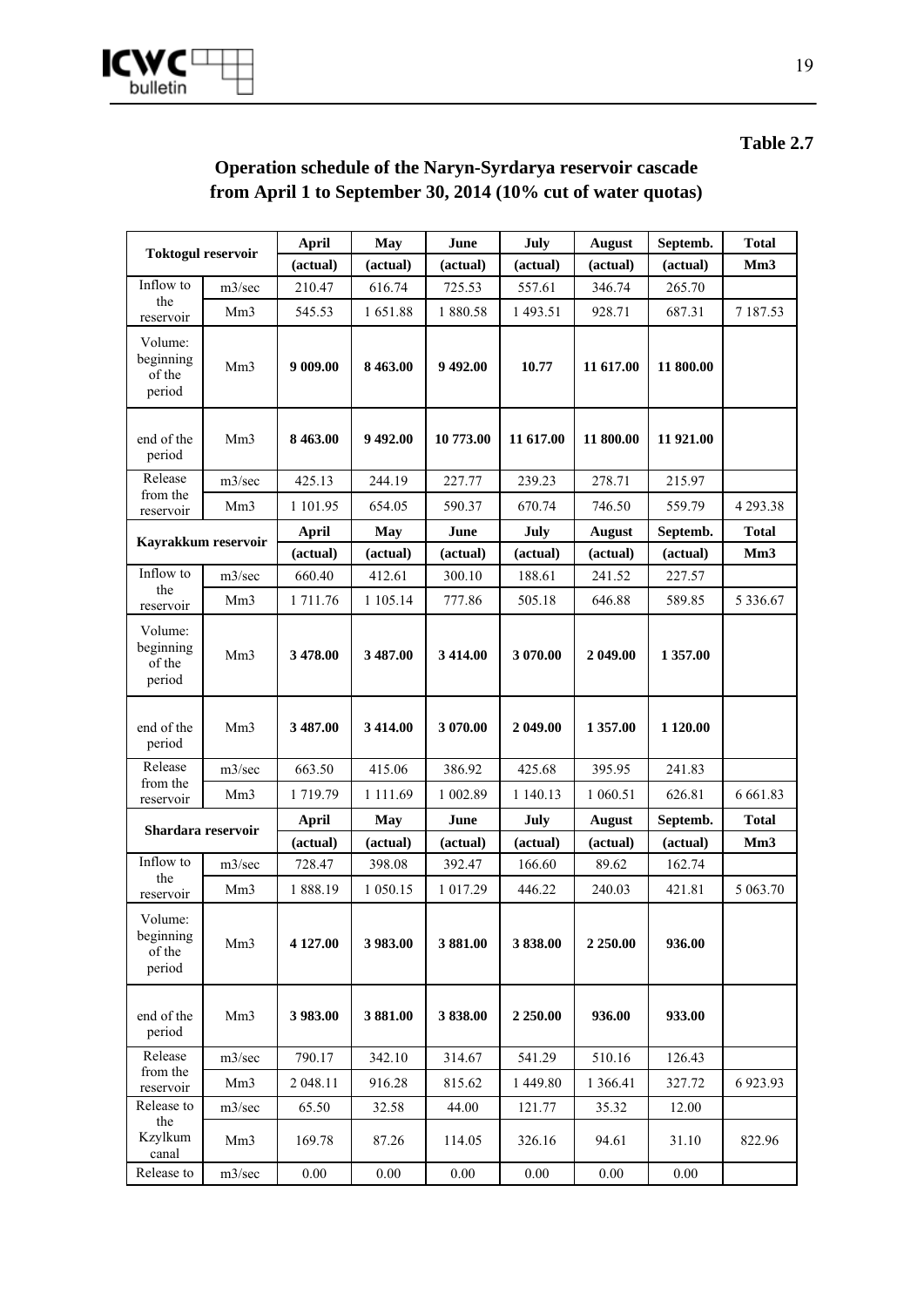

| the                                                                  |                 |          |          |           |          |               |          |                 |
|----------------------------------------------------------------------|-----------------|----------|----------|-----------|----------|---------------|----------|-----------------|
| Arnasay<br>depression                                                | Mm <sub>3</sub> | 0.00     | 0.00     | 0.00      | 0.00     | 0.00          | 0.00     | 0.00            |
| Water                                                                | m3/sec          | 205.67   | 137.53   | 58.90     | 78.30    | 79.26         | 149.33   |                 |
| supply to<br>the Aral<br>Sea                                         | Mm <sub>3</sub> | 533.09   | 368.37   | 152.67    | 209.72   | 212.28        | 387.07   | 1 863.20        |
| Charvak reservoir                                                    |                 | April    | May      | June      | July     | <b>August</b> | Septemb. | <b>Total</b>    |
|                                                                      |                 | (actual) | (actual) | (actual)  | (actual) | (actual)      | (actual) | Mm3             |
| Inflow to                                                            | m3/sec          | 237.74   | 630.32   | 561.94    | 311.90   | 175.24        | 123.87   |                 |
| the<br>reservoir<br>(total of<br>the 4<br>rivers)                    | Mm <sub>3</sub> | 616.21   | 1 688.26 | 1456.56   | 835.38   | 469.37        | 321.06   | 5 3 8 6 . 8 5   |
| Volume:<br>beginning<br>of the<br>period                             | Mm <sub>3</sub> | 591.00   | 939.00   | 1807.00   | 2006.00  | 1914.00       | 1 661.00 |                 |
| end of the<br>period                                                 | Mm <sub>3</sub> | 939.00   | 1807.00  | 2 006.00  | 1914.00  | 1 661.00      | 1 504.00 |                 |
| Release                                                              | m3/sec          | 139.43   | 327.26   | 514.97    | 398.48   | 276.16        | 181.50   |                 |
| from the<br>reservoir<br>(release)<br>from the<br>Gazalkent<br>HEPS) | Mm <sub>3</sub> | 361.41   | 876.53   | 1334.79   | 1067.30  | 739.67        | 470.45   | 4 8 5 0 . 1 5   |
| Andizhan reservoir                                                   |                 | April    | May      | June      | July     | <b>August</b> | Septemb. | <b>Total</b>    |
|                                                                      |                 | (actual) | (actual) | (actual)  | (actual) | (actual)      | (actual) | Mm <sub>3</sub> |
| Inflow to<br>the                                                     | m3/sec          | 98.63    | 185.29   | 228.93    | 74.81    | 48.22         | 44.90    |                 |
| reservoir                                                            | Mm <sub>3</sub> | 255.66   | 469.28   | 593.40    | 200.36   | 129.16        | 116.38   | 1 791.24        |
| Volume:<br>beginning<br>of the<br>period                             | Mm <sub>3</sub> | 788.00   | 810.80   | 939.60    | 1126.61  | 610.25        | 391.70   |                 |
|                                                                      |                 |          |          |           | 610.25   | 391.70        | 392.20   |                 |
| end of the<br>period                                                 | Mm <sub>3</sub> | 810.80   | 939.60   | 1 1 26.61 |          |               |          |                 |
| Release<br>from the                                                  | m3/sec          | 97.12    | 140.89   | 156.42    | 266.69   | 128.99        | 42.85    |                 |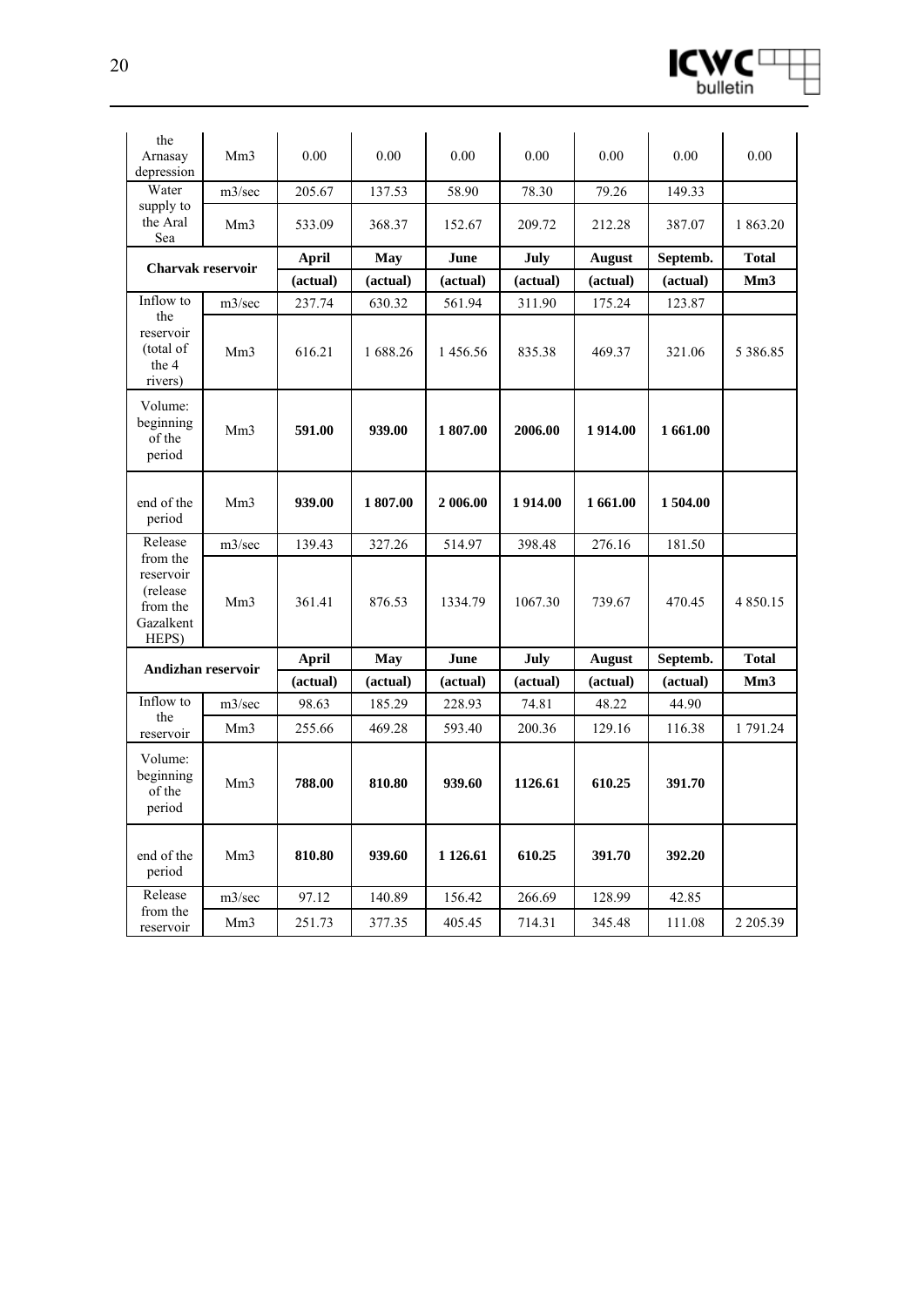# **FORECAST OPERATION SCHEDULE FOR THE RESERVOIR CASCADE AND COUNTRY WATER WITHDRAWAL QUOTAS IN THE AMUDARYA AND SYRDARYA RIVER BASINS FOR THE NON-GROWING SEASON 2014-2015<sup>2</sup>**

### **Amudarya River Basin**

As of December 1, 2014, the actual water availability in the Amudarya River basin over the non-growing season 2014-2015 was about 92% of the norm. Given the norm of 5,503 Mm<sup>3</sup>, the actual value was 5,065 Mm<sup>3</sup>. Water availability reached 80% during the last season.

Over 2 months of the current non-growing season, the Tyuyamuyun reservoir was filled up to 3,815 Mm<sup>3</sup>. Good weather conditions have allowed successful start of leaching irrigation in the Amudarya River lower reaches since December 2014.

The use of the country water withdrawal quotas for the reporting non-growing season as of 01.12.14 is as follows:

- The water withdrawal quota set for the basin as a whole was 87.3 % at the quota of 5,305.3 Mm<sup>3</sup>, i.e. the actual withdrawal was 4,632.1 Mm<sup>3</sup>, of which:

- the Republic of Tajikistan used 84.1 % of the quota set at 1,117.9  $\text{Mm}^3$ , i.e. 940.4 Mm<sup>3</sup> were actually used;

- Turkmenistan used 99.6 % of the quota set at 2,032.1 Mm<sup>3</sup>, i.e. 2,023.4 Mm<sup>3</sup> were actually used;

- the Republic of Uzbekistan used 77.4 % of the quota set at 2,155.3  $\text{Mm}^3$ , i.e. 1,668.3 Mm<sup>3</sup> were actually used.

86.9% of the quotas set at  $4,001.6$  Mm<sup>3</sup> was used downstream of the "Atamyrat" point, upstream of Garagumdarya, i.e. 3,475.7 Mm<sup>3</sup> were actually used, of which:

- the Republic of Uzbekistan used 73.7 % of the quota set at 1,969.5 Mm<sup>3</sup>, i.e. 1,452.3 Mm<sup>3</sup> were actually used;

- Turkmenistan used 99.6 % of the quota set at 2,032.1 Mm<sup>3</sup>, i.e. 2,023.4 Mm<sup>3</sup> were actually used;

The riparian countries requested the following water quotas for the nongrowing season 2014-2015:

-

<sup>&</sup>lt;sup>2</sup> Information on the second item of the ICWC  $65<sup>th</sup>$  meeting agenda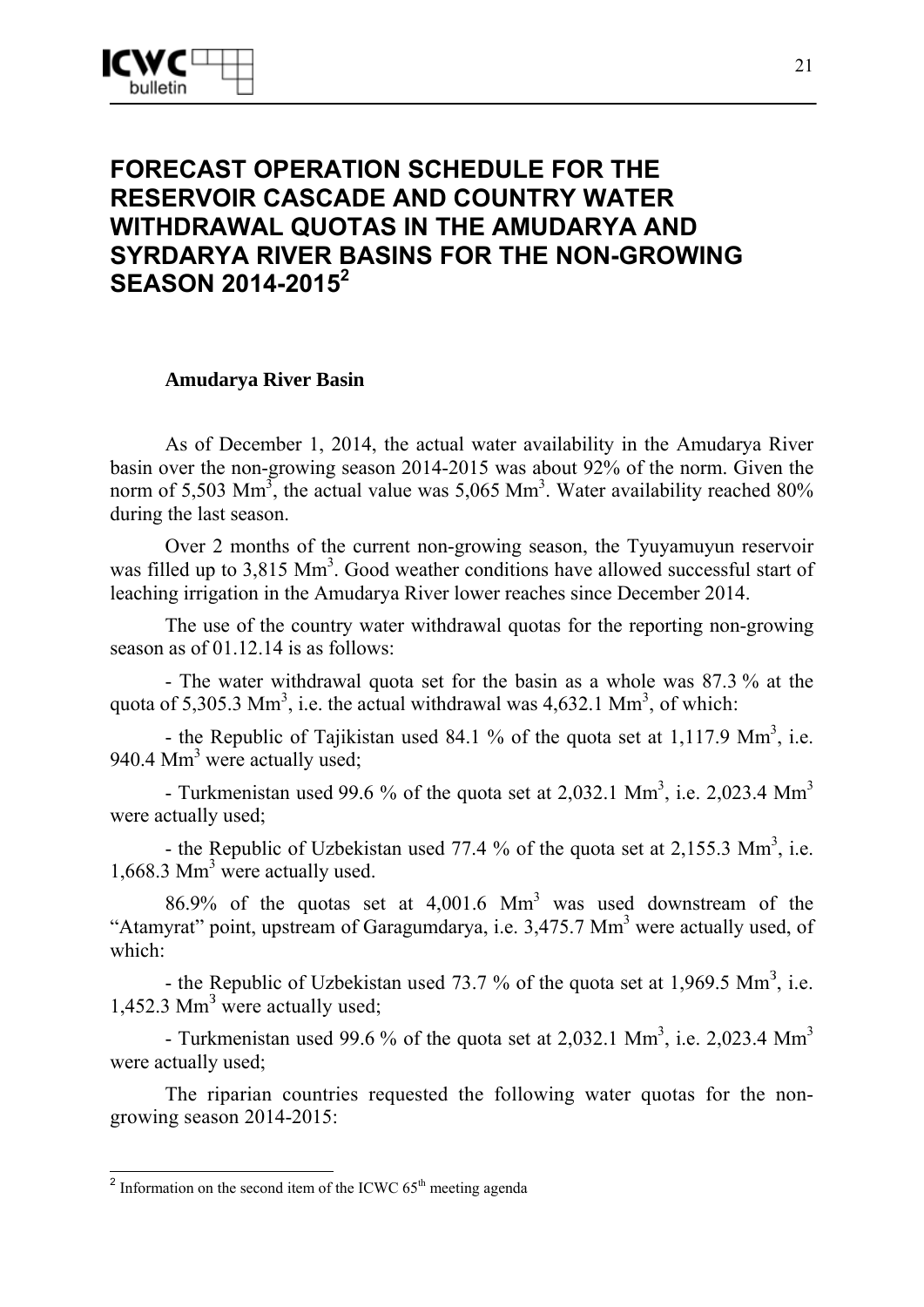

1. Republic of Tajikistan  $-$  2,851 Mm<sup>3</sup> 2. Turkmenistan  $-6,500$  Mm<sup>3</sup> 3. Republic of Uzbekistan  $-$ 6,350  $\text{Mm}^3$ including Surkhandarya province  $-370$  Mm<sup>3</sup>

Generally, under conditions of normal water availability, it was requested to set water withdrawal quotas at  $15,701$  Mm<sup>3</sup> in the Amudarya River basin.

For the non-growing season 2014-2015, it is planned to deliver 2,100 Mm<sup>3</sup> of water to Prearalie and the Aral Sea.

Taking into account the water availability forecast and the current water situation in the region, water withdrawal quotas for the non-growing season 2014-2015 were submitted to ICWC members for consideration (Table 1.4).

Table 1.5 presents the operation regime of the Tuyamuyun reservoir.

#### **Table 1.4**

#### **Quotas of water withdrawal from the Amudarya River and water supply to the Aral Sea and the river delta for the non-growing season 2014-2015**

|                |                                                                    | Water withdrawal quota, Mm <sup>3</sup>      |                                                           |  |  |
|----------------|--------------------------------------------------------------------|----------------------------------------------|-----------------------------------------------------------|--|--|
| <b>NN</b>      | <b>River basin, country</b>                                        | <b>Total annual</b><br>(1.10.14)<br>1.10.15) | including non-<br>growing season<br>(1.10.14)<br>1.04.15) |  |  |
|                | Total withdrawal from the Amudarya<br>River                        | 55 070                                       | 15 701                                                    |  |  |
|                | of which:                                                          |                                              |                                                           |  |  |
| 1              | Republic of Tajikistan                                             | 9 5 0 0                                      | 2851                                                      |  |  |
|                | From the Amudarya River to Atamurat<br>point                       | 44 000                                       | 12 480                                                    |  |  |
| $\overline{2}$ | Turkmenistan                                                       | 22 000                                       | 6 500                                                     |  |  |
| 3              | Republic of Uzbekistan                                             | 22 000                                       | 5 9 8 0                                                   |  |  |
|                | Additionally:                                                      |                                              |                                                           |  |  |
| $\overline{4}$ | Surkhandarya province                                              | 1 570                                        | 370                                                       |  |  |
|                | Plus:                                                              |                                              |                                                           |  |  |
| 5              | - water supply to Prearalie, including<br>irrigation water and CDW | 4 200                                        | 2 100                                                     |  |  |
| 6              | - sanitary and environmental water                                 | 800                                          | 800                                                       |  |  |
|                | releases to irrigation systems in:                                 |                                              |                                                           |  |  |
|                | Dashkhovuz province                                                | 150                                          | 150                                                       |  |  |
|                | Khorezm province                                                   | 150                                          | 150                                                       |  |  |
|                | Republic of Karakalpakstan                                         | 500                                          | 500                                                       |  |  |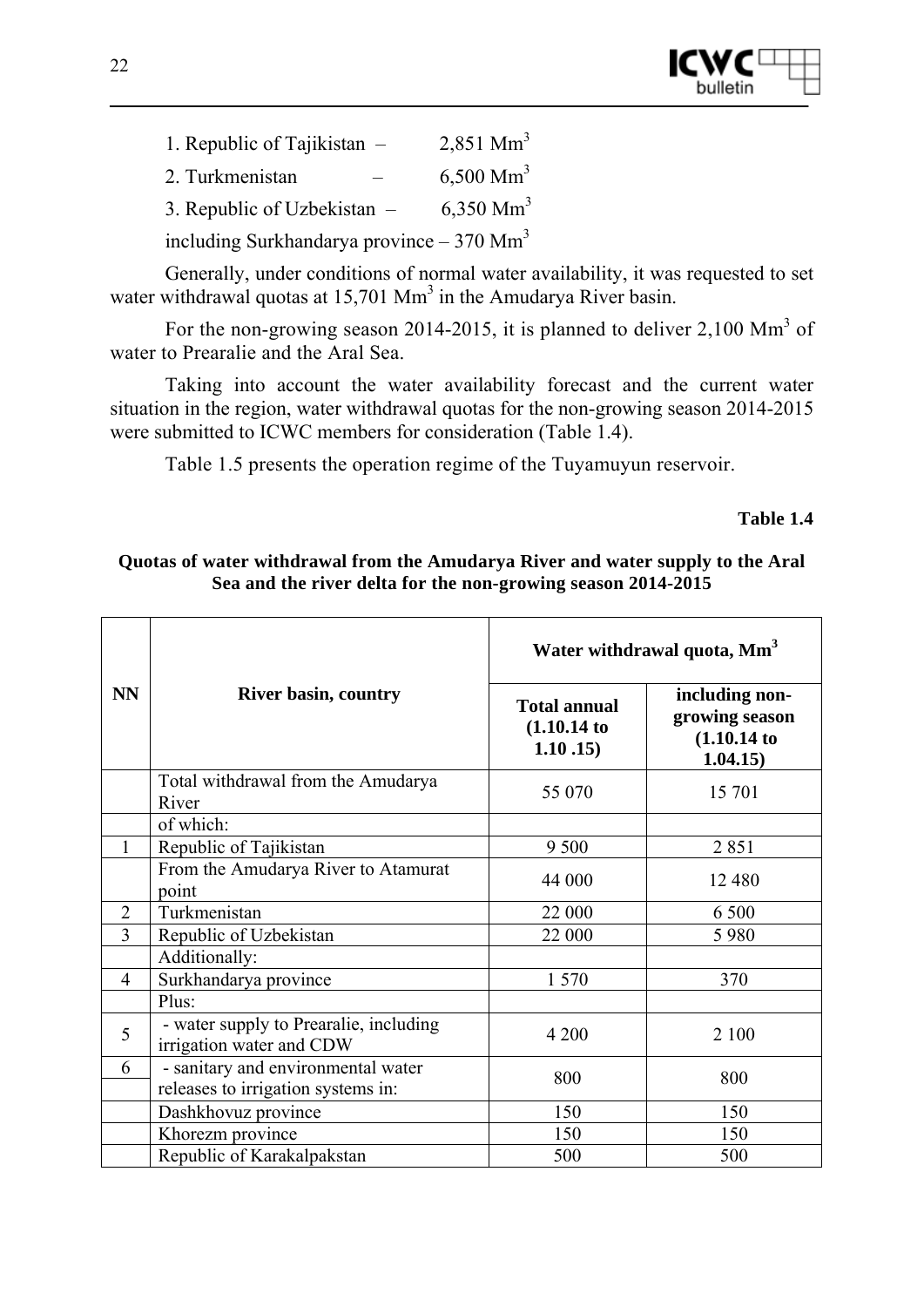

Note:

Water withdrawal quotas assume water supply for irrigation, industrial, municipal and other needs. If water availability in the basin changes, the quotas will be adjusted accordingly.

#### **Table 1.5**

|                                       |                 | <b>Actual</b><br>Unit |       | <b>Forecast</b> |       |        |         | <b>Total</b> |
|---------------------------------------|-----------------|-----------------------|-------|-----------------|-------|--------|---------|--------------|
| <b>Tyuamuyun reservoir</b>            |                 | X                     | XI    | XII             |       | П      | Ш       |              |
| Volume: beginning of<br>the period    | Mm <sub>3</sub> | 3,265                 | 3,132 | 3,815           | 4,196 | 5,074  | 4,775   | 3,265        |
| Inflow to the reservoir               | m3/s            | 422                   | 444   | 556             | 499   | 464    | 380     |              |
|                                       | Mm <sub>3</sub> | 1,131                 | 1,152 | 1,488           | 1,337 | 1,122  | 1,018   | 7,248        |
| Water releases from the               | m3/s            | 472                   | 181   | 413             | 172   | 587    | 886     |              |
| reservoir                             | Mm <sub>3</sub> | 1,264                 | 469   | 1,107           | 460   | 1,420  | 2,373   | 7,093        |
| Volume: end of the<br>period          | Mm <sub>3</sub> | 3,132                 | 3,815 | 4,196           | 5,074 | 4,775  | 3,420   | 3,420        |
| Accumulation $(+)$ ,<br>$drawdown(-)$ | Mm <sub>3</sub> | $-133$                | 683   | 381             | 878   | $-299$ | $-1355$ | 155          |

#### **Forecast operation of the Tuyamuyun reservoir (October 2014 to March 2015)**

### **Syrdarya River Basin**

On 27<sup>th</sup> of September 2014, the Hydrometeorological service submitted forecasts for the non-growing season 2014-2015 and adjusted forecast for the forth quarter. According to this information, inflow to the Toktogul reservoir is expected to be 96 % of the norm, to the Andijan reservoir, 85 % of the norm, to the Charvak reservoir, 95 % of the norm, and the total lateral inflow is to be 91 % of the norm (Table 2.8).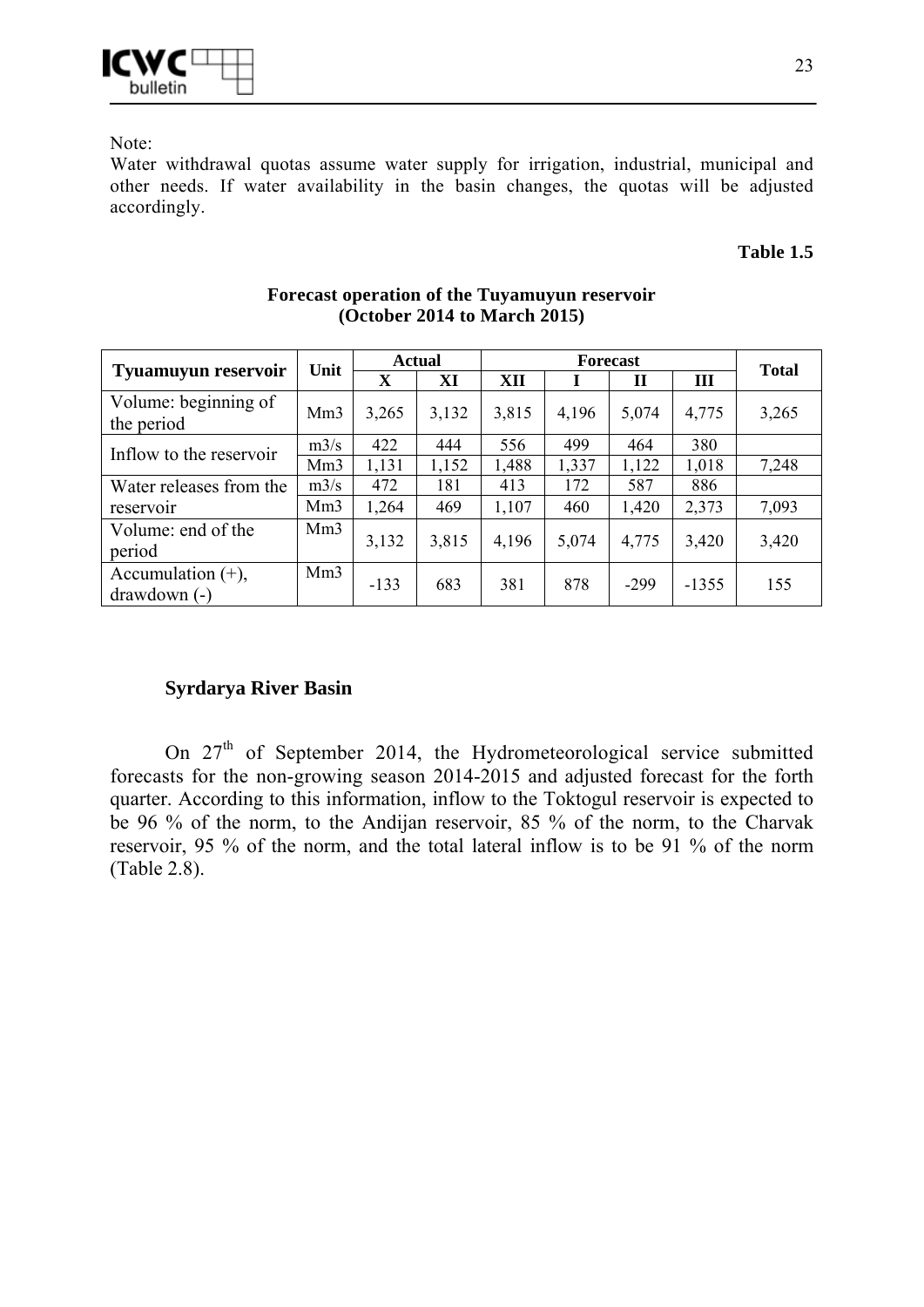

| Table 2.8 |
|-----------|
|-----------|

| <b>Parameters according to</b>                    | Volume, Mm3 |       |                                    | % of the norm |     |                                    |         |
|---------------------------------------------------|-------------|-------|------------------------------------|---------------|-----|------------------------------------|---------|
| the forecast from the<br>Hydrometeorological      | norm        |       | <b>Range of</b><br>forecast values |               |     | <b>Range of forecast</b><br>values |         |
| service for the non-growing<br>season 2014 - 2015 |             | min   | max                                | average       | min | max                                | Average |
| Inflow to upper reservoirs:                       |             |       |                                    |               |     |                                    |         |
| Toktogul                                          | 2721        | 2299  | 2929                               | 2614          | 84  | 108                                | 96      |
| Andijan                                           | 925         | 710   | 860                                | 785           | 77  | 93                                 | 85      |
| Charvak (total from 4 rivers)                     | 1405        | 1180  | 1490                               | 1335          | 84  | 106                                | 95      |
| Sub-total:                                        | 5051        | 4189  | 5279                               | 4734          | 83  | 105                                | 94      |
| <b>Lateral inflow</b>                             |             |       |                                    |               |     |                                    |         |
| Toktogul – Uchkurgan                              | 398         | 336   | 430                                | 383           | 84  | 108                                | 96      |
| Uchkurgan-Uchtepe-<br>Kayrakkum                   | 4234        | 3770  | 4400                               | 4085          | 89  | 104                                | 96      |
| Andijan-Uchtepe                                   | 2548        | 1890  | 2360                               | 2125          | 74  | 93                                 | 83      |
| Kayrakkum - Shardara                              | 2956        | 2360  | 2990                               | 2675          | 80  | 101                                | 90      |
| Gazalkent-Chinaz g/s-<br>Chirchik (excl.Ugam)     | 858         | 730   | 840                                | 785           | 85  | 98                                 | 91      |
| Sub-total:                                        | 10994       | 9086  | 11020                              | 10053         | 83  | 100                                | 91      |
| <b>Total:</b>                                     | 16045       | 13275 | 16299                              | 14787         | 83  | 102                                | 92      |

In general, flow of the rivers in the Syrdarya basin is forecasted as 92% of the norm or  $14.8$  billion m<sup>3</sup>.

In this context, taking into account the water storage in the reservoirs (Table 2.9), available water resources amount to 23.1 billion  $m<sup>3</sup>$  for the non-growing season.

#### **Table 2.9**

| Water storage in reservoirs, excluding<br>dead storage | 8,357 |
|--------------------------------------------------------|-------|
| Toktogul                                               | 6,421 |
| Andijan                                                | 242   |
| Charvak                                                | 1,078 |
| Kayrakkum                                              | 203   |
| Shardara                                               | 413   |

The forecast of water withdrawals was adjusted, taking into account water user requests and water supply practices during non-growing seasons in the past years.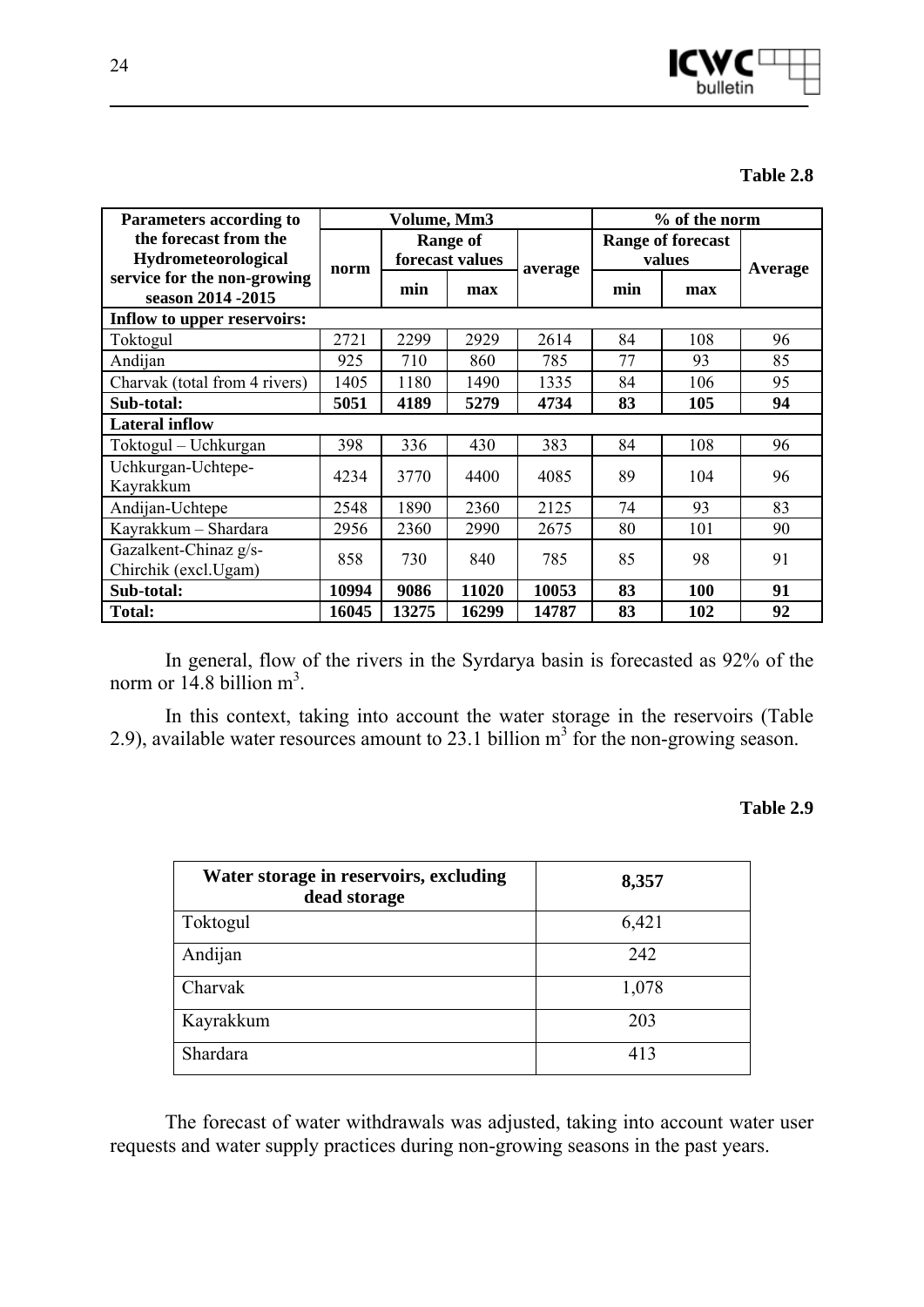Expected water withdrawal quotas of the riparian countries are shown in the Table below.

#### **Table 2.10**

**Country water withdrawal quotas for the non-growing season 2014-2015 (Mm<sup>3</sup> )** 

| 3,286 |
|-------|
|       |
| 400   |
| 37    |
| 365   |
| 2,484 |
|       |
| 2,489 |
|       |

The actual water situation during the non-growing season to date was the following.

The inflow to upper reservoirs (Table 2.11) was 2.1 billion  $m<sup>3</sup>$  or 292 Mm<sup>3</sup> more of the forecast.

 $1,174$  Mm<sup>3</sup> of water, that is 108 Mm<sup>3</sup> more than forecast, flew into the Toktogul reservoir, 385 Mm<sup>3</sup>, that is 96 Mm<sup>3</sup> more than forecast, flow to the Andijan reservoir, and 589 Mm<sup>3</sup>, that is 88 Mm<sup>3</sup> more than forecast, flew to the Charvak reservoir. The total inflow in the basin was 5.5 billion  $m<sup>3</sup>$ , including lateral inflow in an amount of 3.3 billion  $m<sup>3</sup>$ . Over the similar period of the past year (2013-2014), these amounts were 5.3 and 3.4 billion  $m<sup>3</sup>$ , respectively.

Reservoirs released  $6,935$  Mm<sup>3</sup> of water against scheduled  $6,121$  Mm<sup>3</sup>, i.e. 814  $\text{Mm}^3$  more than the forecast (Table 2.12).

As of December 1, 2014, volumes of water in the reservoirs amounted to: 10.5 billion  $m^3$  in Toktogul; 480 M $m^3$  in Andijan; and, 1.3 billion  $m^3$  in Charvak. Generally, the water storage in upper reservoirs is  $12.2$  billion  $m^3$  (Table 2.13).

Water supply to the riparian states was recorded as follows by 01.12.2014 (Tables 2.14 and 2.15):

| Kazakhstan, Dostryk canal |                             |
|---------------------------|-----------------------------|
| Kyrgyzstan                | $18 \text{ Mm}^3$ (78%)     |
| Tajikistan                | $25 \text{ Mm}^3$ (15%)     |
| Uzbekistan                | $887 \text{ Mm}^3 \ (94\%)$ |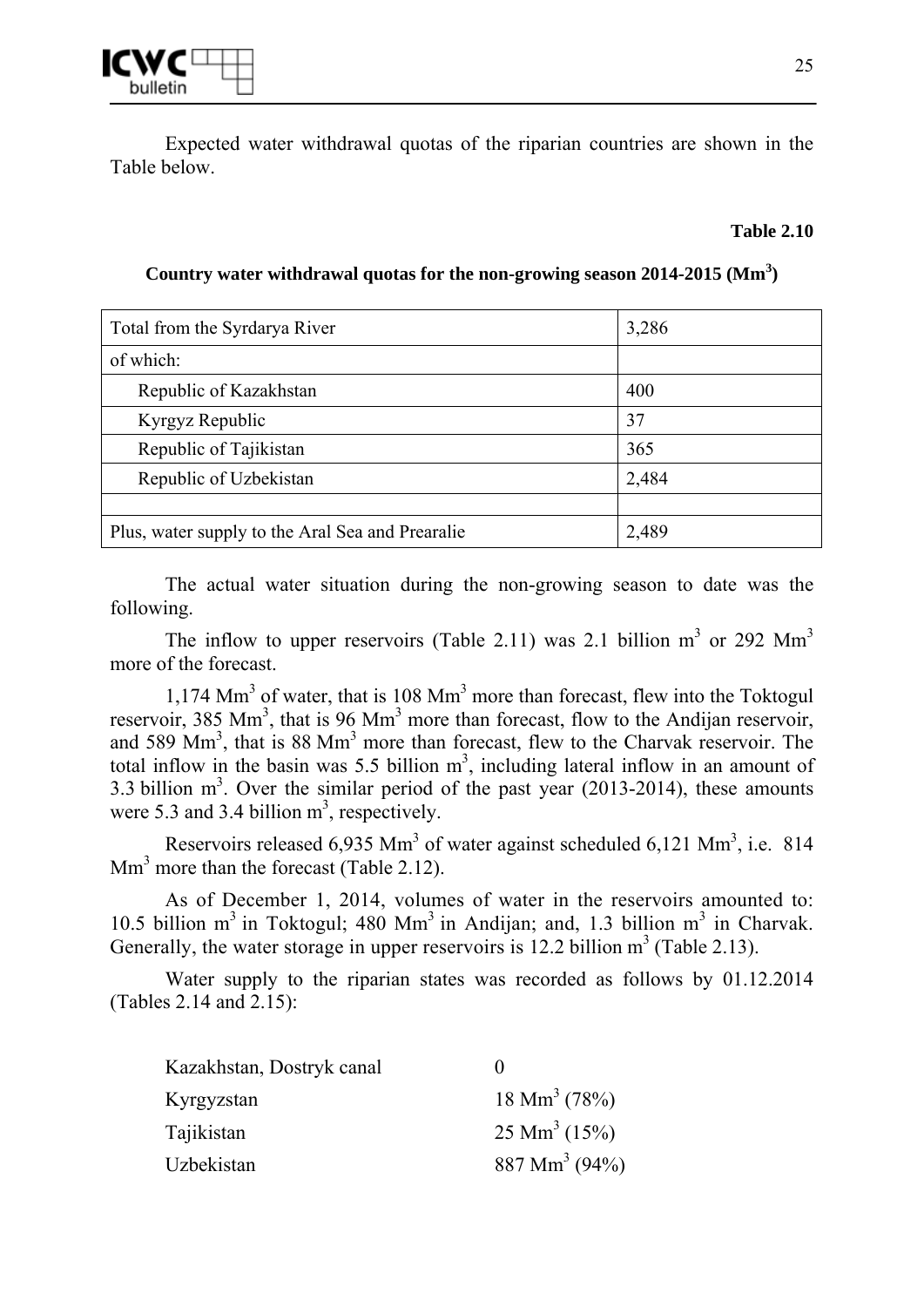

Water was delivered in line with water requests from users.

Generally,  $2,065$  Mm<sup>3</sup> of water flew to the Shardara reservoir.

The Aral Sea and Prearalie received  $538$  Mm<sup>3</sup> of water by 01.12.14 (Table 2.16).

Proceeding from the water situation at the beginning of December and taking into account the forecast from the Hydrometeorological services and actual water withdrawals over the non-growing season to date, BWO Syrdarya prepared the forecast operation of the Naryn-Syrdarya reservoir cascade till April 1, 2015 (Table 2.17).

| Table 2.11 |  |
|------------|--|
|------------|--|

| <b>Parameter</b>                             | Volume (01.10.2014 to 01.12.2014),<br>Mm <sup>3</sup> |              |                 | Volume<br>$(01.10.2013)$ to<br>$01.12.2013$ , Mm <sup>3</sup> |  |
|----------------------------------------------|-------------------------------------------------------|--------------|-----------------|---------------------------------------------------------------|--|
|                                              | forecast                                              | actual       | $\frac{0}{0}$ % | <b>Actual</b>                                                 |  |
| Inflow to the upper reservoirs:              |                                                       |              |                 |                                                               |  |
| Toktogul                                     | 1,066                                                 | 1,174        | 110             | 1,189                                                         |  |
| Andijan                                      | 289                                                   | 385          | 133             | 229                                                           |  |
| Charvak (total from 4 rivers)                | 501                                                   | 589          | 118             | 495                                                           |  |
| Sub-total:                                   | 1,856                                                 | 2,148        | 116             | 1,913                                                         |  |
| Lateral inflow:                              |                                                       | (calculated) |                 |                                                               |  |
| Toktogul – Uchkurgan                         | 140                                                   | 85           | 61              | 145                                                           |  |
| Uchkurgan, Uchtepe -<br>Kayrakkum            | 1,263                                                 | 1,301        | 103             | 1,328                                                         |  |
| Andijan – Uchtepe                            | 763                                                   | 822          | 108             | 769                                                           |  |
| Kayrakkum - Shardara                         | 750                                                   | 770          | 103             | 762                                                           |  |
| Gazalkent-Chinaz g/s-Chirchik<br>(excl.Ugam) | 245                                                   | 364          | 149             | 395                                                           |  |
| Sub-total:                                   | 3,161                                                 | 3,342        | 106             | 3,397                                                         |  |
| <b>TOTAL:</b>                                | 5,017                                                 | 5,490        | 109             | 5,310                                                         |  |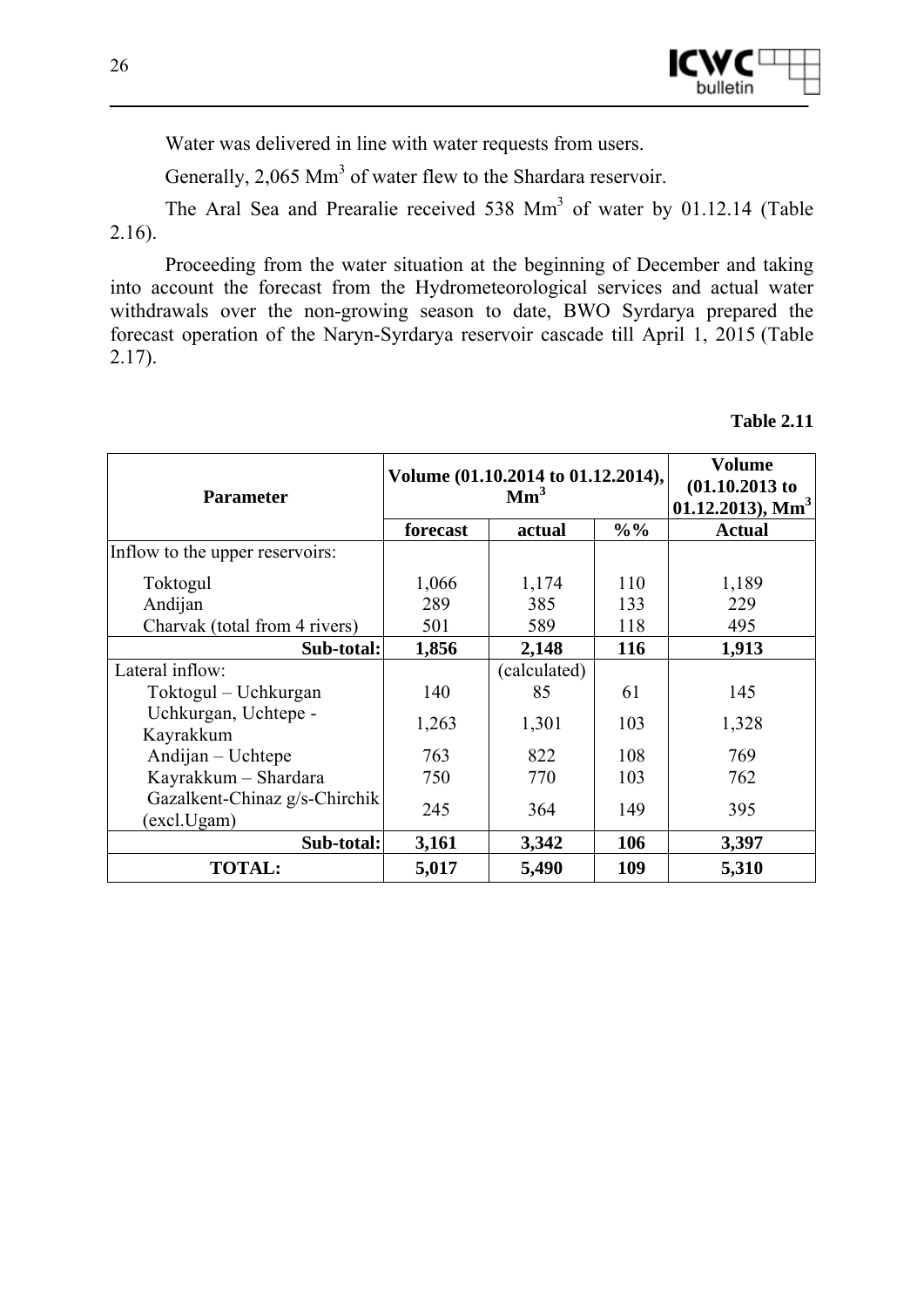

| <b>Reservoir</b>           | Water releases (01.10.2014 to 01.12.2014),<br>Mm3 | $\frac{0}{0}$ % |     |
|----------------------------|---------------------------------------------------|-----------------|-----|
|                            | schedule                                          | actual          |     |
| Toktogul                   | 1,840                                             | 2,592           | 141 |
| Andijan                    | 291                                               | 293             | 101 |
| Charvak                    |                                                   |                 |     |
| (discharge from Gazalkent) | 712                                               | 816             | 115 |
| HPP)                       |                                                   |                 |     |
| Kayrakkum                  | 1,706                                             | 1,854           | 109 |
| Shardara                   | 1,572                                             | 1,380           | 88  |
| <b>TOTAL:</b>              | 6,121                                             | 6,935           | 113 |

### **Table 2.13**

|                  | Water volume in reservoir, Mm3 |                           |                         |                         |  |
|------------------|--------------------------------|---------------------------|-------------------------|-------------------------|--|
| <b>Reservoir</b> | by 01.10.14.                   | schedule by<br>01.12.2014 | actual by<br>01.12.2014 | actual by<br>01.12.2013 |  |
| Toktogul         | 1,1921                         | 11,138                    | 10,494                  | 14,777                  |  |
| Andijan          | 392                            | 389                       | 480                     | 454                     |  |
| Charvak          | 1,504                          | 1,287                     | 1,274                   | 1,214                   |  |
| Kayrakkum        | 1,120                          | 2,423                     | 2,839                   | 2,732                   |  |
| Shardara         | 933                            | 1,410                     | 1,680                   | 1,569                   |  |
| <b>TOTAL:</b>    | 15,870                         | 16,647                    | 16,767                  | 20,746                  |  |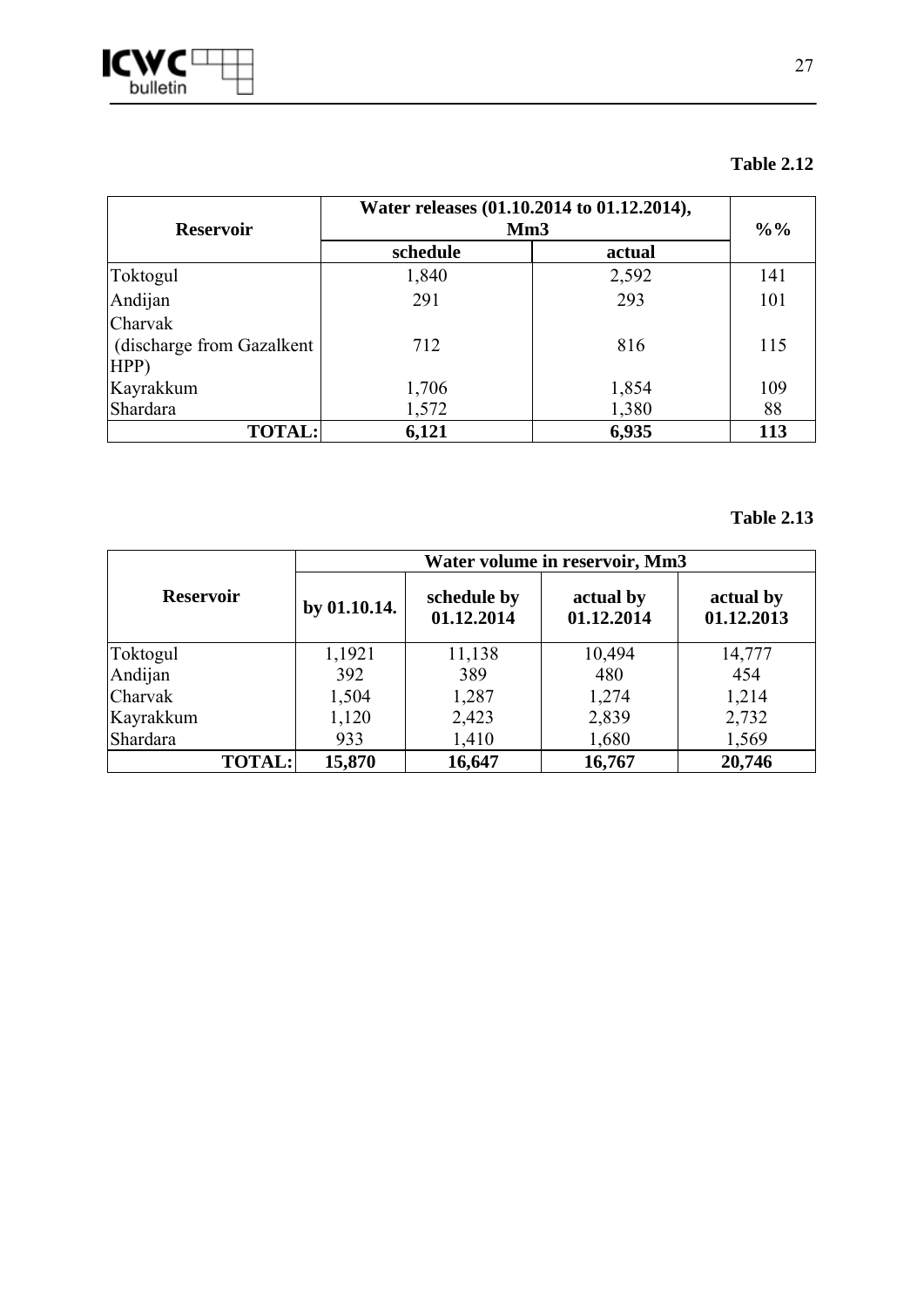

| Reach,<br>water user state                     | Water withdrawals, Mm3<br>$(01.10.14 \text{ to } 01.12.14)$ |          |                 |  |
|------------------------------------------------|-------------------------------------------------------------|----------|-----------------|--|
|                                                | quota                                                       | actual   | $\frac{9}{0}$ % |  |
| Toktogul – Uchkurgan hydroscheme,<br>of which  | 502                                                         | 470      | 94              |  |
| Kyrgyzstan                                     | 16                                                          | 15       | 94              |  |
| Tajikistan                                     | 26                                                          | $\theta$ |                 |  |
| Uzbekistan                                     | 460                                                         | 455      | 99              |  |
| Uchkurgan – Kayrakkum hydroscheme,<br>of which | 86                                                          | 46       | 53              |  |
| Kyrgyzstan                                     | 7                                                           | 3        | 43              |  |
| Tajikistan                                     | 40                                                          |          | 3               |  |
| Uzbekistan                                     | 39                                                          | 42       | 107             |  |
| Kayrakkum hydroscheme – Shardara               |                                                             |          |                 |  |
| reservoir,                                     | 548                                                         | 414      | 75              |  |
| of which                                       |                                                             |          |                 |  |
| Kazakhstan                                     | $\Omega$                                                    | $\Omega$ |                 |  |
| Tajikistan                                     | 102                                                         | 24       | 24              |  |
| Uzbekistan                                     | 446                                                         | 390      | 87              |  |

### **Table 2.15**

| Water user state                      | Water withdrawals, Mm3<br>(01.10.14. t0 01.12.14) |        |               |
|---------------------------------------|---------------------------------------------------|--------|---------------|
|                                       | quota                                             | actual | $\frac{9}{0}$ |
| Republic of Kazakhstan (Dostyk canal) | 0                                                 |        |               |
| Kyrgyz Republic                       | 23                                                | 18     | 78            |
| Republic of Tajikistan                | 168                                               | 25     | 15            |
| Republic of Uzbekistan                | 945                                               | 887    | 94            |

### **Table 2.16**

| <b>Parameter</b>                  | Schedule,<br>01.10.14<br>to 01.12.14,<br>Mm <sub>3</sub> | Actual,<br>01.10.14<br>to 01.12.14,<br>Mm3 |
|-----------------------------------|----------------------------------------------------------|--------------------------------------------|
| Water supply to the Aral Sea      | 600                                                      | 538                                        |
| Discharge into Arnasay depression | $\theta$                                                 |                                            |
| Inflow to the Shardara reservoir  | 2,134                                                    | 2,065                                      |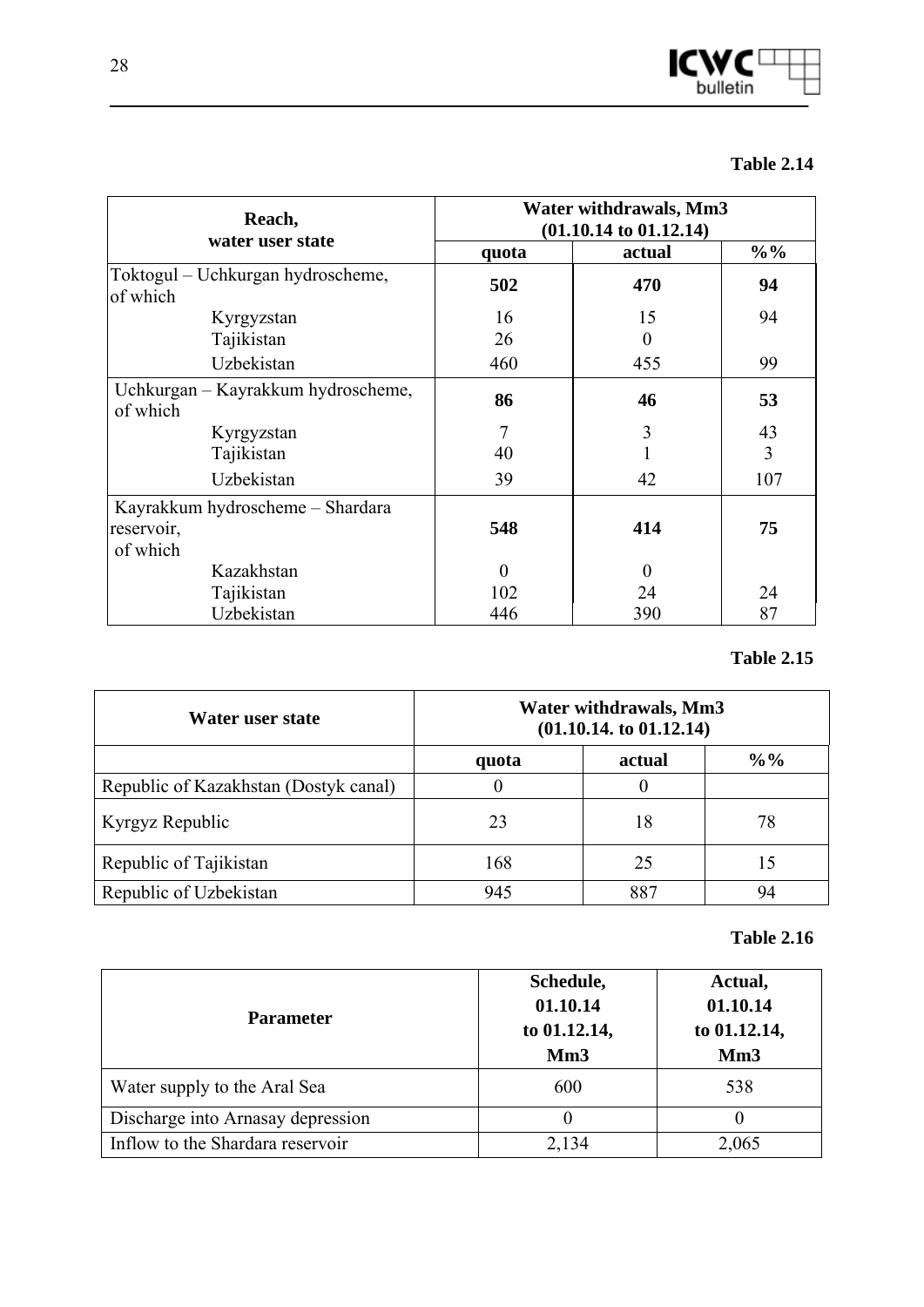

| <b>Toktogul</b>                           |                          | October      |                            | <b>November</b> |                            | <b>Decembe</b> |                            | Februar<br>Januar        |                          |                                   |
|-------------------------------------------|--------------------------|--------------|----------------------------|-----------------|----------------------------|----------------|----------------------------|--------------------------|--------------------------|-----------------------------------|
| reservoir                                 |                          | (forecast    | (actual)                   | (forecast       | (actual)                   | r              | y                          | y                        | March                    | Mm <sub>3</sub>                   |
| Inflow to<br>the                          | $m3$ /se<br>$\mathbf{c}$ | 216.58       | 254.52                     | 187.35          | 190.07                     | 153.64         | 144.30                     | 142.33                   | 152.01                   |                                   |
| reservoir                                 | Mm <sub>3</sub>          | 580.09       | 681.70                     | 486.60          | 492.65                     | 411.50         | 386.48                     | 344.32                   | 407.15                   | $\boldsymbol{2}$<br>723.80        |
| Volume:<br>beginnin<br>g of the<br>period | Mm <sub>3</sub>          | 11<br>921.00 | 11<br>921.00               | 11<br>693.01    | 11<br>528.00               | 10 949.00      | $\boldsymbol{9}$<br>616.71 | 8717.18                  | 7<br>899.99              | 11<br>921.00                      |
| end of<br>the<br>period                   | Mm <sub>3</sub>          | 11<br>693.01 | 11<br>528.00               | 11<br>137.93    | 10<br>949.00               | 9616.71        | ${\bf 8}$<br>717.18        | 7899.99                  | $\overline{7}$<br>369.39 | $\overline{7}$<br>369.39          |
| Release<br>from the                       | $m3$ /se<br>$\mathbf c$  | 300.00       | 398.39                     | 400.00          | 588.17                     | 480.00         | 480.00                     | 480.00                   | 350.00                   |                                   |
| reservoir                                 | Mm <sub>3</sub>          | 803.52       | 1<br>067.04                | 1 0 3 6 .80     | 1<br>524.53                | 1 285.63       | $\mathbf{1}$<br>285.63     | 1 1 6 1 . 2 2            | 937.44                   | $\overline{7}$<br>261.49          |
| <b>Kayrakkum</b>                          |                          | October      |                            | <b>November</b> |                            | <b>Decembe</b> | Januar                     | Februar                  |                          | <b>Total</b>                      |
| reservoir                                 |                          | (forecast    | (actual)                   | (forecast       | (actual)                   | r              | y                          | y                        | March                    | Mm <sub>3</sub>                   |
| Inflow to<br>the                          | m3/se<br>$\mathbf c$     | 425.70       | 513.78                     | 712.05          | 843.27                     | 814.84         | 731.15                     | 740.64                   | 485.84                   |                                   |
| reservoir                                 | Mm <sub>3</sub>          | 1 140.19     | 1<br>376.10                | 1 845.63        | 2<br>185.75                | 2 182.46       | 958.31                     | 1791.76                  | 301.26                   | 10<br>795.64                      |
| Volume:<br>beginnin<br>g of the<br>period | Mm <sub>3</sub>          | 1 120.00     | 1<br>120.00                | 1 841.69        | 2<br>133.90                | 2839.60        | 3<br>323.96                | 3 418.00                 | 3<br>418.00              | $\mathbf{1}$<br>120.00            |
| end of<br>the<br>period                   | Mm <sub>3</sub>          | 1 841.69     | $\boldsymbol{2}$<br>133.90 | 2 422.68        | $\boldsymbol{2}$<br>839.60 | 3 3 2 3 . 9 6  | 3<br>418.00                | 3 418.00                 | 3<br>418.00              | $\overline{\mathbf{3}}$<br>418.00 |
| Release<br>from the                       | m3/se<br>$\mathbf c$     | 153.23       | 132.74                     | 500.00          | 578.17                     | 650.00         | 717.76                     | 763.32                   | 497.59                   |                                   |
| reservoir                                 | Mm <sub>3</sub>          | 410.41       | 355.53                     | 1 296.00        | $\mathbf{1}$<br>498.61     | 1740.96        | 1<br>922.46                | 1 846.63                 | 1<br>332.75              | $\overline{\mathbf{8}}$<br>696.93 |
| Shardara                                  |                          | October      |                            | <b>November</b> |                            | <b>Decembe</b> | Januar                     | Februar                  |                          | <b>Total</b>                      |
| reservoir                                 |                          | (forecast    | (actual)                   | (forecast       | (actual)                   | r              | y                          | у                        | March                    | Mm3                               |
| Inflow to<br>the                          | m3/se<br>$\mathbf c$     | 224.10       | 210.49                     | 591.79          | 579.20                     | 791.96         | 876.44                     | 874.08                   | 568.04                   |                                   |
| reservoir                                 | Mm <sub>3</sub>          | 600.23       | 563.77                     | 1533.92         | $\mathbf{1}$<br>501.28     | 2 121.19       | 2347.46                    | $\overline{2}$<br>114.57 | $\mathbf{1}$<br>521.44   | 10<br>169.72                      |
| Volume:<br>beginnin<br>g of the<br>period | Mm <sub>3</sub>          | 933.00       | 933.00                     | 952.03          | $\mathbf{1}$<br>209.00     | 1679.84        | $\boldsymbol{2}$<br>421.66 | 3 403.13                 | 4<br>283.92              | 933.00                            |
| end of<br>the<br>period                   | Mm <sub>3</sub>          | 952.03       | 1<br>209.00                | 1 410.27        | $\mathbf{1}$<br>679.84     | 2 4 2 1.66     | $\mathbf{3}$<br>403.13     | 4 283.92                 | $\overline{4}$<br>697.94 | $\overline{\mathbf{4}}$<br>697.94 |
| Release<br>from the                       | m3/se<br>$\mathbf c$     | 200.00       | 114.93                     | 400.00          | 413.81                     | 500.00         | 500.00                     | 500.00                   | 400.00                   |                                   |

### **Operation schedule of the Naryn-Syrdarya reservoir cascade from October 1,2014 to March 31, 2015**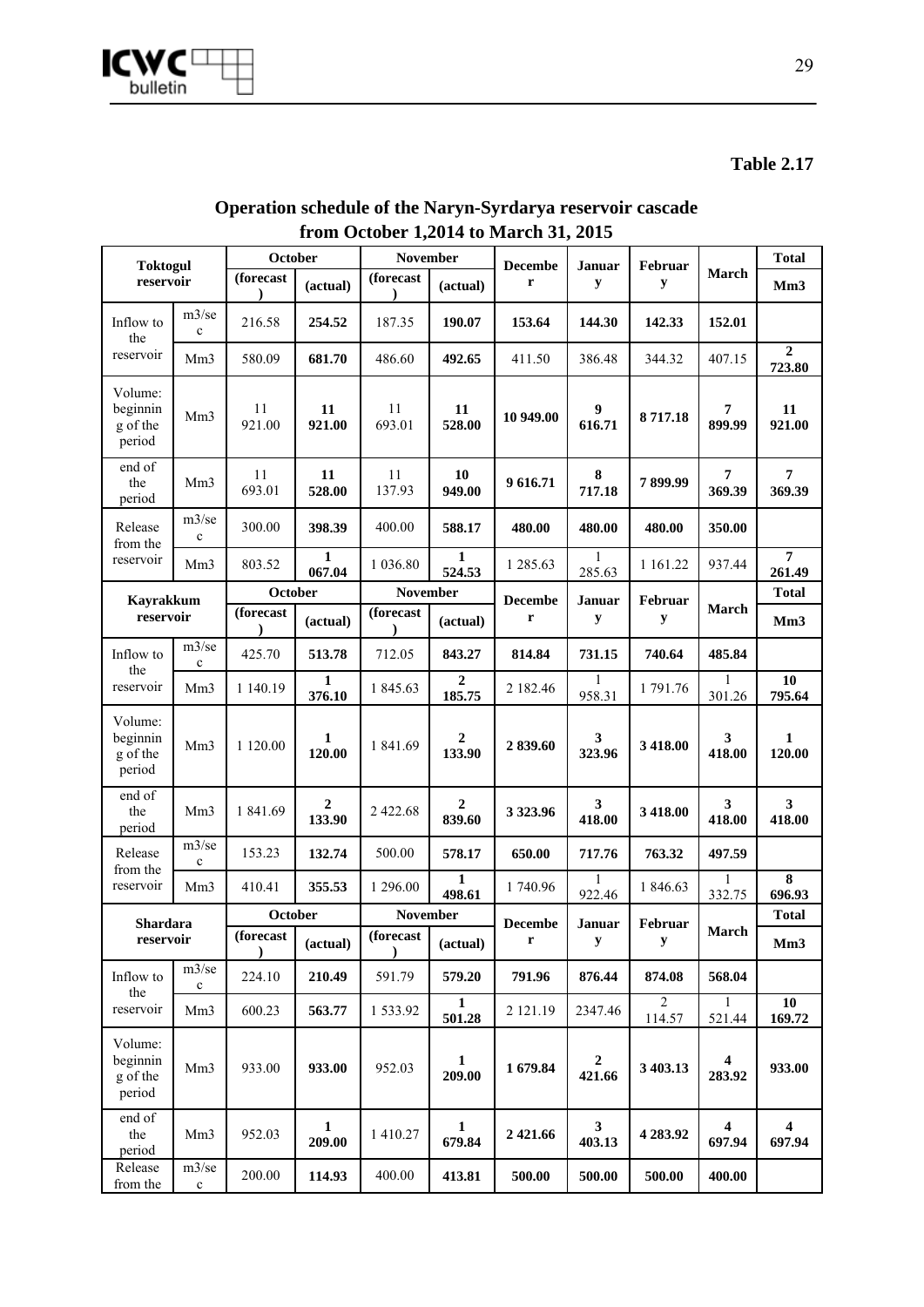

| reservoir                                                 | Mm <sub>3</sub>      | 535.68                 | 307.84      | 1036.80                 | 1<br>072.60 | 1 3 3 9 . 2 0  | 1<br>339.20 | 1 209.60            | 1<br>071.36 | 6<br>339.80                |
|-----------------------------------------------------------|----------------------|------------------------|-------------|-------------------------|-------------|----------------|-------------|---------------------|-------------|----------------------------|
| Release<br>to the                                         | m3/se<br>$\mathbf c$ | 5.00                   | 5.00        | 5.00                    | 5.00        | 5.00           | 5.00        | 5.00                | 6.77        |                            |
| Kzylkum<br>canal                                          | Mm <sub>3</sub>      | 13.39                  | 13.39       | 12.96                   | 12.96       | 13.39          | 13.39       | 12.10               | 18.14       | 83.38                      |
| Release<br>to the                                         | m3/se<br>$\mathbf c$ | 0.00                   | 0.00        | 0.00                    | 0.00        | 0.00           | 0.00        | 0.00                | 0.00        |                            |
| Arnasay<br>depressio<br>n                                 | Mm <sub>3</sub>      | 0.00                   | 0.00        | 0.00                    | 0.00        | 0.00           | 0.00        | 0.00                | 0.00        | 0.00                       |
| Water<br>supply to                                        | m3/se<br>$\mathbf c$ | 105.48                 | 117.45      | 122.30                  | 119.46      | 178.93         | 173.20      | 187.00              | 185.20      |                            |
| the Aral<br>Sea                                           | Mm <sub>3</sub>      | 282.52                 | 314.58      | 317.00                  | 309.65      | 479.25         | 463.90      | 452.39              | 496.04      | $\boldsymbol{2}$<br>515.81 |
| Charvak                                                   |                      | October                |             | <b>November</b>         |             | <b>Decembe</b> | Januar      | Februar             |             | <b>Total</b>               |
| reservoir                                                 |                      | (forecast              | (actual)    | (forecast               | (actual)    | r              | $\mathbf y$ | y                   | March       | Mm3                        |
| Inflow to<br>the                                          | m3/se<br>$\mathbf c$ | 100.00                 | 114.95      | 90.00                   | 108.45      | 85.00          | 69.00       | 67.00               | 94.01       |                            |
| reservoir<br>(total of<br>the 4<br>rivers)                | Mm3                  | 267.84                 | 307.88      | 233.28                  | 281.10      | 227.66         | 184.81      | 162.09              | 251.80      | 1<br>415.34                |
| Volume:<br>beginnin<br>g of the<br>period                 | Mm <sub>3</sub>      | 1 504.00               | 1<br>504.00 | 1 393.46                | 1<br>388.80 | 1 274.00       | 1<br>126.10 | 394.33              | 756.76      | 1<br>504.00                |
| end of<br>the<br>period                                   | Mm3                  | 1 393.46               | 1<br>388.80 | 1 287.09                | 1<br>274.00 | 1 1 26.10      | 934.33      | 756.76              | 686.88      | 686.88                     |
| Release<br>from the                                       | m3/se<br>$\mathbf c$ | 140.00                 | 159.58      | 130.00                  | 150.07      | 140.00         | 140.00      | 140.00              | 120.00      |                            |
| reservoir<br>(release)<br>from the<br>Gazalken<br>t HEPS) | Mm <sub>3</sub>      | 374.98                 | 427.42      | 336.96                  | 388.97      | 374.98         | 374.98      | 338.69              | 321.41      | 2<br>226.44                |
| Andizhan                                                  |                      | October                |             | <b>November</b>         |             | <b>Decembe</b> | Januar      | Februar             | March       | <b>Total</b>               |
| reservoir                                                 |                      | (forecast<br>$\lambda$ | (actual)    | (forecast)<br>$\lambda$ | (actual)    | r              | у           | y                   |             | Mm3                        |
| Inflow to<br>the                                          | m3/se<br>$\mathbf c$ | 50.00                  | 68.71       | 60.00                   | 77.50       | 55.00          | 42.54       | 42.26               | 55.99       |                            |
| reservoir                                                 | Mm <sub>3</sub>      | 133.92                 | 184.03      | 155.52                  | 200.88      | 147.31         | 113.94      | 102.23              | 149.98      | 898.37                     |
| Volume:<br>beginnin<br>g of the<br>period                 | Mm <sub>3</sub>      | 392.20                 | 392.20      | 338.07                  | 363.60      | 480.05         | 600.02      | 695.13              | 777.93      | 392.20                     |
| end of<br>the<br>period                                   | Mm <sub>3</sub>      | 338.07                 | 363.60      | 389.37                  | 480.05      | 600.02         | 695.13      | 777.93              | 767.12      | 767.12                     |
| Release<br>from the                                       | m3/se<br>$\mathbf c$ | 70.00                  | 77.42       | 40.00                   | 32.87       | 10.00          | 7.00        | $\boldsymbol{8.00}$ | 60.00       |                            |
| reservoir                                                 | Mm <sub>3</sub>      | 187.49                 | 207.36      | 103.68                  | 85.19       | 26.78          | 18.75       | 19.35               | 160.70      | 518.14                     |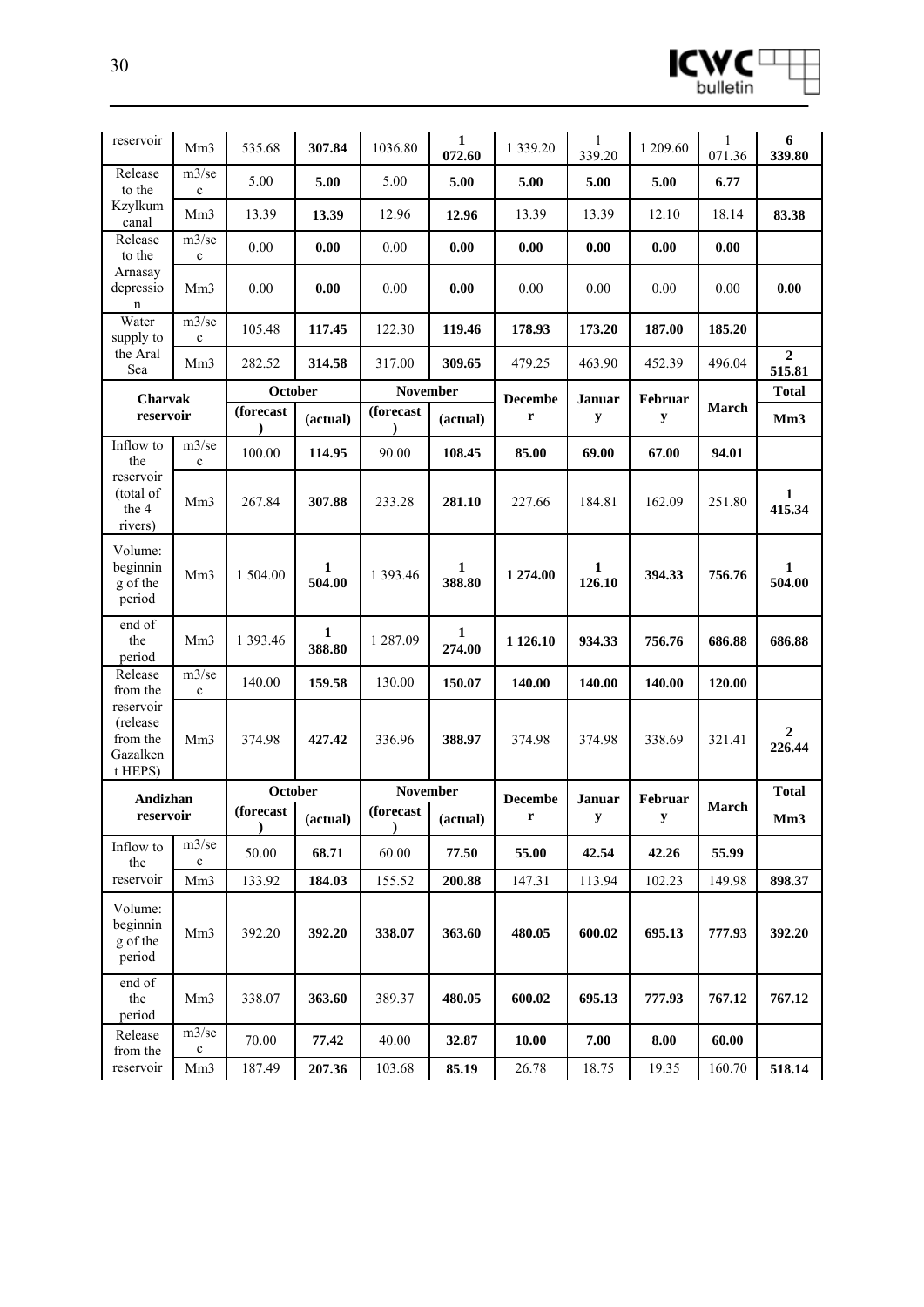# **ANALYSIS OF WATER-MANAGEMENT SITUATION IN THE SYRDARYA AND AMUDARYA RIVER BASINS OVER THE GROWING SEASON 2014**

#### **1 Syrdarya River Basin**

The actual inflow to upstream reservoirs in the Syrdarya basin (Toktogul, Andizhan, and Charvak reservoirs) was  $14.366 \text{ km}^3$  or  $91\%$  or  $101.6\%$  of the forecast and 78 % of the norm during the growing season. The total lateral inflow to the Naryn and Syrdarya rivers (reaches up to Shardara reservoir) was  $9.72 \text{ km}^3$ . By the end of the growing season, 13.817 km<sup>3</sup> or 88 % of BWO Syrdarya's scheduled amount were accumulated in upstream reservoirs, including  $11.92 \text{ km}^3$  in Toktogul reservoir, i.e. 4 km<sup>3</sup> less as compared to the same date in 2013. Water releases from the Toktogul reservoir amounted to 4.29 km<sup>3</sup> or 105 % of the schedule. The largest amount of 1,102 km<sup>3</sup> (126 % of plan) of water was released in April, then in May the amount decreased to  $654 \text{ km}^3$ , and water releases dropped to  $590 \text{ km}^3$  (98 % of plan) in June. Water releases were 641 km<sup>3</sup> in July, increased to 747 km<sup>3</sup> (114.7 %) in August and again decreased to 560 km<sup>3</sup> (88 %) in September (see Table 1.4, which compares water releases from the Toktogul HPS with water availability in the Toktogul-Uchkurgan reach) and Uchkurgan- Kairakkum.

The total water withdrawal from the Naryn and Syrdarya rivers in the reaches up to Shardara reservoir was  $8.66 \text{ km}^3$  or  $82 \%$  of the quota cut by 10%. During the growing season 2014, 1.9  $km<sup>3</sup>$  less water was diverted against the schedule of BWO Syrdarya. Water shortage (against the quota cut by  $10\%$ ) was 242 Mm<sup>3</sup> for the Republic of Kazakhstan, 53  $\text{Mm}^3$  for the Kyrgyz Republic, 239  $\text{Mm}^3$  for the Republic of Tajikistan, and 1,369 Mm<sup>3</sup> for the Republic of Uzbekistan (along the Dustlik canal). Water was distributed unevenly among the states and river reaches (see Table 1.1). This shortage was particularly acute in the river's midstream in Kairakum-Shardara section and reached 23 %. In some ten-day periods water availability of decreased to 42…48 % (July) for the Republic of Kazakhstan, and to 33…37 % (late May-early June) for the Republic of Uzbekistan.

Water availability in the Syrdarya midstream depends on releases of water from the Kairakkum reservoir. Given the inflow of 1,712  $\text{Mm}^3$ , 1,720  $\text{Mm}^3$  (or 113.5 % of BWO's schedule) were released from the reservoir in April,  $1,112 \text{ Mm}^3$  in May, and 1,003 Mm<sup>3</sup> (77.4 %) in June. The lowest water releases (590 Mm<sup>3</sup>) from the Toktogul reservoir were observed in June as well; while the inflow to reservoir was maximum  $(1,880 \text{ Mm}^3)$ . The ten-day analysis of water releases from the Kairakkum reservoir against water availability in the midstream is shown in Table 1.5.

Inflow to the Shardara reservoir was  $5.06 \text{ km}^3$ , while water releases from the reservoir were 7.75  $km^3$ , including 6.92  $km^3$  released into the river; water did not reach the Arnasay reservoir. According to Aralo-Syrdarya Basin Water Administration's data, the Koksaray reservoir accumulated water only in April (146  $\text{Mm}^3$ ) and released the earlier accumulated flow in the amount of 2949  $\text{Mm}^3$  in other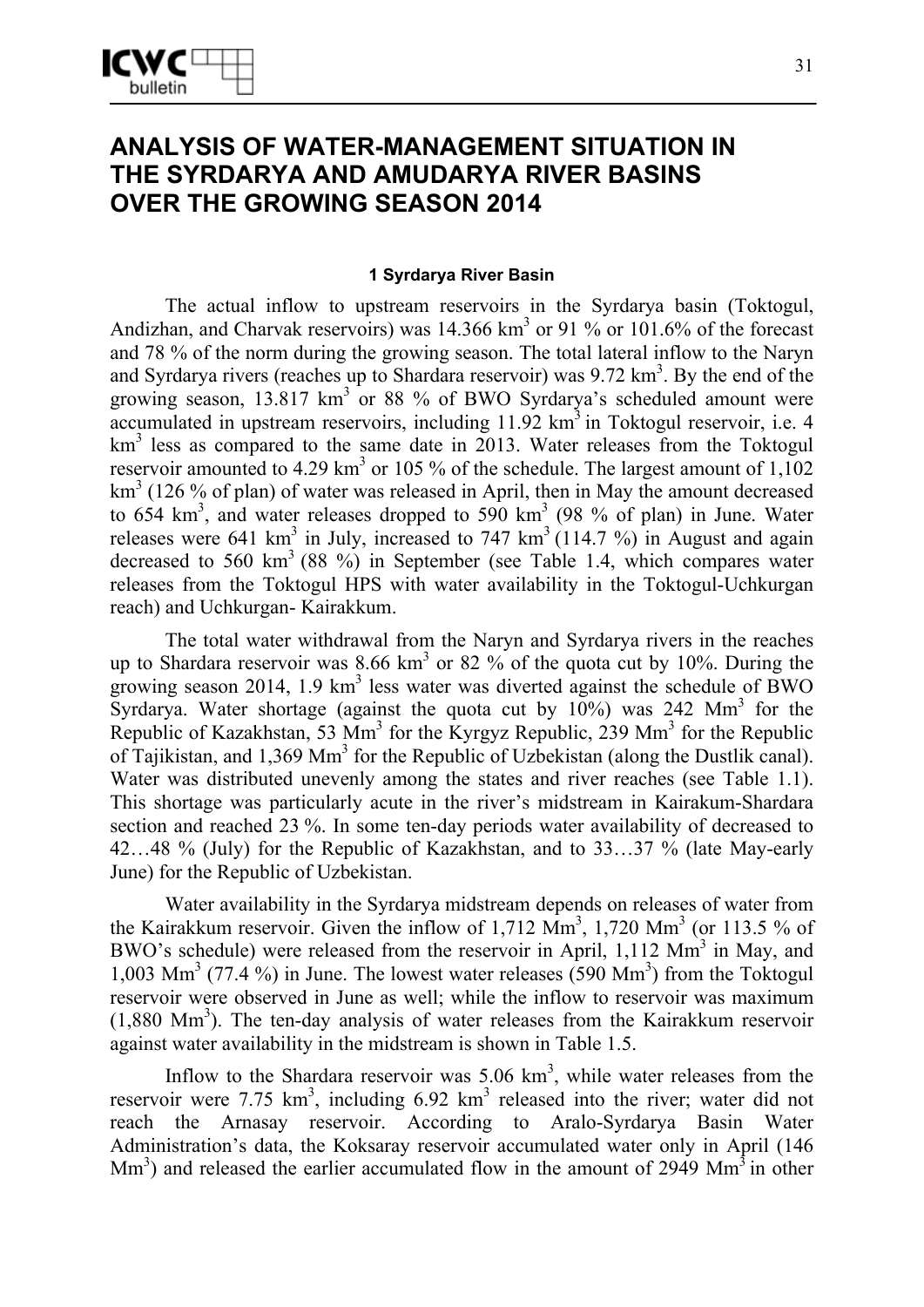months (May-September).

The analysis of reservoirs' water balances (Table 1.3) indicated to unaccounted inflow to Charvak reservoir in the amount of 0.38 km<sup>3</sup>. Losses identified for Kairakkum and Shardara reservoirs amounted to 1.42 km<sup>3</sup> in total.

According to Kazgidromet's data (at Karateren gauging station), water supply to the Aral Sea and Prearalie amounted to  $2.0 \text{ km}^3$  during the growing season.

### **Table 1.1**

|                                                              | Water volume, km <sup>3</sup> |        | Water<br>availabilit<br>$y, \%$ | Deficit (-),<br>surplus $(+)$<br>$km^3$ |
|--------------------------------------------------------------|-------------------------------|--------|---------------------------------|-----------------------------------------|
| Water user                                                   | <b>BWO</b>                    |        |                                 |                                         |
|                                                              | schedule /                    | actual | season                          | season                                  |
|                                                              | quota *                       |        |                                 |                                         |
| <b>Total water withdrawal</b><br>1                           | 10.56                         | 8.66   | 82                              | $-1.90$                                 |
| $\overline{2}$<br>By state:                                  |                               |        |                                 |                                         |
| Kyrgyz Republic<br>$\blacksquare$                            | 0.222                         | 0.1683 | 76                              | $-0.05$                                 |
| Republic of Uzbekistan<br>$\blacksquare$                     | 7.920                         | 6.551  | 83                              | $-1.37$                                 |
| Republic of Tajikistan<br>$\overline{\phantom{0}}$           | 1.715                         | 1.476  | 86                              | $-0.24$                                 |
| Republic of Kazakhstan<br>$\overline{\phantom{0}}$           | 0.702                         | 0.460  | 66                              | $-0.24$                                 |
| By river reach<br>$\mathbf{3}$                               |                               |        |                                 |                                         |
| 3.1 Toktogul<br>reservoir-Uchkurgan                          |                               |        |                                 |                                         |
| hydroscheme                                                  | 3.55                          | 2.99   | 84                              | $-0.56$                                 |
| of which:                                                    |                               |        |                                 |                                         |
| Kyrgyz Republic                                              | 0.1455                        | 0.0955 | 66                              | $-0.050$                                |
| Republic of Tajikistan                                       | 0.2129                        | 0.0751 | 35                              | $-0.138$                                |
| Republic of Uzbekistan                                       | 3.1933                        | 2.8238 | 88                              | $-0.370$                                |
| 3.2 Uchkurgan hydroscheme -                                  |                               |        |                                 |                                         |
| Kayrakkum hydroscheme                                        | 0.97                          | 1.03   | 106                             | 0.059                                   |
| of which:                                                    |                               |        |                                 |                                         |
| Kyrgyz Republic<br>$\qquad \qquad -$                         | 0.0763                        | 0.0728 | 95                              | $-0.004$                                |
| Republic of Tajikistan<br>$\overline{\phantom{0}}$           | 0.4039                        | 0.5024 | 124                             | 0.099                                   |
| Republic of Uzbekistan<br>$\qquad \qquad -$                  | 0.4897                        | 0.4539 | 93                              | $-0.036$                                |
| 3.3 Kayrakkum hydroscheme - Shardara                         |                               |        |                                 |                                         |
| reservoir                                                    | 6.04                          | 4.63   | 77                              | $-1.41$                                 |
| of which:                                                    |                               |        |                                 |                                         |
| Republic of Kazakhstan                                       | 0.7022                        | 0.4601 | 66                              | $-0.24$                                 |
| Republic of Tajikistan                                       | 1.0978                        | 0.8982 | 82                              | $-0.20$                                 |
| Republic of Uzbekistan                                       | 4.2371                        | 3.2735 | 77                              | $-0.96$                                 |
| In addition:<br>4                                            |                               |        |                                 |                                         |
| Inflow to the Shardara reservoir<br>$\equiv$                 | 3.94                          | 5.06   | 129                             | 1.12                                    |
| Discharge into Arnasay<br>$\overline{\phantom{0}}$           | 0.00                          | 0.00   |                                 | 0.00                                    |
| Water supply to the Aral Sea and<br>$\overline{\phantom{0}}$ |                               |        |                                 |                                         |
| Priaralie                                                    | 1.90                          | 2.00   | 105                             | 0.10                                    |

#### **Water availability in the Syrdarya River basin countries for the growing season 2014**

\*) Quotas cut by 10% for the growing season 2014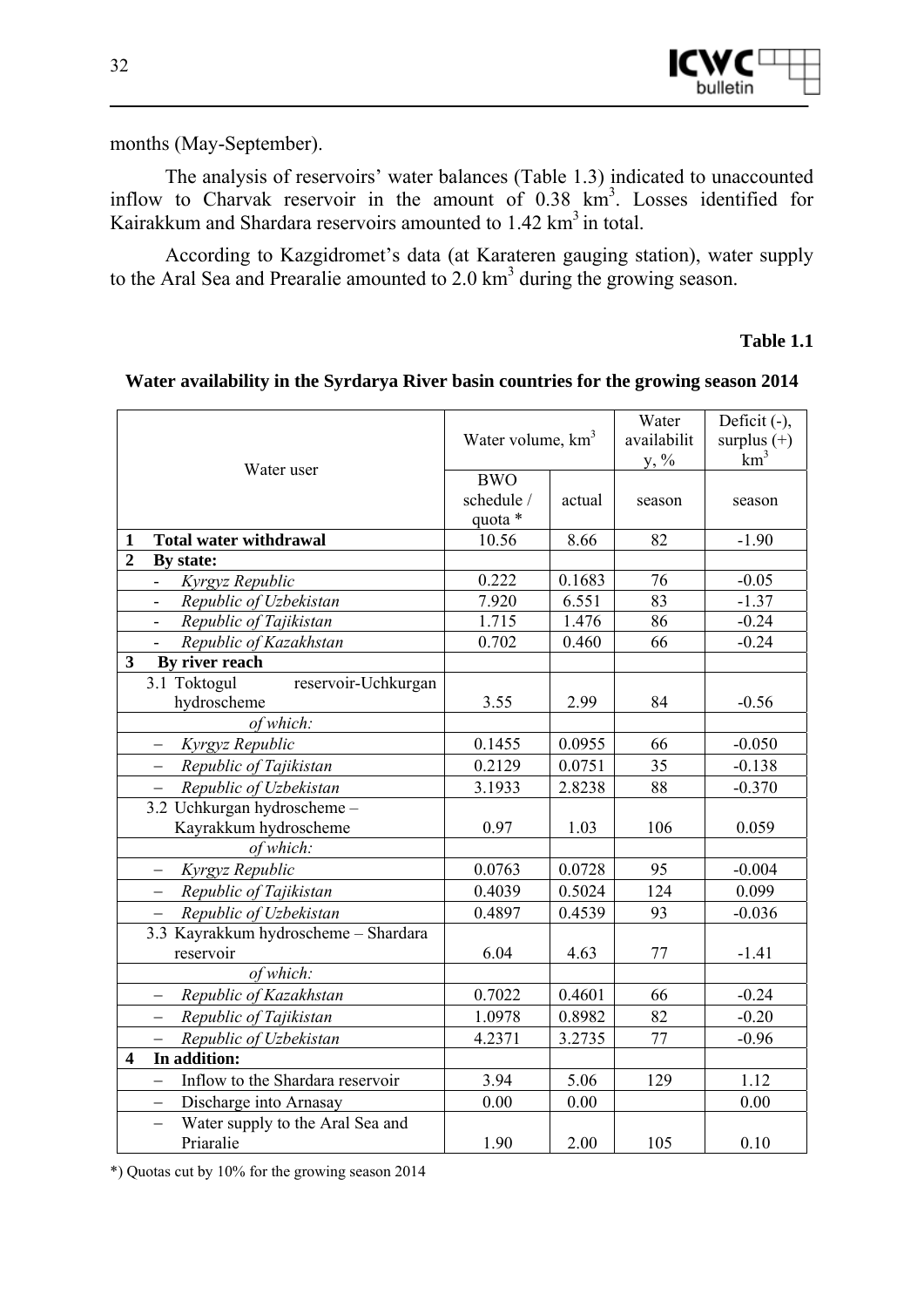

#### **Table 1.2**

### **Syrdarya River channel water balance for the growing season 2014**

|                                                  | Water volume, km3 | Deviation      |          |
|--------------------------------------------------|-------------------|----------------|----------|
| Balance item                                     | forecast/plan     | actual         | (actual- |
|                                                  |                   |                | plan)    |
| $\mathbf{1}$<br>Inflow to the Toktogul reservoir | 8.64              | 7.19           | $-1.45$  |
| 2 Lateral inflow at the river reach              |                   |                |          |
| Toktogul reservoir-Shardara reservoir (+)        | 2.69              | 9.03           | 6.35     |
| of which:                                        |                   |                |          |
| Release into the Karadarya river<br>$a$ .        | 1.47              | 1.51           | 0.05     |
| b.<br>Release into the Chirchik river            | 1.22              | 0.94           | $-0.28$  |
| Lateral inflow from CDF and small<br>$c_{\cdot}$ |                   |                |          |
| rivers                                           |                   | 6.58           | 6.58     |
| 3 Flow regulation in the reservoirs:             |                   |                |          |
| inflow $(+)$ or diversion $(-)$                  | $-2.47$           | $-1.44$        | 1.02     |
| of which:                                        |                   |                |          |
| Toktogul reservoir                               | $-4.51$           | $-2.89$        | 1.61     |
| Kairakkum reservoire                             | 2.04              | 1.45           | $-0.59$  |
| 4 Regulated flow $\text{cros } (1+2+3)$          | 8.86              | 14.78          | 5.92     |
| 5 Water diversion at the reach Toktogul-Shardara |                   |                |          |
| $(-)$                                            | 10.56             | 8.66           | $-1.90$  |
| 6 Water losses (-) or unrecorded inflow to the   |                   |                |          |
| channel (+) at the reach Toktogul-Shardara       | 5.64              | $-1.06$        | $-6.70$  |
| Including % of the regulated flow                | $-64$             | $\overline{7}$ |          |
| 7 Inflow to the Shardara reservoir               | 3.94              | 5.06           | 1.12     |
| 8 Flow regulation in the Shardara reservoir:     |                   |                |          |
| inflow $(+)$ or diversion $(-)$                  | 2.48              | 2.68           | 0.20     |
| 9 Water release from the Shardara reservoir into |                   |                |          |
| the river                                        | 5.22              | 6.92           | 1.71     |
| 10 Diversion to the Kzylkum canal (-)            | 1.21              | 0.82           | $-0.38$  |
| 11 Diversion to the Kzylkum canal (-)            | 0.00              | 0.00           | 0.00     |
| 12 Water supply to the Aral Sea and Priaralie    | 1.90              | 2.00           | 0.10     |

#### **Table 1.3**

### **Water balance of the Syrdarya River basin reservoirs for the growing season 2014**

|                                           | Water volume, km <sup>3</sup> | Deviation |          |
|-------------------------------------------|-------------------------------|-----------|----------|
| Balance item                              | Forecast/plan                 | actual    | (actual- |
|                                           |                               |           | plan)    |
| 1. Toktogul reservoir                     |                               |           |          |
| Inflow to the reservoir<br>1.1            | 8.637                         | 7.188     | $-1.45$  |
| Water volume in the reservoir:<br>12      |                               |           |          |
| - beginning of the season (April 1, 2014) | 9.009                         | 9.009     | 0.00     |
| - end of the season (October 1, 2014)     | 13.518                        | 11.921    | $-1.60$  |
| Release from the reservoir<br>13          | 4.073                         | 4.293     | 0.22     |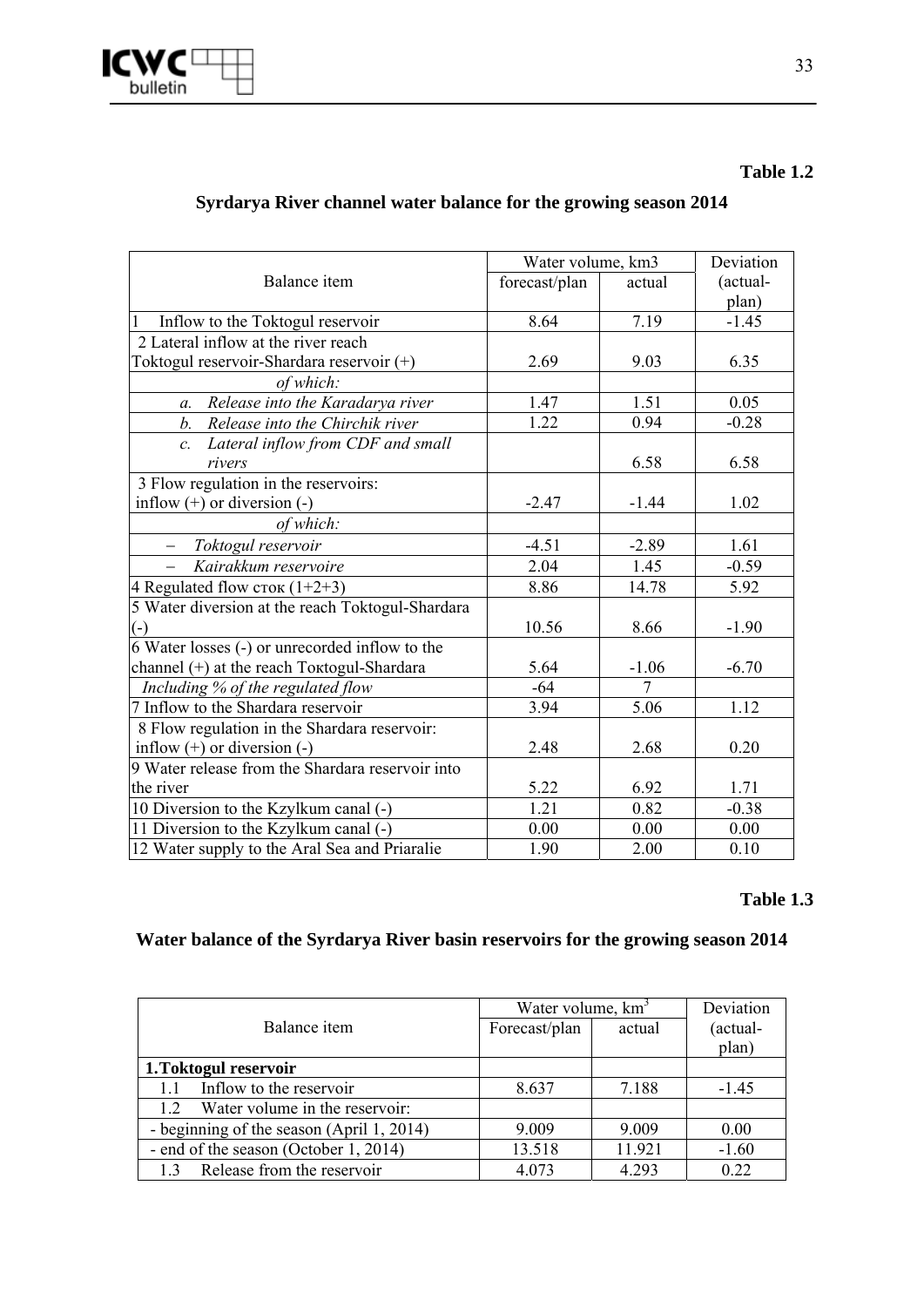

|                                                          | Water volume, km <sup>3</sup> | Deviation |          |
|----------------------------------------------------------|-------------------------------|-----------|----------|
| Balance item                                             | Forecast/plan                 | actual    | (actual- |
|                                                          |                               |           | plan)    |
| 1.4 Unrecorded inflow $(+)$ or losses $(-)$              | $-0.055$                      | 0.018     | 0.073    |
| % of inflow to the reservoir                             | $-0.6$                        | 0.2       | 0.88     |
| inflow<br>1.5 Flow regulation:<br>$(+)$<br><sub>or</sub> |                               |           |          |
| $diversion(-)$                                           | $-4.509$                      | $-2.894$  | 1.61     |
| 2. Andizhan reservoir                                    |                               |           |          |
| Inflow to the reservoir<br>2.1                           | 2.461                         | 1.791     | $-0.67$  |
| 2.2<br>Water volume in the reservoir:                    |                               |           |          |
| - beginning of the season (April 1, 2014)                | 0.788                         | 0.788     | 0.00     |
| - end of the season (October 1, 2014)                    | 0.703                         | 0.392     | $-0.31$  |
| Release from the reservoir<br>2.3                        | 2.535                         | 2.205     | $-0.33$  |
| 2.4 Unrecorded inflow $(+)$ or losses $(-)$              | $-0.011$                      | 0.018     | 0.03     |
| % of inflow to the reservoir                             | $-0.4$                        | 1.0       | 1.47     |
| Flow regulation: inflow<br>2.5<br>$(+)$<br><sub>or</sub> |                               |           |          |
| $diversion(-)$                                           | 0.085                         | 0.414     | 0.33     |
| 3. Charvak reservoir                                     |                               |           |          |
| Inflow to the reservoir<br>3.1                           | 4.878                         | 5.387     | 0.51     |
| 3.2 Water volume in the reservoir:                       |                               |           |          |
| - beginning of the season (April 1, 2014)                | 0.641                         | 0.591     | $-0.05$  |
| - end of the season (October 1, 2014)                    | 1.437                         | 1.504     | 0.07     |
| Release from the reservoir<br>3.3                        | 4.03                          | 4.85      | 0.82     |
| 3.4 Unrecorded inflow $(+)$ or losses $(-)$              | $-0.05$                       | 0.38      | 0.42     |
| % of inflow to the reservoir                             | $-0.98$                       | 6.99      | 7.97     |
| 3.5 Flow regulation: inflow<br>$(+)$<br><sub>or</sub>    |                               |           |          |
| $diversion(-)$                                           | $-0.797$                      | $-0.537$  | 0.26     |
| 3 <sup>1</sup><br>Kairakkum reservoir                    |                               |           |          |
| 4.1 Inflow to the reservoir                              | 5.53                          | 5.34      | $-0.19$  |
| 4.2 Lateral inflow                                       | 0.300                         | 0.231     | $-0.07$  |
| 4.3 Water volume in the reservoir:                       |                               |           |          |
| - beginning of the season (April 1, 2014)                | 3.48                          | 3.48      | 0.00     |
| - end of the season (October 1, 2014)                    | 1.44                          | 1.12      | $-0.32$  |
| 4.4 Release from the reservoir                           | 7.36                          | 7.02      | $-0.35$  |
| of which:                                                |                               |           |          |
| - release to the river                                   | 6.93                          | 6.66      | $-0.27$  |
| - water diversion from the reservoir                     | 0.433                         | 0.357     | $-0.076$ |
| 4.5 Unrecorded inflow $(+)$ or losses $(-)$              | $-0.50$                       | $-0.91$   | $-0.40$  |
| % of inflow to the reservoir                             | $-9.1$                        | $-17.0$   | $-7.89$  |
| 4.6 Flow regulation: inflow $(+)$ or                     |                               |           |          |
| diversion(-)                                             | 2.042                         | 1.45      | $-0.59$  |
| Shardara reservoir<br>5                                  |                               |           |          |
| 5.1 Inflow to the reservoir                              | 3.94                          | 5.06      | 1.12     |
| 5.2 Lateral inflow                                       | 0.0                           | 0.0       | 0.00     |
| 5.3 Water volume in the reservoir:                       |                               |           |          |
| - beginning of the season (April 1, 2014)                | 4.127                         | 4.127     | 0.00     |
| - end of the season (October 1, 2014)                    | 1.117                         | 0.933     | $-0.18$  |
| 5.4 Release from the reservoir                           | 6.42                          | 7.75      | 1.33     |
| of which:                                                |                               |           |          |
| Discharge into Arnasay                                   | 0.00                          | 0.00      | 0.000    |
| Release to the river                                     | 5.22                          | 6.92      | 1.71     |
| water diversion from the reservoir                       | 1.21                          | 0.82      | $-0.38$  |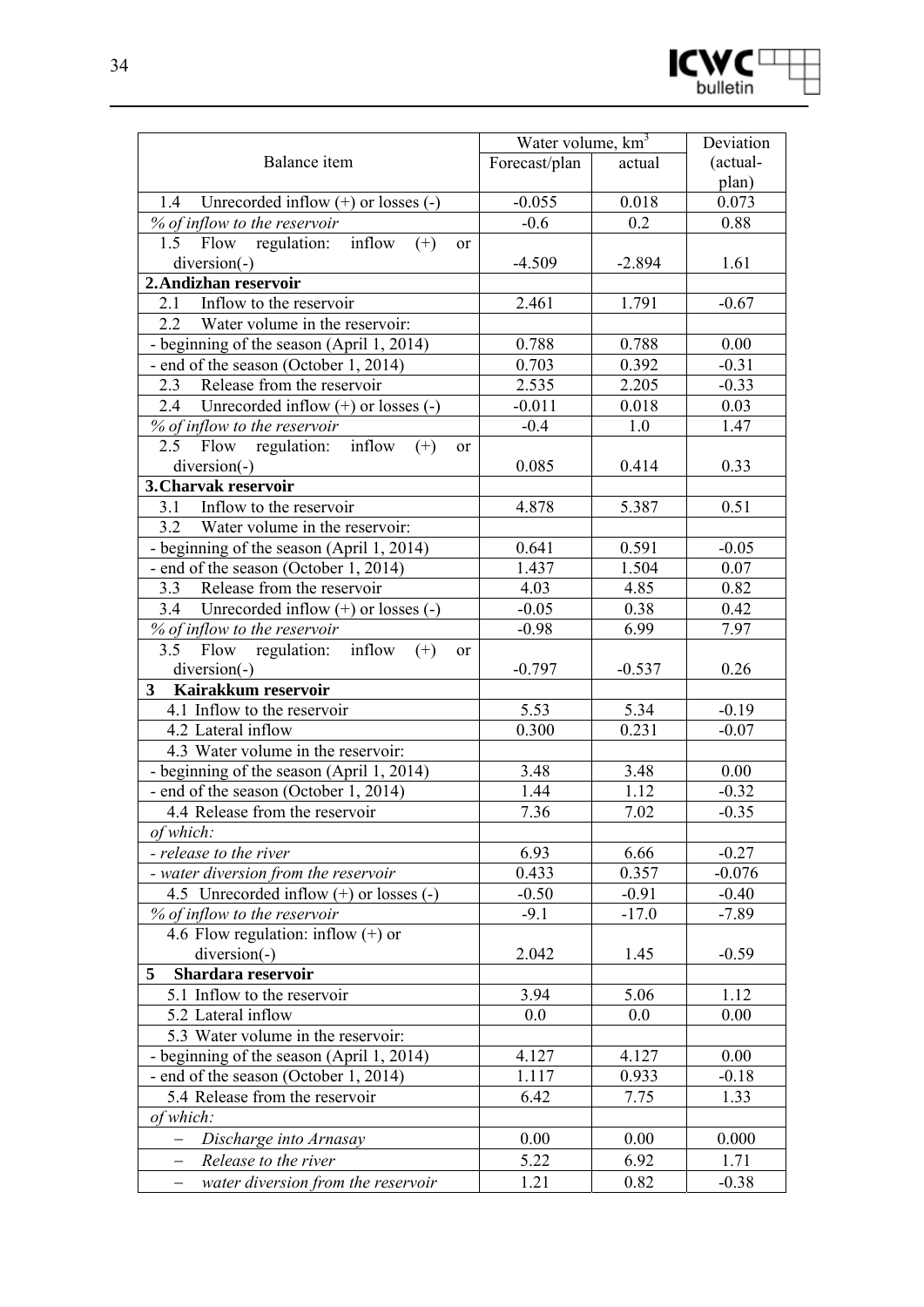

|                                                  | Water volume, km <sup>3</sup> | Deviation |          |
|--------------------------------------------------|-------------------------------|-----------|----------|
| Balance item                                     | Forecast/plan                 | actual    | (actual- |
|                                                  |                               |           | plan)    |
| 5.5 Unrecorded inflow $(+)$ or losses $(-)$      | $-0.53$                       | $-0.51$   | 0.02     |
| % of inflow to the reservoir                     | $-13.4$                       | $-10.1$   | 3.32     |
| 5.6 Flow regulation: inflow $(+)$ or             |                               |           |          |
| $diversion(-)$                                   | 2.48                          | 2.68      | 0.20     |
| <b>TOTAL</b> flow regulation by reservoirs:      |                               |           |          |
| inflow $(+)$ or diversion $(-)$                  | $-0.70$                       | 1.12      | 1.82     |
| <b>TOTAL</b> losses (-), unrecorded inflow $(+)$ | $-1.14$                       | $-1.00$   | 0.14     |



Figure 1.1. Deviation of actual inflow and releases from planned (design) values in Kairakkum reservoir, Mm3

Positive values (+) of deviation of actual inflow from planned out indicate to unrecorded inflow, while negative values (-) indicate to non-fulfillment of obligations to ensure inflow to reservoir and (or) to unrecorded losses (water diversion). Negative values (-) of deviation of actual releases from the reservoir from planned ones mean failure to observe accords on water releases.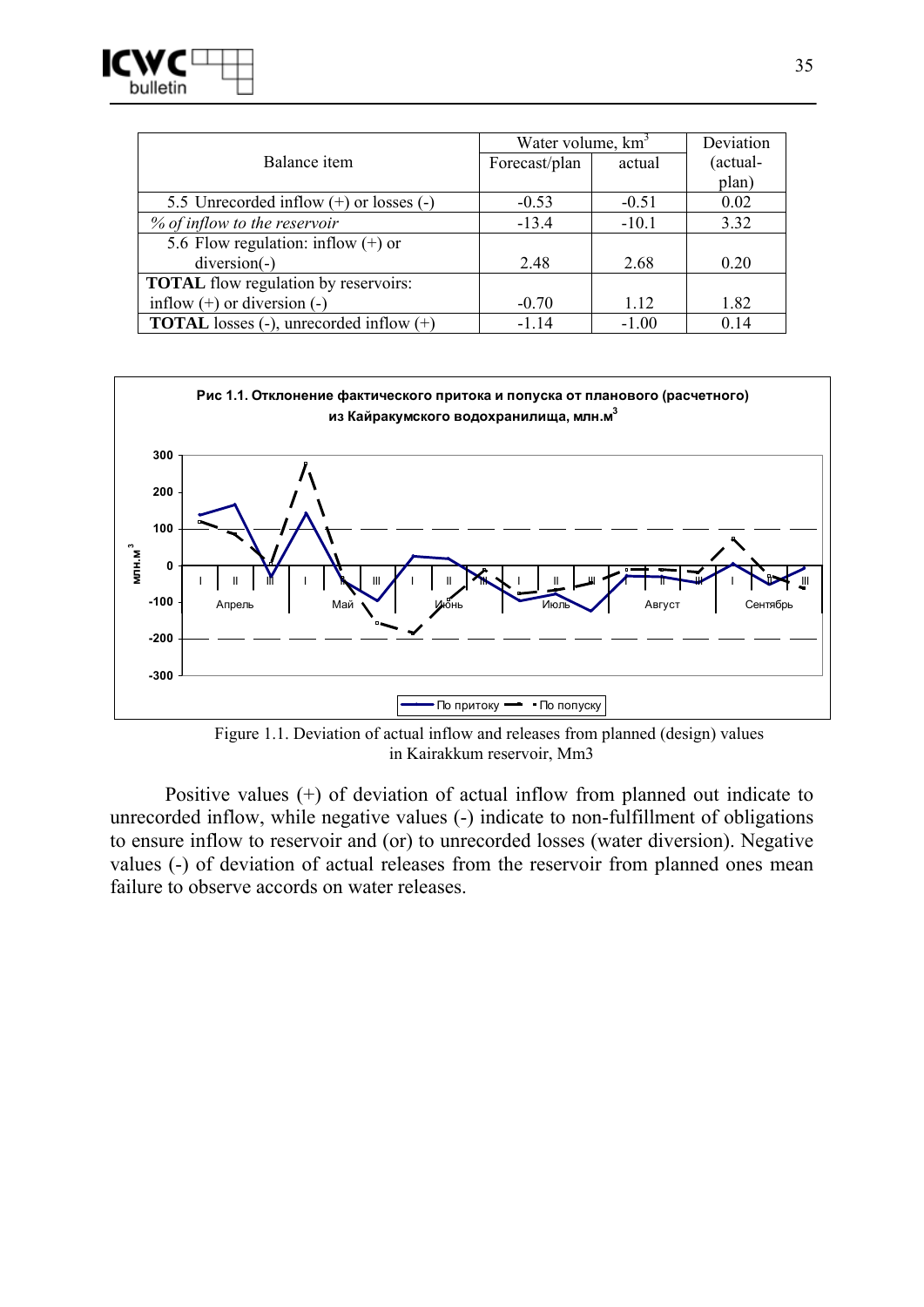

#### **Table 1.4**

### **Ten-day analysis of water releases from the Toktogul reservoir and water availability (W/A) in the Toktogul-Kairakkum reach in 2014**

| Repub                    |             |                              |              | <b>April</b> |             |                          | May         |             |              | June               |              |                  | July         |              |                  | Agust                      |              |             | September        |            | Grow.                     |
|--------------------------|-------------|------------------------------|--------------|--------------|-------------|--------------------------|-------------|-------------|--------------|--------------------|--------------|------------------|--------------|--------------|------------------|----------------------------|--------------|-------------|------------------|------------|---------------------------|
| Reach                    | lic         | Indicators                   | I            | $I\!I$       | III         | $\bm{I}$                 | $I\!I$      | III         | I            | $\boldsymbol{H}$   | III          | $\boldsymbol{I}$ | $I\!I$       | III          | $\boldsymbol{I}$ | $\boldsymbol{\mathit{II}}$ | III          | I           | $\boldsymbol{I}$ | III        | season<br>Mm <sup>3</sup> |
|                          |             | Plan, $m^3/s$                | 337          | 337          | 337         | 252                      | 252         | 252         | 232          | 232                | 232          | 238              | 238          | 238          | 243              | 243                        | 243          | 245         | 245              | 245        | 4073                      |
| Release from<br>Toktogul |             | Actual.<br>$m^3/s$           | 451          | 468          | 356         | 240                      | 241         | 251         | 222          | 220                | 241          | 241              | 243          | 234          | 367              | 303                        | 177          | 184         | 206              | 258        | 4293                      |
| reservoir                |             | Actual/Plan<br>$\frac{0}{0}$ | 134          | 139          | 106         | 95                       | 95          | 100         | 96           | 95                 | 104          | 101              | 102          | 98           | 151              | 125                        | 73           | 75          | 84               | 105        | 105                       |
|                          |             | Quota, $m^3/s$               | 134          | 158          | 178         | 200                      | 190         | 190         | 210          | 228                | 242          | 270              | 284          | 280          | 260              | 222                        | 193          | 152         | 120              | 119        | 3193                      |
|                          | Uzb         | Actual.                      |              |              |             |                          |             |             |              |                    |              |                  |              |              |                  |                            |              |             |                  |            |                           |
|                          |             | $m^3/s$                      | 158          | 170          | 188         | 194                      | 208         | 200         | 172          | 220                | 237          | 146              | 226          | 153          | 182              | 197                        | 164          | 147         | 127              | 128        | 2824                      |
|                          |             | $W/A$ , %                    | 118          | 108          | 105         | 97                       | 109         | 105         | 82           | 97                 | 98           | 54               | 80           | 55           | 70               | 89                         | 85           | 97          | 106              | 107        | 88                        |
|                          |             | Quota, $m^3/s$               | 9.9          | 11.7         | 12.6        | 13.5                     | 14.4        | 14.4        | 15.3         | 15.3               | 15.3         | 15.3             | 15.3         | 15.3         | 15.3             | 15.3                       | 13.5         | 11.7        | 9.9              | 8.1        | 212.9                     |
| Toktogul-Uchkurgan       | Taj         | Actual.<br>$m^3/s$           |              |              |             |                          |             |             |              |                    |              |                  |              |              |                  |                            |              |             |                  |            |                           |
|                          |             |                              | 3.7          | 8.9<br>76.2  | 3.5<br>27.7 | 6.7                      | 6.9         | 4.0         | 2.1          | 4.4                | 7.1          | 2.4<br>15.9      | 2.9          | 7.2          | 7.8              | 7.2                        | 5.8          | 2.3<br>19.7 | 1.9<br>18.9      | 0.6        | 75.1                      |
|                          |             | $W/A.$ %<br>Quota, $m^3/s$   | 36.9<br>3.2  | 4.0          | 4.0         | 49.3<br>$\overline{5.7}$ | 47.9<br>6.8 | 27.4<br>9.2 | 13.5<br>11.6 | 29.0<br>11.3       | 46.3<br>12.3 | 13.2             | 19.0<br>13.2 | 47.2<br>13.9 | 50.7<br>13.1     | 47.2<br>11.9               | 42.7<br>11.5 | 8.3         | 6.6              | 7.3<br>5.2 | 35.3<br>145.5             |
|                          |             | Actual                       |              |              |             |                          |             |             |              |                    |              |                  |              |              |                  |                            |              |             |                  |            |                           |
|                          | Kyrg        | $m^3/s$                      | 2.0          | 2.5          | 3.5         | 3.8                      | 4.1         | 4.7         | 6.8          | 8.1                | 9.5          | 9.6              | 9.6          | 8.4          | 7.4              | 7.0                        | 6.9          | 5.0         | 4.8              | 4.8        | 95.5                      |
|                          |             | $W/A$ , %                    | 60.2         | 63.1         | 88.4        | 67.0                     | 61.3        | 51.6        | 58.6         | 71.2               | 77.4         | 72.6             | 72.6         | 60.3         | 56.2             | 58.8                       | 59.9         | 60.7        | 73.1             | 92.0       | 65.6                      |
|                          |             | Quota, $m^3/s$               | 22.4         | 23.4         | 23.5        | 24.3                     | 24.3        | 25.2        | 30.6         | 33.5               | 36.0         | 45.7             | 50.4         | 50.4         | 46.8             | 38.0                       | 27.1         | 22.5        | 18.9             | 13.5       | 489.7                     |
|                          | Uzb         | Actual<br>$m^3/s$            | 32.1         | 29.8         | 31.7        | 26.9                     | 23.8        | 24.8        | 28.7         | 29.6               | 30.7         | 29.5             | 33.9         | 36.1         | 36.8             | 34.9                       | 27.3         | 22.7        | 19.5             | 17.6       | 453.9                     |
|                          |             | $W/A$ , %                    | 143.3        | 127.4        | 134.9       | 110.9                    | 97.9        | 98.2        | 93.8         | 88.4               | 85.3         | 64.5             | 67.2         | 71.6         | 78.6             | 91.9                       | 101          | 101         | 103              | 131        | 92.7                      |
|                          |             | Quota, $m^3/s$               | $\mathbf{0}$ | 11           | 20          | 24                       | 24          | 29          | 33           | 38                 | 38           | 38               | 38           | 32           | 32               | 29                         | 23           | 18          | 17               | 15         | 404                       |
|                          |             | Actual                       |              |              |             |                          |             |             |              |                    |              |                  |              |              |                  |                            |              |             |                  |            |                           |
|                          | Taj         | $m^3/s$                      | $\bf{0}$     | $\bf{0}$     | 6           | 37                       | 36          | 38          | 39           | 40                 | 43           | 44               | 41           | 40           | 42               | 39                         | 38           | 36          | 28               | 22         | 502                       |
| Uchkurgan-Kairakkum      |             | $W/A$ , %                    |              | $\theta$     | 33          | $\overline{153}$         | 147         | 133         | 118          | 107                | 113          | 116              | 109          | 125          | 134              | 135                        | 160          | 201         | 161              | 145        | 124                       |
|                          |             | Quota, $m^3/s$               | 2.5          | 2.5          | 3.4         | 4.1                      | 4.1         | 4.1         | 5.4          | 5.4                | 5.7          | 6.8              | 6.8          | 5.9          | 5.7              | 5.7                        | 5.1          | 5.1         | 4.5              | 4.1        | 76.3                      |
|                          | <b>Kyrg</b> | Actual.                      |              |              |             |                          |             |             |              |                    |              |                  |              |              |                  |                            |              |             |                  |            |                           |
|                          |             | $m^3/s$                      | 0.0          | 0.0          | 0.5         | 4.7                      | 5.2         | 5.2         | 5.5          | 5.7                | 5.6          | 5.2              | 6.1          | 5.8          | 6.0              | 5.4                        | 5.9          | 6.0         | 5.3              | 4.6        | 72.8                      |
|                          |             | $W/A$ , %                    | 0.0          | 0.0          | 15.2        | 115.3                    | 128.9       | 128         | 102          | $\overline{105.9}$ | 98.4         | 75.3             | 89.2         | 98.1         | 106              | 95                         | 114          | 116         | 118              | 113        | 95.4                      |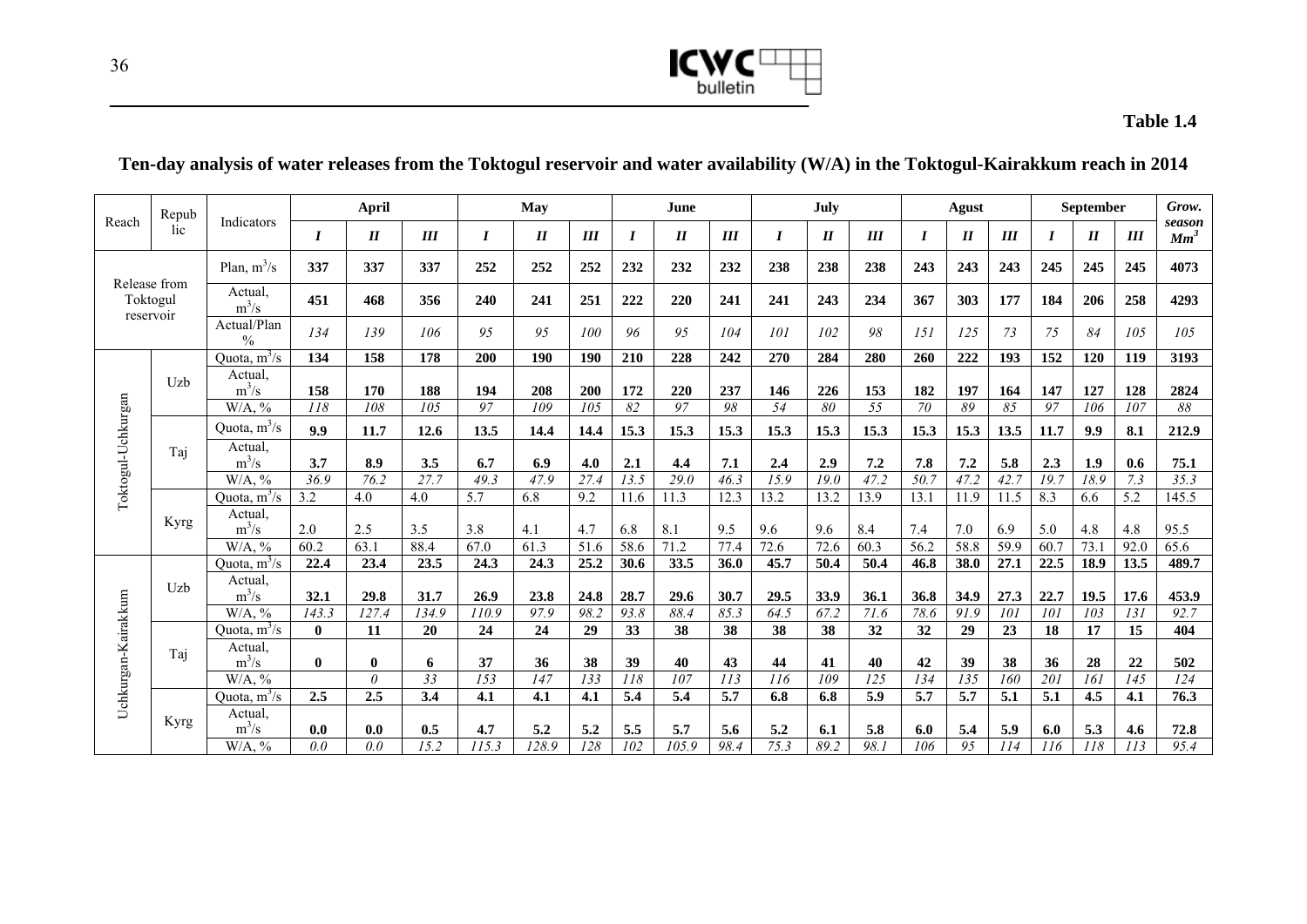

#### **April May June July Agust September**  Republic Indicator *I II III I II III I II III I II III I II III I II III*  $III$ *Grow. season Mm<sup>3</sup>* Plan,<br> $m^3/s$ m3/s **585 585 585 384 384 384 500 500 500 500 500 500 413 413 413 250 250 250 6932**  Actual,<br> $m^3/s$ m3/s **721 681 589 703 343 219 286 390 485 410 419 446 397 399 392 333 216 177 6662**  Releases from Kairakkum reservoir Actual/Pl an % *123 116 101 183 90 57 57 78 97 82 84 89 96 97 95 133 86 71 96*  Quota,<br> $m^3/s$ m3/s **217 226 240 242 245 266 356 401 401 405 405 405 333 261 189 107 71 48 4237**  Actual,<br> $m^3/s$ m3/s **196 133 274 312 243 87 131 210 293 276 253 278 237 234 187 164 124 101 3274** Uzb W/A, % *90 59 114 129 99 33 37 52 73 68 62 69 71 90 99 153 174 209 77*  Quota,  $m^3/s$ m3/s **9 54 73 74 74 80 83 86 86 86 86 86 86 86 74 54 36 32 1098**  Actual,<br> $m^3/s$ m3/s **0 0 7 50 69 63 70 77 78 78 81 85 77 75 75 57 39 34 898** Taj W/A, % *0 0 10 68 94 78 85 89 90 91 94 98 90 87 102 106 107 109 82*  Quota,  $m^3/s$ m3/s **14 14 14 14 18 18 45 54 72 81 90 90 90 90 72 21 0 0 702**  Actual, m3/s **16 12 14 17 20 26 26 29 35 34 43 50 45 50 50 39 13 4 460** Kaz W/A, % *116 87 102 124 109 145 58 53 48 42 48 56 50 56 69 186 66*

#### **Ten-day analysis of water releases from the Kairakkum reservoir and water availability (W/A) in the Kairakkum-Shardara reach in 2014**

**Table 1.5**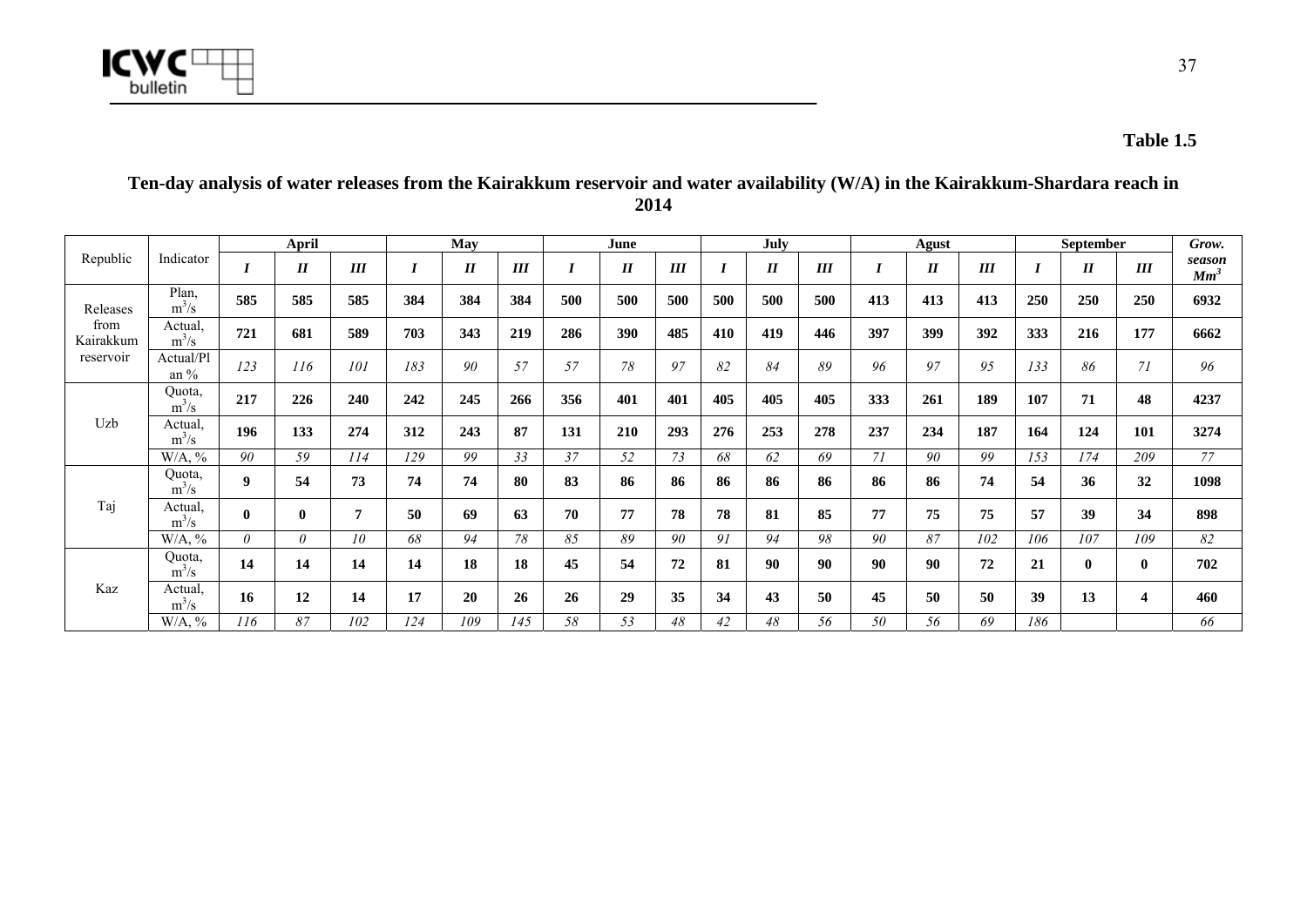#### **2 Amudarya River Basin**

The actual water availability along the Amudarya River in the Atamyrat gauging station (upstream of intake to Garagumdarya) was  $41.52 \text{ km}^3$  or  $1.42 \text{ km}^3$  less than expected by BWO Amudarya schedule (see Table 2.2). Inflow to Nurek HPP turned to be higher by  $0.29 \text{ km}^3$  than the forecast and water releases from the reservoir were 12.46  $\text{km}^3$  or 0.21  $\text{km}^3$  more than planned amount. Water releases from the Nurek reservoir amounted to 1.064 km<sup>3</sup> (or 101% of plan) in April, 2.78 km<sup>3</sup> (128 %) in May, 3.41 km<sup>3</sup> (88.5%) in June, 4.46 km<sup>3</sup> (101 %) in July, 3.18 km<sup>3</sup> (85 %) in August, and 1.91 km3 (113 %) in September. Withdrawal of river flow at the expense of accumulation in the Nurek reservoir amounted to  $4.37 \text{ km}^3$ .

Under such water-related situation, the established quotas of water withdrawals into canals in the Amudarya River basin were 87.5% used; the total water withdrawal was 34.44 km<sup>3</sup>, including  $27.83 \text{ km}^3$  downstream of Atamyrat gauging station (starting from intake to Garagumdarya). Water withdrawals were met 82 % in Tajikistan, 89 % in Turkmenistan, and 87 % in Uzbekistan, whereas the lower reaches of Uzbekistan received 86% of water and the Surkhandarya province - 78% (Table 2.1).

Water losses, calculated by balance method, along the Amudarya river from the Atamyrat gauging station to inflow point to Tuyamuyun hydroscheme were  $6.56 \text{ km}^3$ or 16% of the flow in the Atamyrat section. Water losses from the inflow point to Tuyamuyun hydroscheme to the point of water delivery to the Aral Sea and Prearalie were  $1.19 \text{ km}^3$  or 7% of inflow to Tuyamuyun hydroscheme.

Through flow to Samanbay gauging station plus discharge of collector-drainage water, 2.82 km<sup>3</sup> of water were delivered to Prearalie and the Aral Sea during the growing season.

**Table 2.1** 

| Water user                      | Water volume, km3  |        | Water<br>availability, % | Deficit $(-)$ ,<br>surplus $(+)$<br>km3 |
|---------------------------------|--------------------|--------|--------------------------|-----------------------------------------|
|                                 | Quota/<br>Schedule | Actual | Season                   | Season                                  |
| 1. Total water withdrawal       | 39.6               | 34.4   | 86.9                     | $-5.2$                                  |
| 2. By state:                    |                    |        |                          |                                         |
| Kyrgyz Republic                 |                    |        |                          |                                         |
| Republic of Tajikistan          | 6.9                | 5.7    | 82.4                     | $-1.2$                                  |
| Turkmenistan                    | 15.5               | 13.8   | 89.2                     | $-1.7$                                  |
| Republic of Uzbekistan          | 17.2               | 14.9   | 86.8                     | $-2.3$                                  |
| 3. Downstream of Atamyrat GS *) | 31.5               | 27.8   | 88.3                     | $-3.7$                                  |
| of which:                       |                    |        |                          |                                         |
| Turkmenistan                    | 15.5               | 13.8   | 89.2                     | $-1.7$                                  |

#### **Water availability in the Amudarya River Basin countries for the growing season 2014**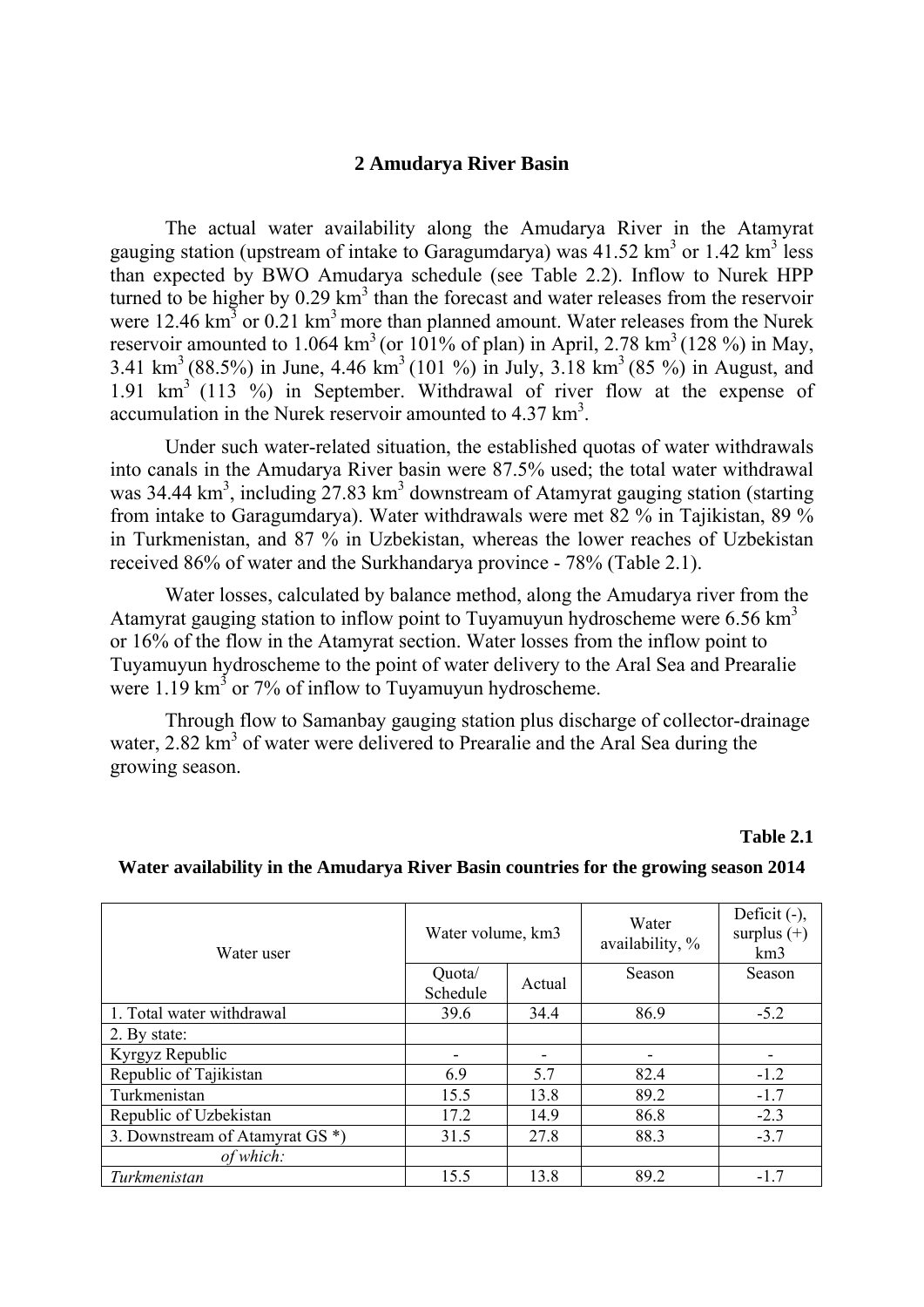

| Water user                                                             | Water volume, km3  |        | Water<br>availability, % | Deficit (-),<br>surplus $(+)$<br>km <sub>3</sub> |
|------------------------------------------------------------------------|--------------------|--------|--------------------------|--------------------------------------------------|
|                                                                        | Quota/<br>Schedule | Actual | Season                   | Season                                           |
| Republic of Uzbekistan                                                 | 16.0               | 14.0   | 87.4                     | $-2.0$                                           |
| 4. By river reach:                                                     |                    |        |                          |                                                  |
| Upstream                                                               | 8.1                | 6.6    | 81.7                     | $-1.5$                                           |
| of which:                                                              |                    |        |                          |                                                  |
| Kyrgyz Republic                                                        |                    |        |                          |                                                  |
| Republic of Tajikistan                                                 | 6.9                | 5.7    | 82.4                     | $-1.2$                                           |
| Surkhandarya province, Uzbekistan                                      | 1.2                | 0.9    | 78.0                     | $-0.3$                                           |
| Midstream                                                              | 16.2               | 14.6   | 90.0                     | $-1.6$                                           |
| of which:                                                              |                    |        |                          |                                                  |
| Turkmenistan                                                           | 10.5               | 9.4    | 89.7                     | $-1.1$                                           |
| Republic of Uzbekistan                                                 | 5.7                | 5.2    | 90.6                     | $-0.5$                                           |
| Downstream                                                             | 15.3               | 13.2   | 86.4                     | $-2.1$                                           |
| of which:                                                              |                    |        |                          |                                                  |
| Turkmenistan                                                           | 5.0                | 4.4    | 88.0                     | $-0.6$                                           |
| Republic of Uzbekistan                                                 | 10.3               | 8.8    | 85.6                     | $-1.5$                                           |
| 5. In addition:                                                        |                    |        |                          |                                                  |
| Emergency and environmental releases to<br>canals within lower reaches | 0.0                | 0.0    |                          |                                                  |
| of which:                                                              |                    |        |                          |                                                  |
| Turkmenistan                                                           | 0.0                | 0.0    |                          |                                                  |
| Republic of Uzbekistan                                                 | 0.0                | 0.0    |                          |                                                  |
| Water supply to the Aral Sea and<br>Priaralie **                       | 2.1                | 2.8    | 134.1                    |                                                  |

**\*)** Atamyrat gauging station – located upstream of the water intake to Garagumdarya along the Amudarya

\*\*) Taking into account CDF

#### **Table 2.2**

### **The Amudarya River channel water balance for the growing season 2014**

|                                                     | Water volume, km3 | Deviation |               |
|-----------------------------------------------------|-------------------|-----------|---------------|
| Статьи руслового баланса                            | Forecast/Plan     | Actual    | (actual-plan) |
| 1. Water content of the Amudarya river -non-        | 42.94             | 41.52     | $-1.42$       |
| regulated flow at the Atamyrat GS <sup>*</sup>      |                   |           |               |
| Flow regulation in the Nurek reservoir:             | $-4.27$           | $-4.30$   | $-0.03$       |
| 2. accumulation $(+)$ or release $(-)$              |                   |           |               |
| 3. Water diversion in the midstream (-)             | $-16.21$          | $-14.59$  | 1.61          |
| 4. Midstream return CDF $(+)$                       | 1.38              | 1.76      | 0.39          |
| 5. Water losses (-) or unrecorded inflow to the     | $-5.31$           | $-6.56$   | $-1.25$       |
| channel $(+)$                                       |                   |           |               |
| % of the flow at the Atamyrat GS                    | $-12.36$          | $-15.79$  | $-3.42$       |
| 6 Inflow to the TMHS (Bir-Ata GS)                   | 18.54             | 17.84     | $-0.70$       |
| Flow regulation at TMHS:                            |                   |           |               |
| accumulation $(+)$ or release $(-)$                 | $-0.67$           | $-0.60$   | 0.07          |
| 8 Losses (-) in the TMHS reservoirs, lateral inflow | 0.00              | 0.21      | 0.20          |
| $(+)$                                               |                   |           |               |
| $%$ of inflow                                       | 0.02              | 1.15      | 1.13          |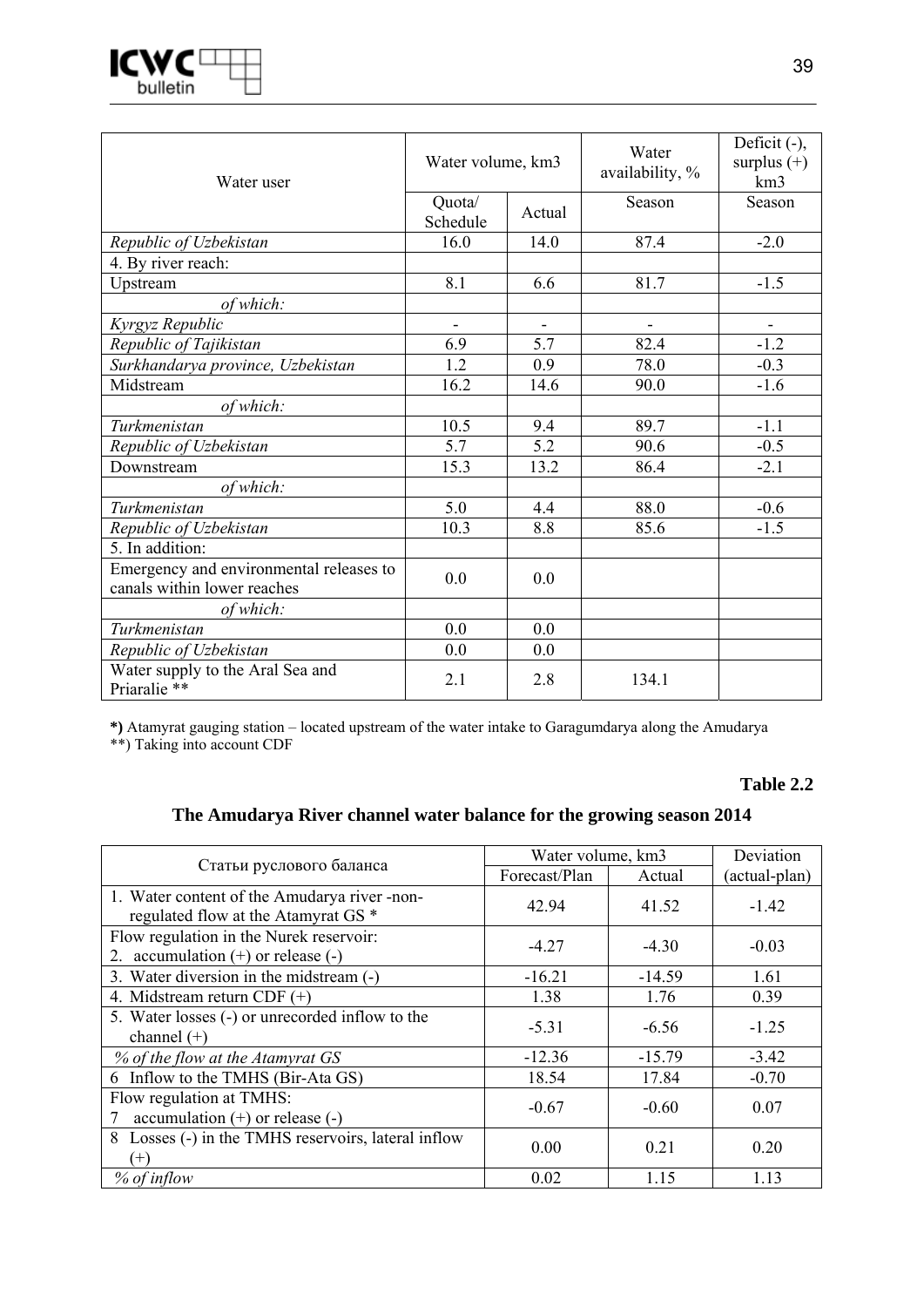

| Статьи руслового баланса                                               | Water volume, km3 | Deviation |               |
|------------------------------------------------------------------------|-------------------|-----------|---------------|
|                                                                        | Forecast/Plan     | Actual    | (actual-plan) |
| 9 Releases from TMHS (including water diversion<br>from the reservoir) | 18.42             | 17.24     | $-1.18$       |
| 10 Downstream water diversion, including diversion<br>from TMHS $(-)$  | $-15.31$          | $-13.23$  | 2.08          |
| 11<br>Downstream return CDF $(+)$                                      | 0.00              | 0.00      | 0.00          |
| 12 Emergency and environmental water releases to<br>canals $(-)$       | 0.00              | 0.00      | 0.00          |
| 13 Runoff losses (-) or unrecorded inflow to the<br>channel $(+)$      | $-0.46$           | $-1.19$   | $-0.73$       |
| % of the flow at the Tuyamuyun downstream                              | $-2.5$            | $-6.9$    | $-4.41$       |
| 14 Water supply to the Priaralie and Aral Sea                          | 2.10              | 2.82      | 0.72          |
| <b>TOTAL</b> losses:                                                   | $-5.76$           | $-7.54$   | $-1.78$       |
| % of water content of the river                                        | $-13.42$          | $-18.2$   | $-4.74$       |

\* Water content is calculated as the total of the flow at the Kerki section, the Kerki upstream water diversions (without Tajikistan and Surkhandarya province) and the accumulation in the Nurek reservoir

#### **Table 2.3**

### **Water balance of the Amudarya River Basin's reservoirs for the growing season 2014**

| Balance item                                        | Water volume, km3 |         | Deviation     |
|-----------------------------------------------------|-------------------|---------|---------------|
|                                                     | Forecast/Plan     | Actual  | (actual-plan) |
| 1 Nurek reservoir                                   |                   |         |               |
| 1.1 Inflow to the reservoir                         | 16.51             | 16.81   | 0.29          |
| 1.2 Water volume in the reservoir:                  |                   |         |               |
| - beginning of the season (April 1, 2014)           | 6.00              | 6.24    | 0.24          |
| - end of the season (October 1, 2014)               | 10.51             | 10.56   | 0.05          |
| 1.3 Release from the reservoir                      | 12.25             | 12.46   | 0.21          |
| 1.4 Lateral inflow (+) or water losses (-)          | 0.24              | $-0.03$ | $-0.27$       |
| In $%$ of the inflow to the reservoir               | 1.46              | $-0.19$ | $-1.64$       |
| 1.5 Flow regulation:                                |                   |         |               |
| $accumulation (+)$ or release $(-)$                 | $-4.27$           | $-4.35$ | $-0.08$       |
| <b>TMHS</b> reservoirs<br>1                         |                   |         |               |
| 2.1 Inflow to the TMHS                              | 18.54             | 17.84   | $-0.70$       |
| 2.2 Water volume in the reservoirs:                 |                   |         |               |
| - at the beginning of the season (April 1, 2014)    | 2.66              | 2.67    | 0.00          |
| - at the end of the season (October 1, 2014)        | 3.34              | 3.47    | 0.13          |
| 2.3 Release from the TMHS                           | 17.87             | 17.24   | $-0.63$       |
| of which:                                           |                   |         |               |
| - release into the river                            | 12.85             | 12.56   | $-0.30$       |
| - water diversion                                   | 5.57              | 4.68    | $-0.89$       |
| 2.4 Lateral inflow $(+)$ or water losses $(-)$      | 0.00              | 0.21    | 0.20          |
| % of the inflow to the reservoir                    | 0.0               | 1.15    | 1.1           |
| 2.5 Flow regulation:                                |                   |         |               |
| accumulation (+) or release (-)                     | $-0.67$           | $-0.60$ | 0.07          |
| <b>TOTAL</b> flow regulation by the reservoirs:     |                   |         |               |
| accumulation $(+)$ or release $(-)$                 | $-4.94$           | $-4.95$ | $-0.01$       |
| <b>TOTAL</b> losses $(-)$ , unrecorded inflow $(+)$ | 0.24              | 0.17    | $-0.07$       |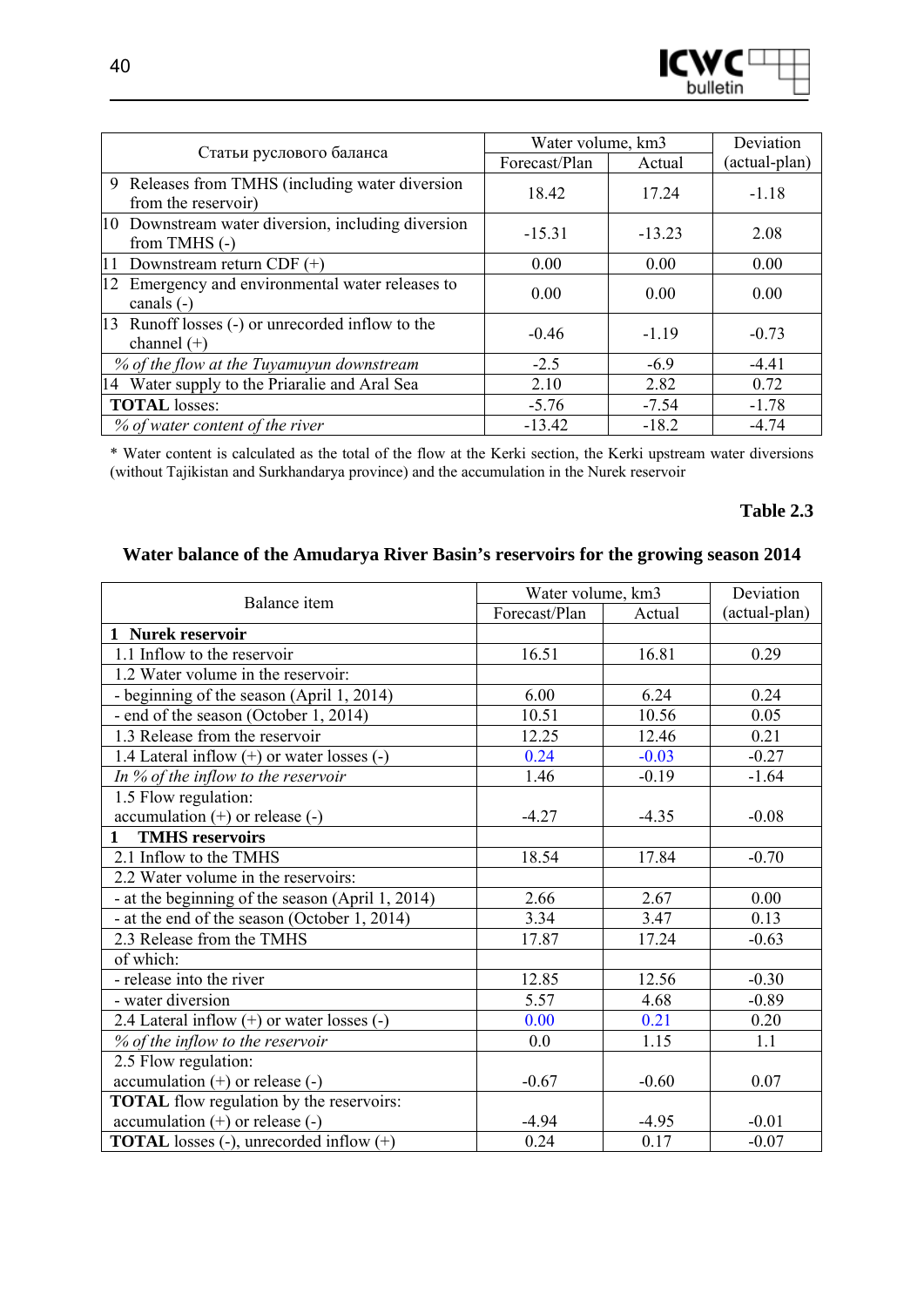



Figure 1.2. Deviation of inflow from forecast and deviation of water releases from plan in Nurek reservoir, Mm3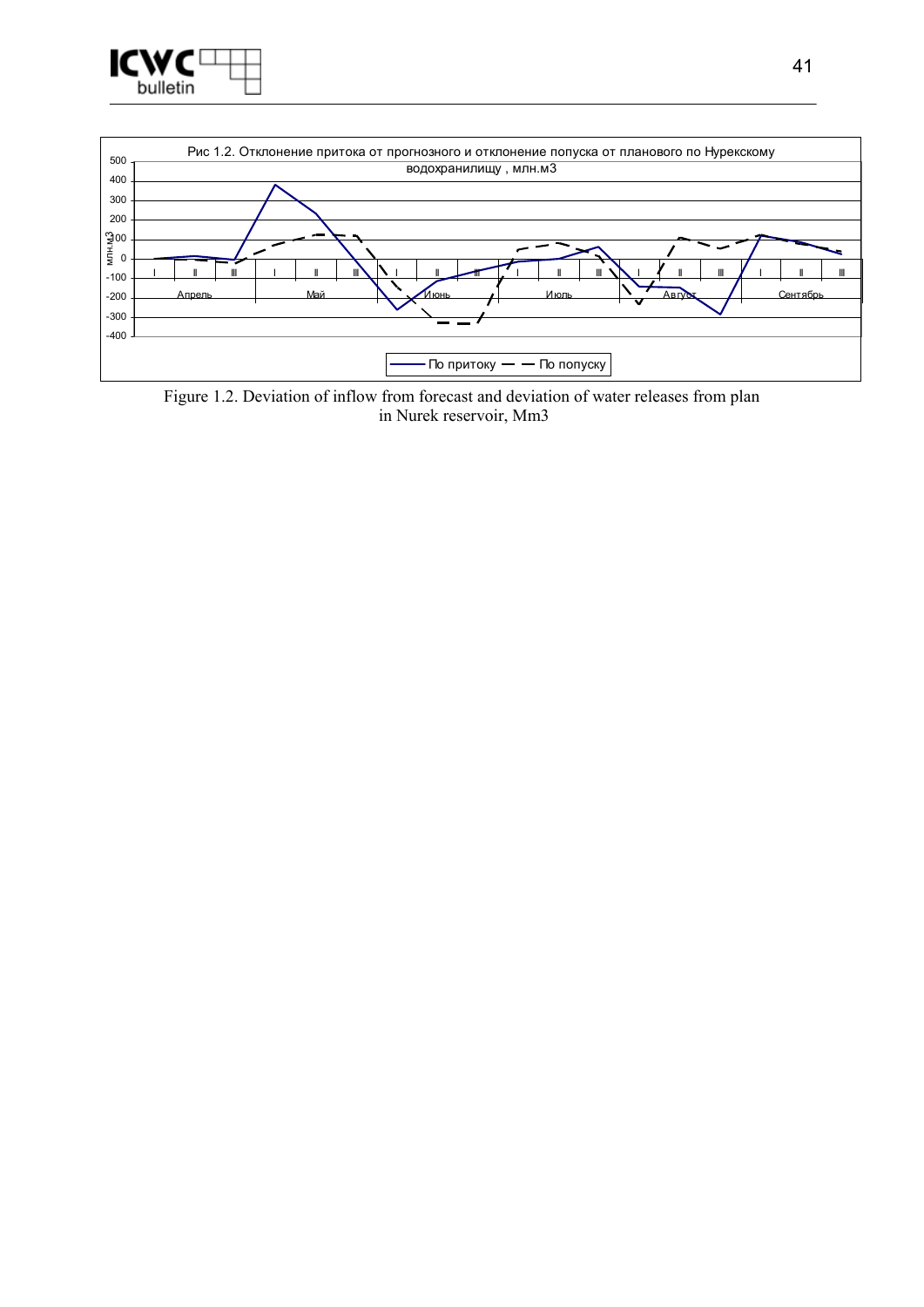

# **INTERNATIONAL CONFERENCE "DEVELOPMENT OF COOPERATION IN THE ARAL SEA BASIN TO MITIGATE CONSEQUENCES OF THE ENVIRONMENTAL CATASTROPHE"**

Initiated by President of the Republic of Uzbekistan Islam Karimov, an international conference "Cooperation in the Region of the Aral Sea Basin to Alleviate the Impact of the Environmental Catastrophe" took place on October 28-29 in the city of Urgench.

The forum seeks to mobilize the efforts of the world community to implement programs and projects dedicated to improving the environmental and socio-economic situation in the region of the Aral Sea and to boosting the international cooperation to weather the negative repercussions of the ecological disaster.

It was attended by officials of 24 prominent international and regional organizations, financial institutions, among them being the United Nations, the Shanghai Cooperation Organization, the UN Regional Center for Preventive Diplomacy for Central Asia, the International Groundwater Resources Assessment Center, the Asian Development Bank, the Islamic Development Bank, the World Bank, the Organization for Economic Cooperation and Development, the Organization of Petroleum Exporting Countries, as well as scientists and experts in the fields of environmental sciences, climate change, water resources management from 26 nations, including Austria, Hungary, Germany, Spain, China, Latvia, Malaysia, the United States, France, Switzerland, South Korea, Japan among others.

The welcoming speech of Islam Karimov, President of the Republic of Uzbekistan and Chairman of the International Fund for Saving the Aral Sea was read out by the First Deputy Prime Minister of the Republic of Uzbekistan Rustam Azimov.

In his video message to the international conference, Secretary General of the United Nations Ban Ki-moon stressed the importance of this forum to address issues of the ecological crisis in the region of the Aral Sea, a disaster that has been recognized as one of the most wide-scale anthropogenic catastrophes and that which has inflicted a considerable damage to the health of millions of people and the environment.

The gathered at the event were demonstrated a video film narrating the problems associated with the unfolding situation in the basin of the Aral Sea as well as those concerning the realization of region-wide projects.

The greeting message of UNESCO Director General Irina Bokova was read out by the Deputy Director General of UNESCO – Director of the UNESCO Regional Office for Sciences in Asia-Pacific Hubert Gijzen.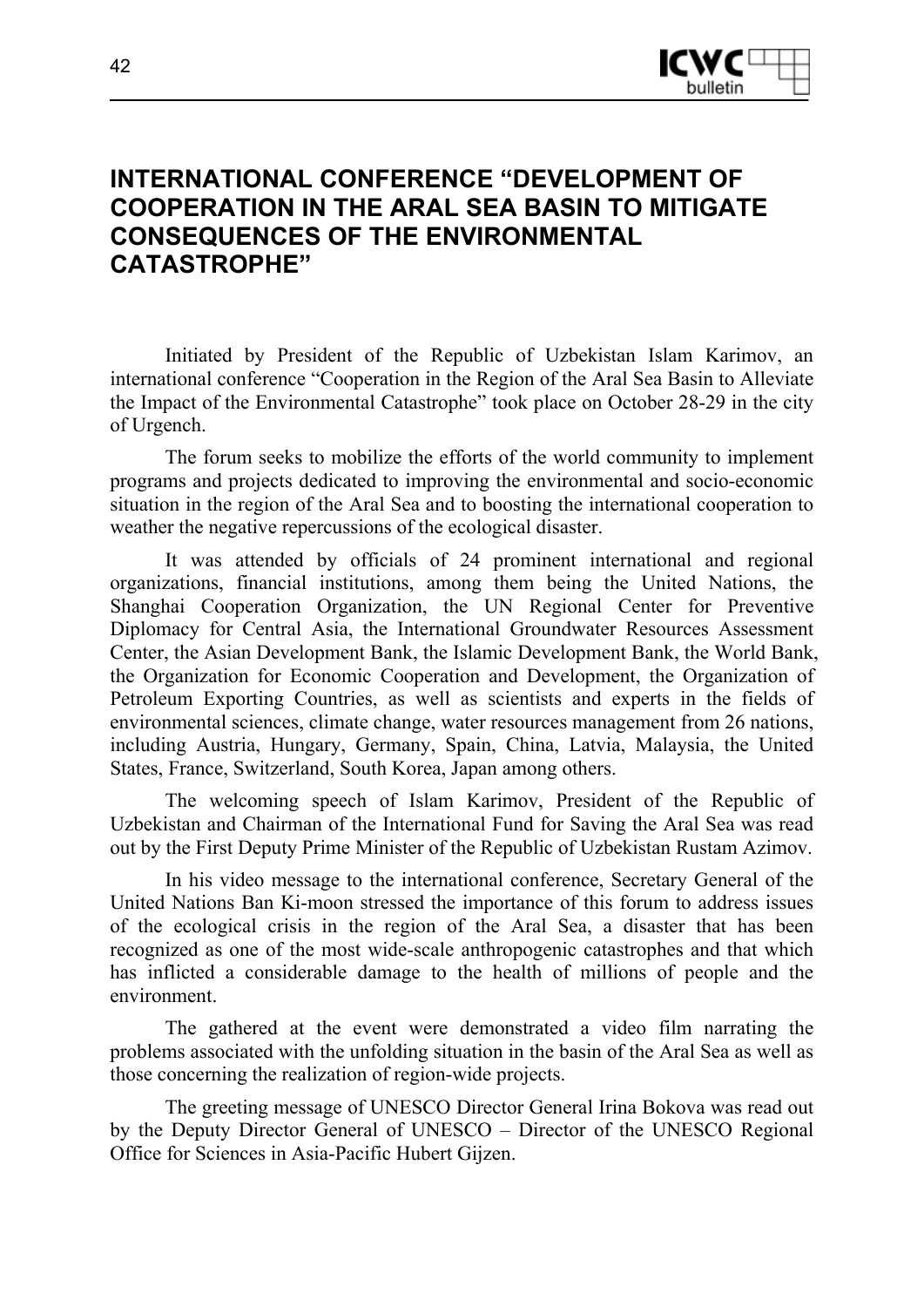

Speaking at the forum, Executive Secretary the United Nations Economic Commission for Europe Christian Friis Bach, UNDP Deputy Administrator Ayse Cihan Sultanoglu, Deputy Executive Secretary of ESCAP Shun-ichi Murata, Director of ADB Division for Environment, Natural Resources and Agriculture Akmal Siddiq, Head of the Regional Office of the IDB Hisham Taleb Maruf and others noted that in terms of its ecological-climatic, socio-economic and humanitarian repercussions, the Aral crisis poses a direct threat to the sustainable development of the Central Asian region, to the health, gene pool and the future of the residents of this area. In circumstances when the frontiers of the environmental crisis zone keep expanding, the Aral problem can acquire an even greater disastrous nature without attracting the attention of the world community to addressing it.

One of the reasons behind Aral's drying out is associated with mismanagement and thoughtless waste of natural resources in the Soviet era, which was underscored at the conference.

The consequences of atmosphere pollution are being reinforced by the fact that Aral is located on the way of powerful air flow from the West to the East, which leads to the removal of aerosols to the upper atmosphere.

Speaking from high rostrums over and again, Uzbekistan's President Islam Karimov repeatedly stressed the importance of taking effective measures to weather the repercussions of the Aral disaster, the consequences that have long gone beyond the borders of one region. Thus, practically in the very wake of national independence, Uzbekistan became one of the initiators of establishing the International Fund for Saving the Aral Sea. At the 48th session of the UN General Assembly on 28 September 1993, Islam Karimov raised this issue and drew the attention of the world community to the Aral Sea problems. During the UN Millennium Summit in New York on 8 September 2000, the President of Uzbekistan came up with an initiative to set up a council for the Aral Sea and surrounding areas under the auspices of the UN Environment Program.

The systemic measures taken in our country are particularly instrumental in ameliorating the environmental situation in the Aral Sea region and alleviating the impact of the ecological crisis. Laws have been passed that regulate the use of natural resources and designed to uplifting the effectiveness of nature protection activities. Uzbekistan has acceded to principal international documents in this realm, including the Convention on the Protection and Use of Trans-boundary Watercourses and International Lakes. Wide-ranging projects are being implemented to address issues concerning the shortage of water resources and desertification, rational water consumption, combat salinization and degradation of crop lands, improvement in the access of population to drinking water, formation of essential infrastructure to treat diseases resulting from the mounting negative impact of the environmental and climate change.

Thus, the realization of the first stage of a project entitled "Creation of Local Reservoirs in the Amudarya Delta" has facilitated the construction of five water outlet structures, 45 kilometers of bank-protection dams, creation of ponds in the total area of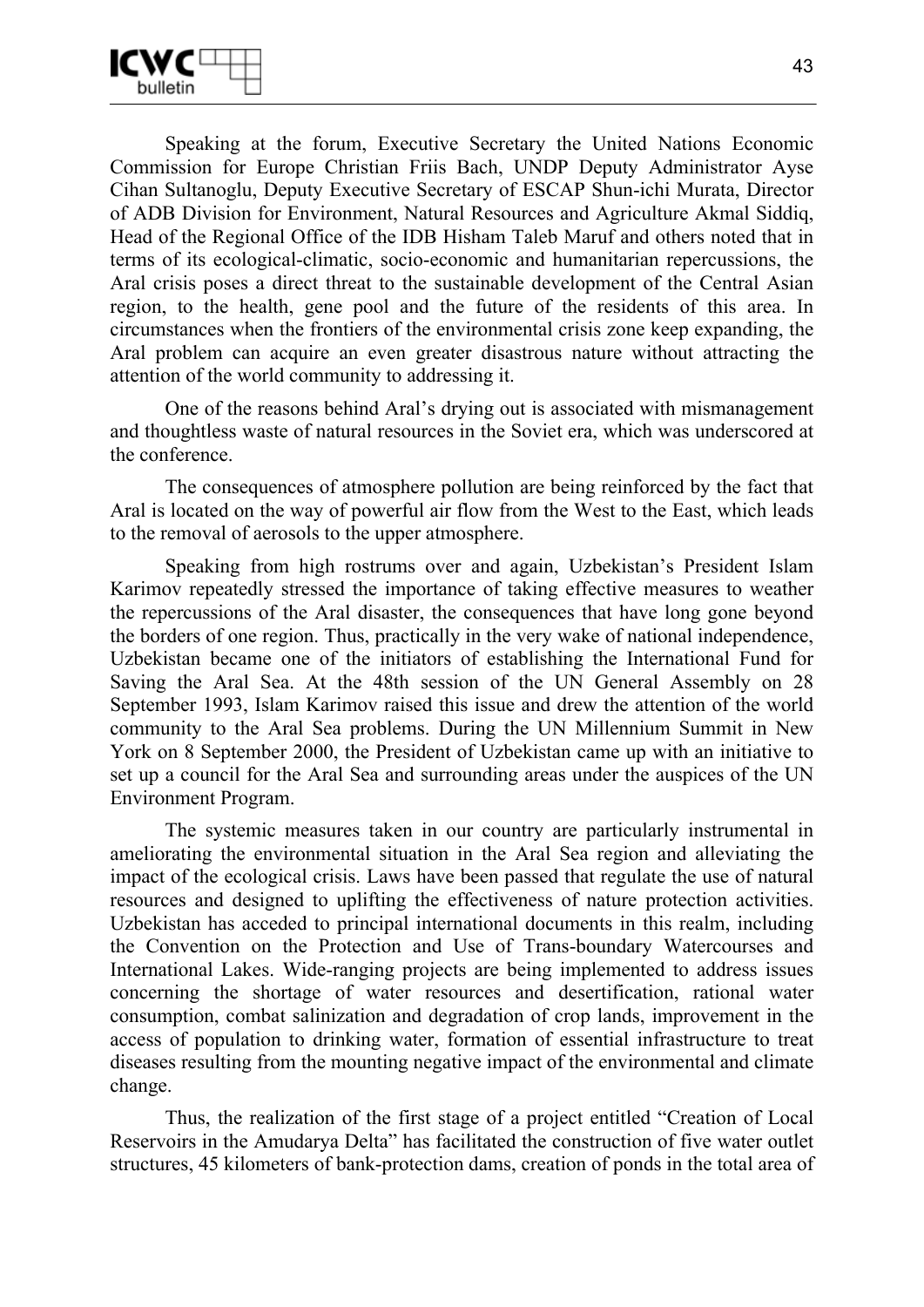

70 thousand hectares and with a capacity of 810 million cubic meters, regulated with engineering prowess. Within the last 15 years, 180 thousand hectares in the Amudarya delta have been filled with water and local lakes have been created, the total area of which it is intended to expand up to 230 thousand hectares in the future.

In the Aral crisis impact zone, plantations have been carried out on 740 thousand hectares of land, including that on the site of the exposed seabed over an area of 310 thousand hectares. In 1997-2012, modern outpatient clinics were commissioned in the Republic of Karakalpakstan, Khorezm and Bukhara regions, medical institutions for 5.8 thousand beds have been erected or reconstructed, and 840 rural medical units are operating in these areas. Owing to the measures taken, the number of congenital anomalies in the Republic of Karakalpakstan has diminished 3.1 times, maternal mortality decreased twofold, and child mortality declined 2.4 times compared to indicators of the year 1997.

Instrumental in ameliorating the ecological situation in the Aral Sea region has been the international conference "Aral Problems, Their Impact on the Gene Pool of the Population and on the Flora and Fauna, and International Cooperation in Alleviating Their Repercussions" that took place in 2008 in Tashkent under the initiative of President Islam Karimov and with support from the UN. The action plan worked out at that conference constituted the basis for the third Program for Assistance to Aral Basin Countries for 2011-2015.

The World Bank facilitates the implementation of this program, according to World Bank Regional Director for Central Asia Saroj Kumar Jha. "It is designed to improve the environmental and water resource situation and achieve sustainable development in the Aral Sea basin. The total volume of investments assigned by us to the implementation of national and regional projects has exceeded one billion US dollars. This international conference will allow us to define new dimensions of cooperation and coordinate the efforts of all interested parties in addressing the existing ecological issues in the region."

During panel sessions of the conference, participants discussed adopting additional measures to preserve the gene pool and boost the health of the population residing in the environmental risk zone, mobilizing necessary economic stimuli and mechanisms for bolstering the living standards and quality in the Aral area, restoring the ecological system and the biodiversity in the region.

The conference participants appreciated highly the organization of the forum in Urgench and expressed confidence that it will afford a new impetus to bolstering the international cooperation in weathering the impacts of the drying out Aral Sea.

Participants approved a final document of the international conference.

*Source: UzA*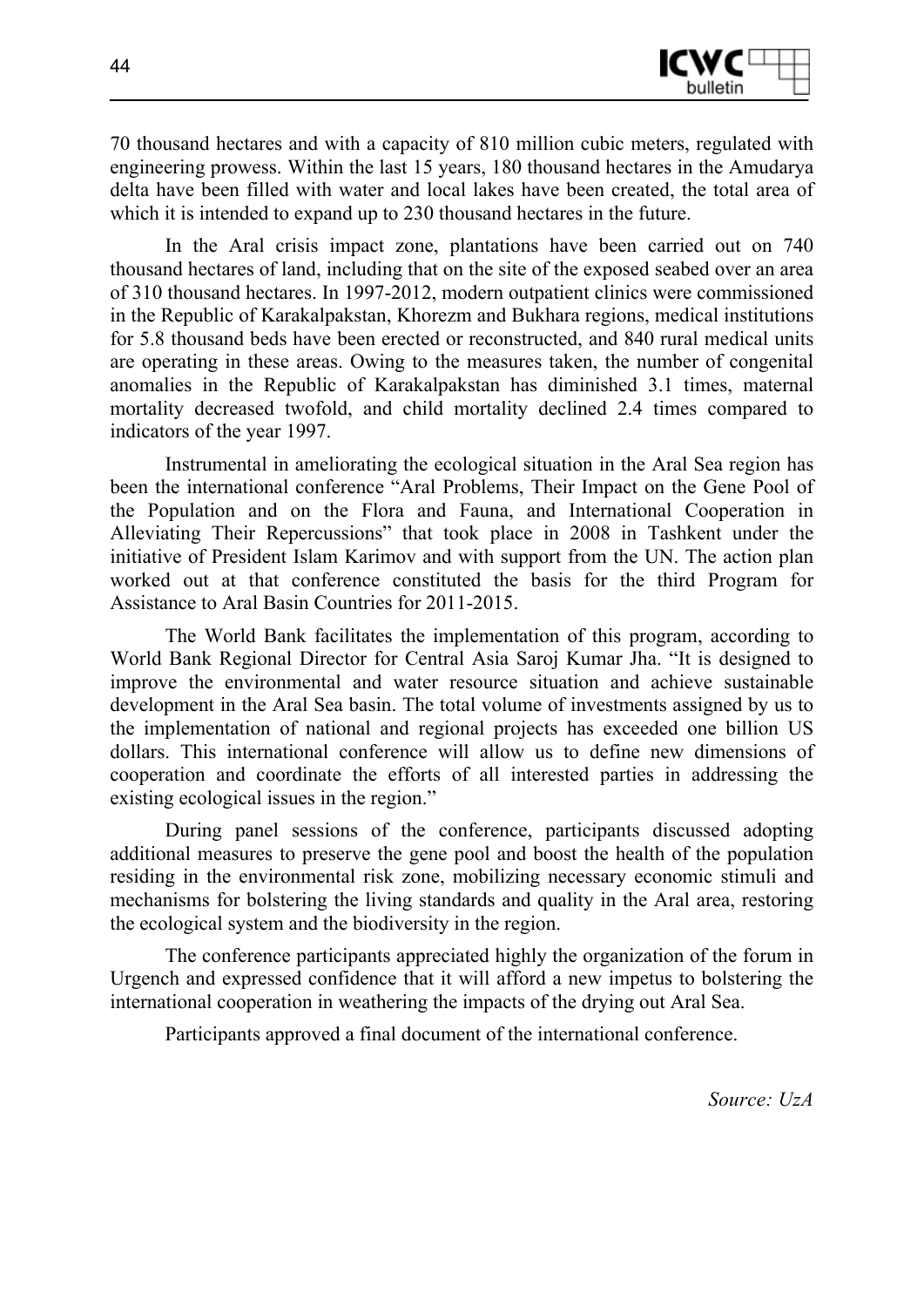# **TO PARTICIPANTS OF THE CONFERENCE "DEVELOPMENT OF COOPERATION IN THE REGION OF THE ARAL SEA TO MITIGATE CONSEQUENCES OF THE ECOLOGICAL CATASTROPHE": WELCOME BY THE CHAIRMAN OF THE INTERNATIONAL FUND FOR SAVING THE ARAL SEA I.A.KARIMOV**

Dear guests!

Distinguished participants of the Conference!

It gives an enormous satisfaction to welcome the delegations of the memberstates of the International Fund for Saving the Aral Sea, representatives of international organizations and financial institutions, governments of the donor countries, ecological organizations, diplomatic corps, respected scientists and highprofile experts who are participating in the International Conference "Development of Cooperation in the region of the Aral Sea to Mitigate Consequences of the Ecological Catastrophe".

The forum, which opens up today, is dedicated to discussing the issues related to one of the most complex problems for the region of Central Asia – the ecological catastrophe of the Aral Sea and the toughest consequences brought about by this tragedy for the gene pool and health of the population, its living standards, flora and fauna of the Aral Sea region.

Rather recently the important role belonged to the Aral Sea in terms of the development of economy of Central Asia, production of food, ensuring population's employment and formation of a steady social infrastructure. The annual fish catch in the basins of the Aral Sea region used to make up 35 thousand tons. The fertile lands of the delta of Amudarya and Syrdarya, high-yield pastures and basins ensured jobs for millions of people in the sphere of cattle-breeding, poultry farming, fish breeding and production of agricultural crops.

However, thoughtless construction of the large-scale hydrotechnical facilities on the largest rivers of the region and overregulation of the natural watercourse of transboundary rivers of Amudarya and Syrdarya turned out to be one of the biggest planetary ecological catastrophes in the recent history. The Aral Sea – once unique, most beautiful and one of the largest inland basins of the world – has in fact during a lifetime of one generation found itself on the verge of full disappearance which turned out to be an unprecedented calamity and caused an irreparable damage to the life of local population, eco-system and biodiversity of the Aral Sea region.

For over the past 50 years the cumulative runoff of the rivers of Amudarya and Syrdarya into the Aral Sea decreased nearly 5 times, the volume of water mass of the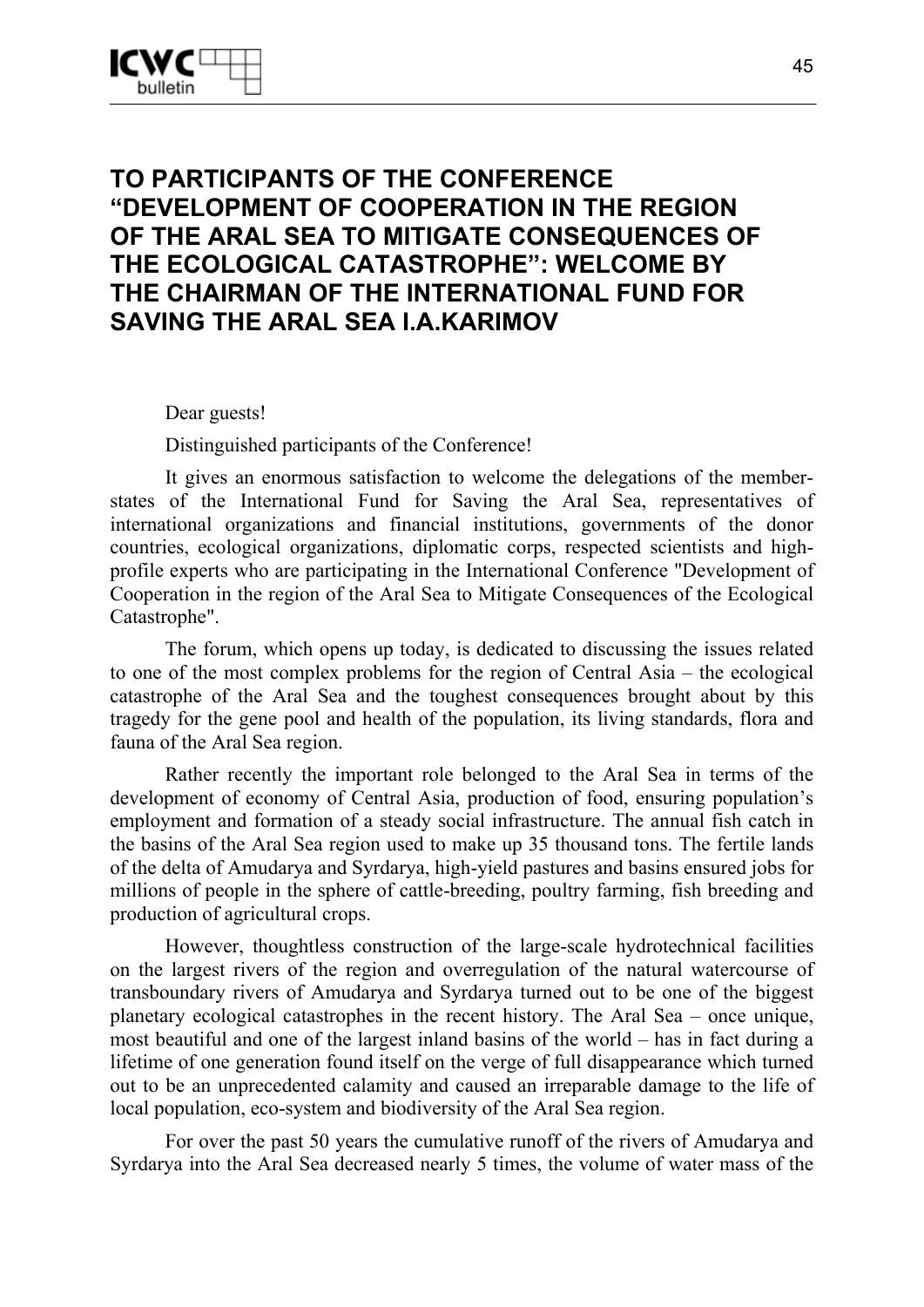

Aral Sea was reduced more than 14 times and the level of its salinity increased almost 25 times which has led to nearly full extinction of fish and marine organisms that had earlier dwelt in the waters of the Aral Sea.

The locally growing vegetation and population of wildlife are rapidly diminishing in the Aral Sea region which was recently famous for its enormous biodiversity. 12 species of mammals, 26 types of birds and 11 types of plants are on the brink of full extinction. The new sand desert of Aralkum of more than 5,5 million hectares of area, which emerged on the place of basin, is steadily spreading to the entire Aral Sea region annually poisoning the atmosphere by about 100 million tons of dust and poisonous salts carried by sandstorms and hurricanes far beyond the Aral Sea region.

However, the bare listing of statistical figures are not able to describe the entire scale of the humanitarian catastrophe unfolded in the Aral Sea region and convey the feelings and aspirations of millions of people living here. The shortage of water resources and poor quality of potable water, degradation of lands, climatic changes, growth of population's, and firstly, children's diseases and the most complex set of related socio-economic and demographic problems – this is a severe reality which the population of adjacent regions of Uzbekistan, Kazakhstan and Turkmenistan is facing on daily basis.

Drying up of the Aral Sea brought about the dramatic changes in the climate of entire Central Asia which provoked the exacerbation of shortage of water resources, aggravation of seasonal droughts and length of the cruelest winters, rapid melting of the mountain glaciers of Pamir and Tien-Shan and worsening of the conditions of land farming in the countries of Central Asia.

To enormous regret, today it has become obvious that it is impossible to fully recover the Aral Sea.

The most important task for now is to reduce the baneful effect of the Aral crisis on environment and life of millions of people living in the Aral Sea region, including by implementing the deeply thought-out and targeted projects backed up by appropriate sources of funding.

In our opinion, the main reserves are in the following directions:

First, to preserve today's fragile ecological balance of the Aral Sea region, struggle against desertification and improve the system of management, prudent and reasonable use of water resources;

Second, to create conditions for reproduction and preserving the gene pool and health of the population of the Aral Sea region, develop the social infrastructure, broad network of medical and educational institutions;

Third, to create necessary social and economic mechanisms and incentives to raise living standards of population, develop the base infrastructure and communications. I think that everybody will agree that we don't have a right to let people living here to nurture the feelings of despair, and our duty is to create for them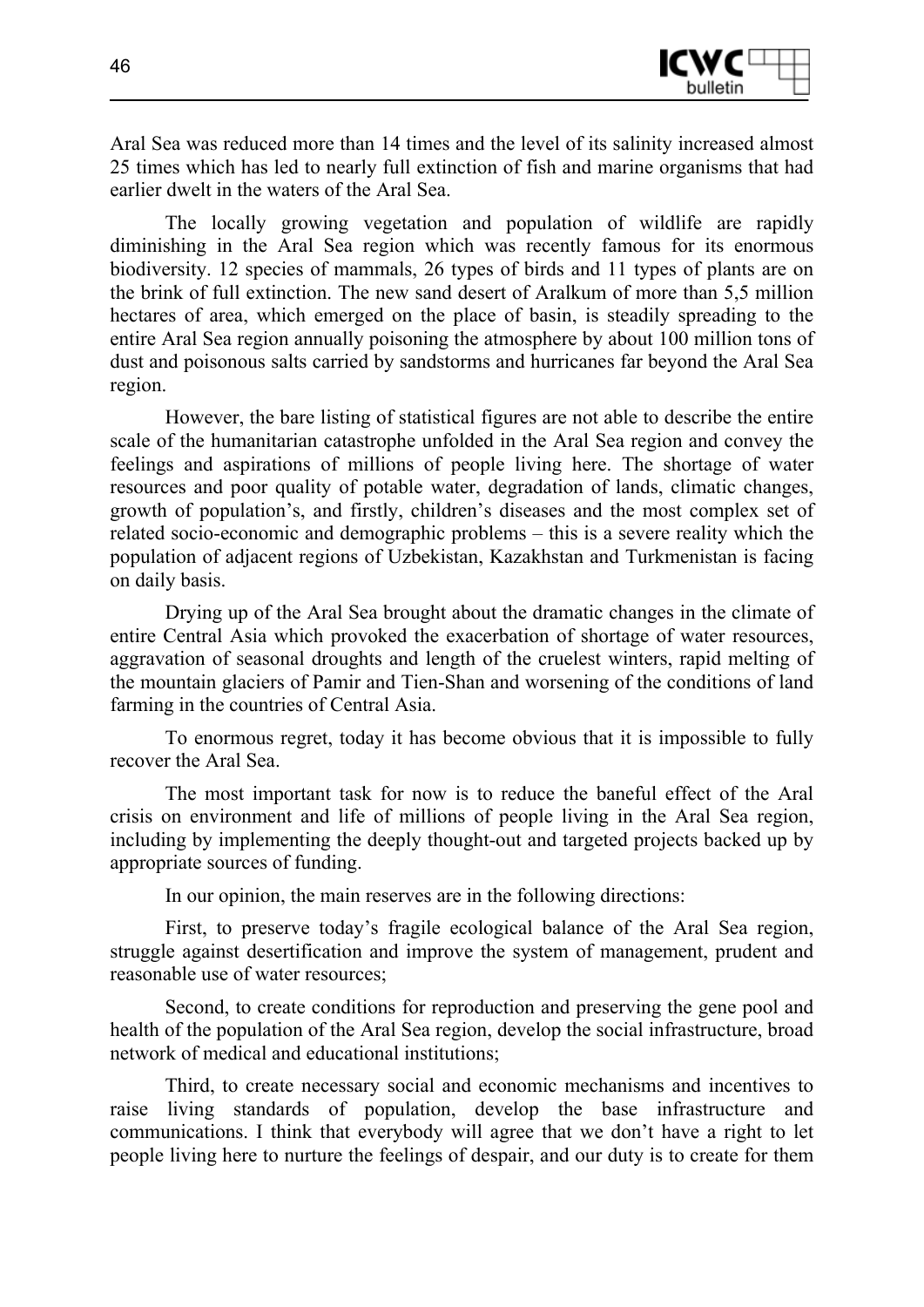

all conditions for a decent living, develop their own businesses, ensure new jobs and sources of income.

Fourth, to preserve and recover the biodiversity of wildlife and vegetation, including by establishing the local water basins, preserve the unique flora and fauna of this region.

It is these key issues that remain in the focus of attention of the «Program of Measures on Eliminating the Consequences of Drying up of Aral and Averting the Catastrophe of the Ecological Systems in the Aral Sea Region» proposed by us from the high rostrum of the United Nations which was disseminated as an official document of the Sixty Eighth Session of the UN General Assembly.

This speaks about the fact that the world community considers the tragedy of the Aral Sea as a global ecological catastrophe and recognizes the high topicality to urgently react to the challenges of ecological and social security of the region's population of many millions.

The support by the United Nations and other development partners extended to the International Fund for Saving the Aral Sea, established in 1993 by the UN and five Central Asian states, testifies about the aforementioned. During the past period, the IFAS implemented two programs for a total amount of over 2 billion dollars to render assistance to the countries of the Aral Sea basin supported by the international donor community.

In this regard, allow me to express gratitude to the institutions and partner countries which extended assistance in tackling the most acute problems faced by the states and population of the Aral Sea region. Among such active partners are the Asian Development Bank, the World Bank, the UN agencies, the Islamic Development Bank, the USAID, the European Union, as well as Japan, Korea, China, Germany, France, Switzerland, Kuwait and others.

Since 2013 the International Fund for Saving the Aral Sea with the support of the United Nations, European Union, leading international organizations and financial institutions has been implementing the Third Assistance Program to the countries of the Aral Sea basin that includes over 300 projects for the implementation of which it is necessary to mobilize over 8,5 billion dollars.

At the same time, we must openly recognize that despite ongoing projects and programs a lot more needs to be done. The countries of the region do not fully possess the sufficient own funds or material and technical capacities to overcome the ecological, socio-economic and humanitarian consequences of the Aral catastrophe on the environment and life of people residing here. In this regard, it is obvious that without substantial assistance on the part of the United Nations, other international organizations and development partner states it is impossible to address this planetary problem.

The broad spectrum of grave consequences of the Aral tragedy requires formation of new multifaceted assistance program aimed at effective overcoming the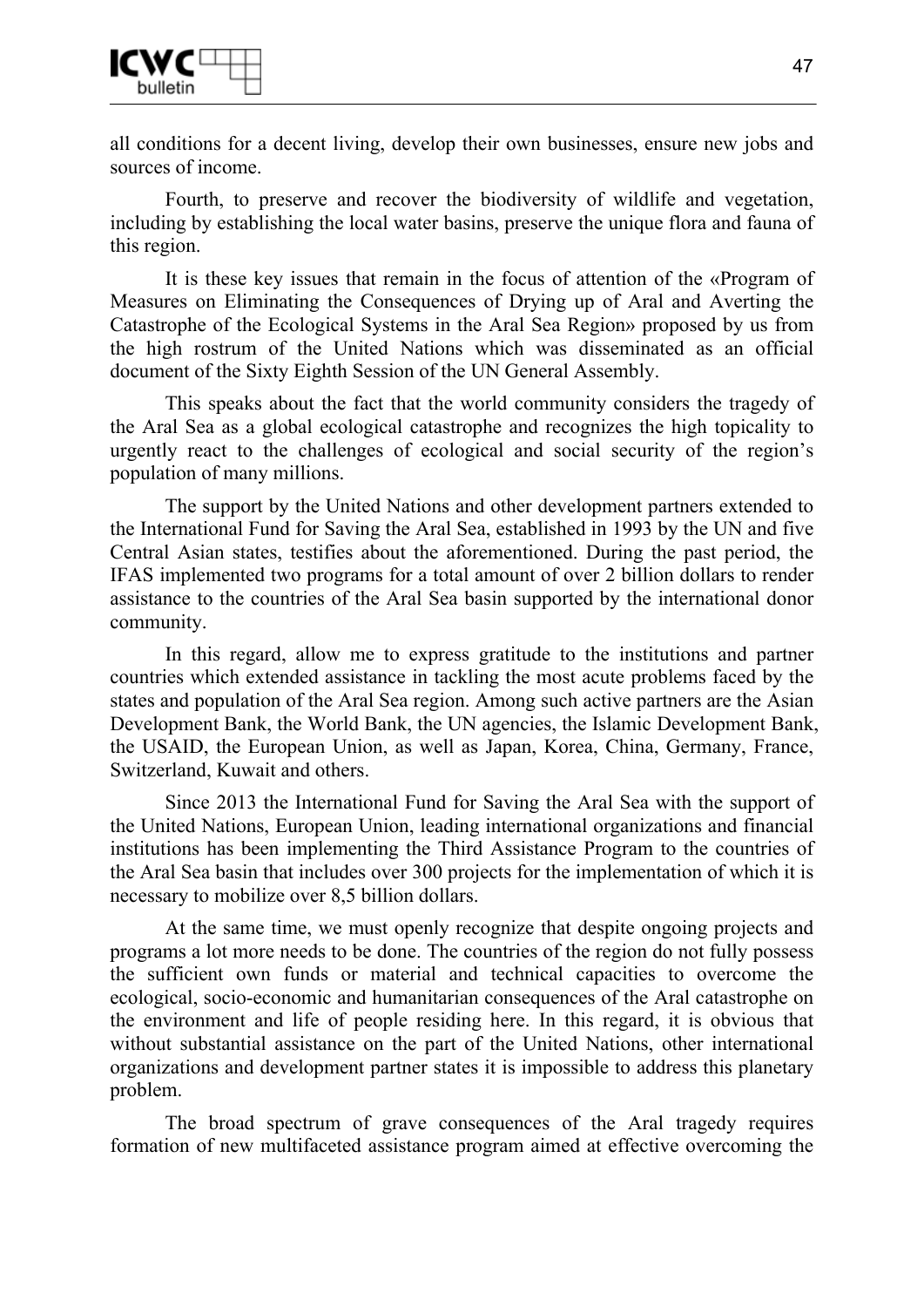

multiple challenges faced by the population, economy, social sphere and environment of the Aral Sea region.

The key role in developing and implementing such a comprehensive assistance program to the Aral Sea region must belong, above all, to the international organizations – the United Nations, financial institutions such as the World Bank, the Asian Development Bank, the Islamic Development Bank and high-profile international ecological organizations. This will allow to attract resources of not only international organizations and financial institutions, but also capacities of friendly partner countries to implement this program.

Practically all IFAS member-states, as much as other countries of Central Asia are implementing their national programs of water saving, recovery and development of the Aral Sea region. The principles of integrated water resource management and modern water-saving technologies are being widely introduced; the measures are taken to diversify the agricultural production, and many others.

A special attention is paid to the quality and standards of life of people, development of housing, social and transport-communication infrastructure, construction of modern rural houses, secondary schools and vocational colleges, medical stations, construction and reconstruction of automobile roads in the Aral Sea region. The programs on improving the reclamation condition of lands are being implemented.

I am convinced that the targeted, multifaceted and systemic interaction between the states, UN structures, international financial and ecological organizations, which are not indifferent to the destiny of the Aral Sea region and its population, will allow to develop and implement the efficient programs and projects aimed at addressing the most acute problems in the Aral Sea region.

Dear participants of the International Conference!

Allow me to express to all of you our sincere gratitude for deep understanding of the large-scale catastrophic consequences of drying up of the Aral Sea and your tangible contribution to the cause of saving the ecosystem of the Aral Sea region.

I wish all participants of the conference a productive work, sound health and success in your noble endeavors.

Sincerely, Islam Karimov, President of the Republic of Uzbekistan, Chairman of the International Fund for Saving the Aral Sea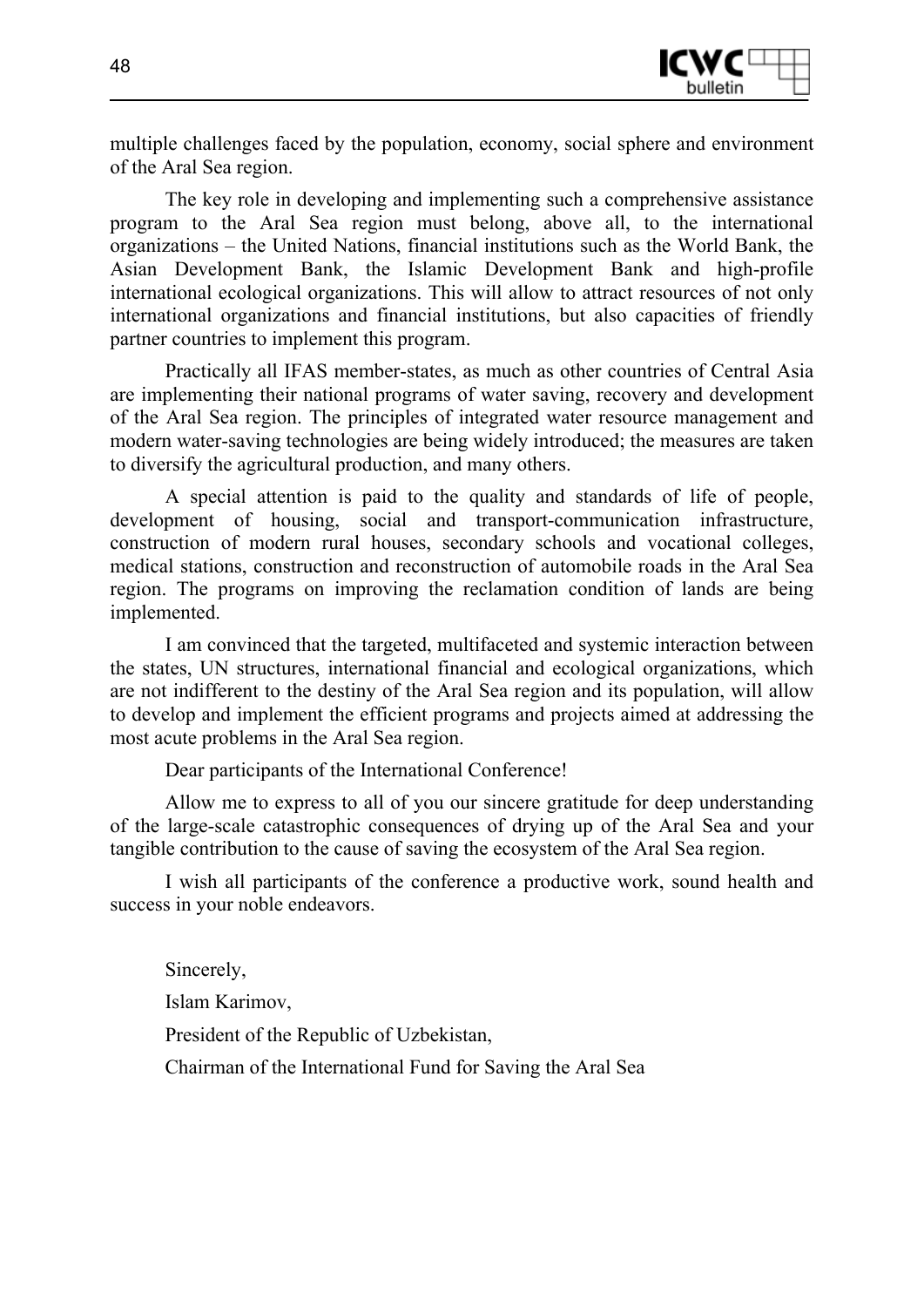# **ALL-RUSSIAN SCIENTIFIC-PRACTICAL CONFERENCE "WATER MANAGEMENT IN RUSSIA: ACHIEVEMENTS, CHALLENGES AND PROSPECTS"**

On 7-10 October 2014, in Yekaterinburg, the All-Russia Scientific-Practical Conference "Water Management in Russia: Achievements, Challenges and Prospects" was held, on the basis of the Federal State Unitary Enterprise "Russian Scientific Research Institute of Integrated Use and Protection of Water Resources" on the occasion of its 45th foundation.

During the first conference day, the key reports were delivered. Koronkevich N.I., Professor from the Institute of Geography under the Russian Academy of Science, delivered the report "The stable and changed state of water resources in the world and Russia". Alekseevskiy N.I., Professor of the Moscow State University, told about parameterization of hydrologic characteristics when solving water-sector objectives. Yasinskiy S.V., Institute of Geography under RAS, described the structure of the hydrologic cycle of the Volga basin in various phases of water content for a long-term period. Gareev A.M., Professor of the Bashkir State University, presented a long-term dynamics of changing the climatic and hydrological characteristics and their economic and environmental effects. Gaev A.Ya., Institute of Ecological Problems of the Hydrosphere under the Orenburg State University, stressed the necessity for activation of efforts to solve water-sector and ecological problems. He noted, for example, cases when a natural increase in forest areas is not documented, and this allows for building in these areas without required permission.

Burlibaev M.Zh., Professor of the Kazakh Agency of Applied Ecology, told about the present regime of hydrochemical and toxicological parameters of the transboundary flow of the Ural River and the character of its transformation within the territory of Kazakhstan. Gabrielyan B.K., Director of the Scientific Center of Zoology and Hydroecology of the National Academy of Science of Armenia, presented the integral evaluation of the ecological state of Lake Sevan. The reporter mentioned positive tendencies to restore the ecological balance through increasing the lake level. Pakhomov A.V., CRICUWR in Belarus, shared results of evaluation of transboundary pollution with biogenic substances and measures on its abatement in the basin of the Baltic Sea in the territory of the Republic of Belarus. Ziganshina D.R., SIC ICWC, highlighted issues of transboundary water cooperation based on principles and regulations of the international law.

The second day of the conference was organized as four panel sessions.

The session "Water sector: challenges and ways of solution" discussed present problems of integrated water resources management in Russia, among which there is development and approval of schemes for integrated water resources use and protection (SIWRUP) to be ready till 2015. The problem is the insufficient regulatory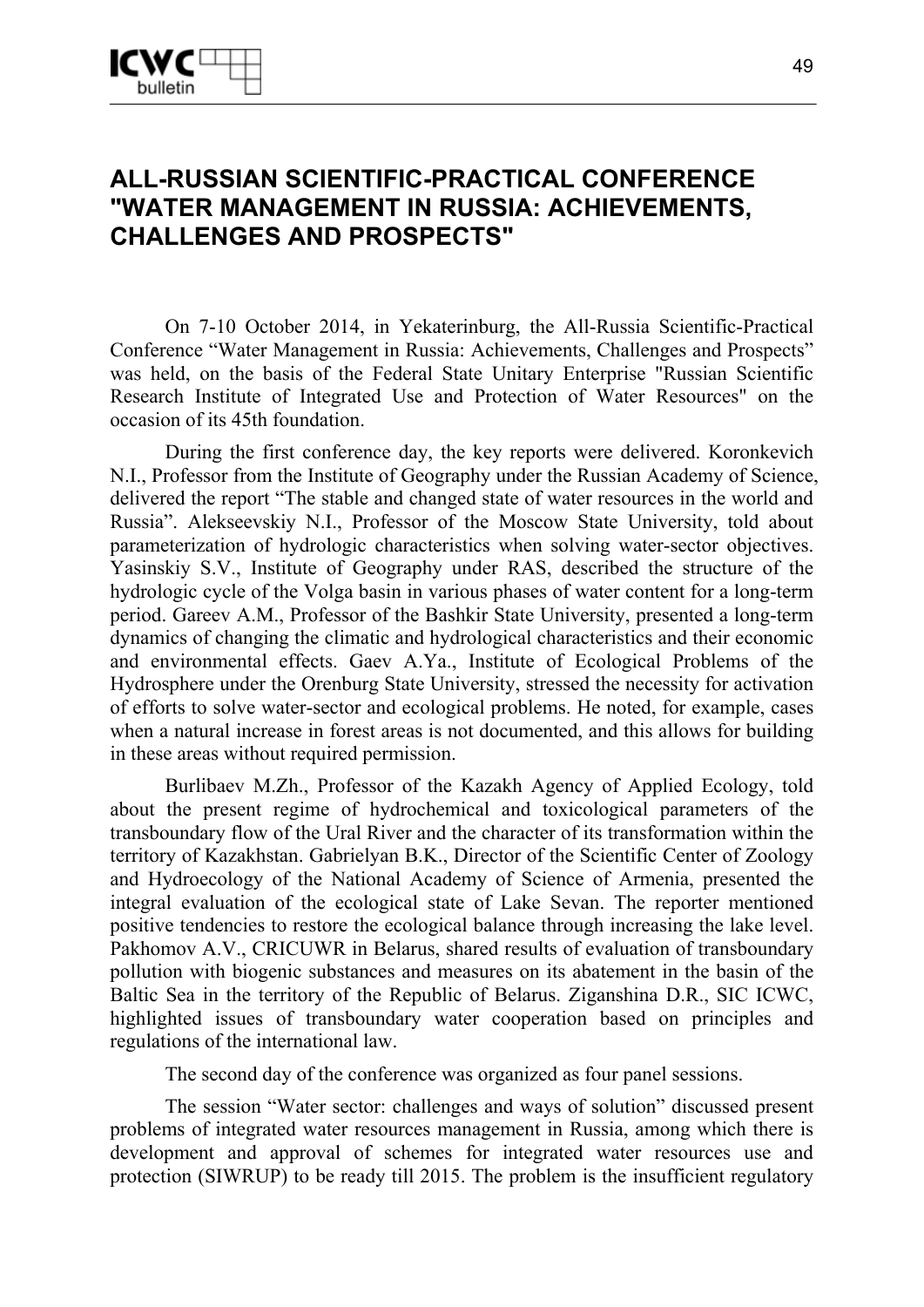

and methodological base to develop and execute schemes, delay the process of their approval. For example, SIWRUP for the Kama River was developed from 2008 to 2010, based on data of 2007, however, it was approved in 2014 only when urgency of many issues changed. Reporters told about the problem of data collection and access. In conformity with the legislation, information providers, among which there are basin authorities as well, should provide information to a single monitoring system. Complication is that information is collected not for all water courses (small rivers and streams are practically not considered), generalized poorly, and access is not provided to this information, even for providers of initial information. One of reporters noted that there is no monitoring as a function of the operating department, but only observation. Reporters mentioned the necessity to combine administrative and basin approaches to water resources management and certainly consider the regional specifics. For water quality, the following issues were touched upon: maximum permissible concentrations, and need for consideration of appropriateness of substitution them with baseline indicators, which should be elaborated in view of specifics of a water body.

In the session "Development of Water Management Science", representatives of academic, applied, sectoral and institutional science participated. Among the issues discussed: financing of scientific works, problems of introducing and evaluating of research efficiency, relation of science and practice, participation of students in R&D, difference of capital and regional institutes. Experience in development of water management science in Belarus (CRICUWR) and specificity of financing and the thematic scope of SIC ICWC in Central Asia were presented as well.

The session "Water Sector Activity" considered a wide spectrum of problems related to use, management and protection of water resources, among which there is state of treatment plants, fee for pollution and water use, vagueness of functions related to water resources (in particular, a role of the Ministry of Emergency) in some bodies and agencies. Reporters discussed how Law 219 on Introduction of the Best Accessible Technologies is executed.

The Session "Perspectives of Water Sector Development" discussed issues of economy of water use and transboundary issues. Reporters mentioned that at present time, fees are composed of three elements: a water tax, a fee for water use, and fees for negative impact. The problem is that these fees are currently "dissolved" in a budget. It is necessary to revisit fees for use of water bodies and their entry. An investment component, not only operating is required to be included in revisited tariffs. There is an idea to start from measures, which are built in the scheme and meant to define fees for use of water bodies. Public and private partnership was stated by the participants, as the most desirable option. But the issues is remained – is it possible to shift a public and private partnership scheme to management of river basins and water-management systems?

Ryabtsev A.D. (Kazgiprovodkhoz) focused on issues of transboundary water use between Russia and Kazakhstan and called for using the integrating processes and strengthening the transboundary cooperation. National strategies are being developed without taking into account transboundary issues: these issues are not included in the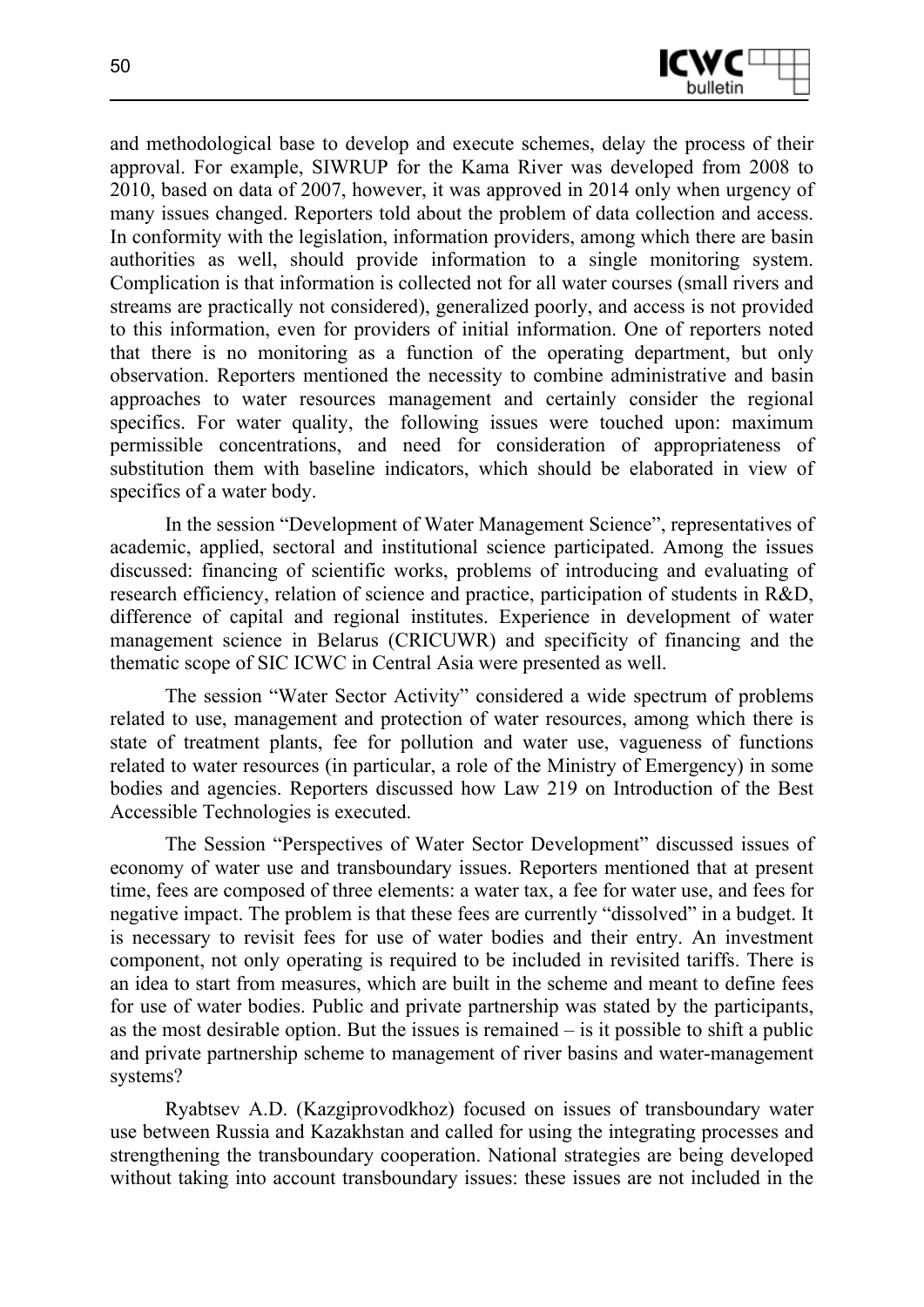

Russian and Kazakh strategies for the water sector.

During the third day of the conference, development of the Water Scientific Center for the countries of the Eurasian Economic Union under the Russian Research Institute of Water Resources was discussed. The mission of the Center is to rehabilitate and strengthen relations, provide scientific and information support to governing bodies of the Supranational Union and individual countries, achieve convergence in, modernize and increase the competitive ability of the water sector in the Eurasia. "At the beginning, the Center will function as a public organization — voluntary integrartion of scientific, design and production organizations active in this field within the EAEC space and a number of countries, which intend to join the Union. Then, it will be transformed in an official administrative structure", Nadezhda Prokhorova, the Director of RRIWR.

The electronic system for regular (online) biomonitoring of water, which was purchased by the Ministry of Natural Resources of Sverdlovsk province, was introduced to the conference's participants. The uniqueness of the apparatus is that a sensor, which makes analysis of water through using hundreds of indicators simultaneously, is a living organism – a bivalve mollusk built in a workstation.

## **SEVENTH MEETING OF THE TASK FORCE ON WATER AND CLIMATE UNDER UNECE WATER CONVENTION**

The Task Force on Water and Climate under the UNECE Water Convention on the Protection and Use of Transboundary Watercourses and International Lakes took place in Geneva, on October 13, 2014. The seventh meeting of the Task Force on Water and Climate aimed to review the progress and discuss further implementation of the activities on water and climate.

The representatives of the pilot projects and other basins in the global network working on climate change adaptation in transboundary basins informed about their activities, challenges and lessons learned. Facilitators invited all interested basins to join the global network working on climate change adaptation in transboundary basins. The network aims to facilitate the exchange of information and knowledge.

The participants of the meeting were presented the project "Collection of lessons learned and good practices on climate change adaptation in transboundary basins". The publication, prepared by a drafting group coordinated by UNECE and the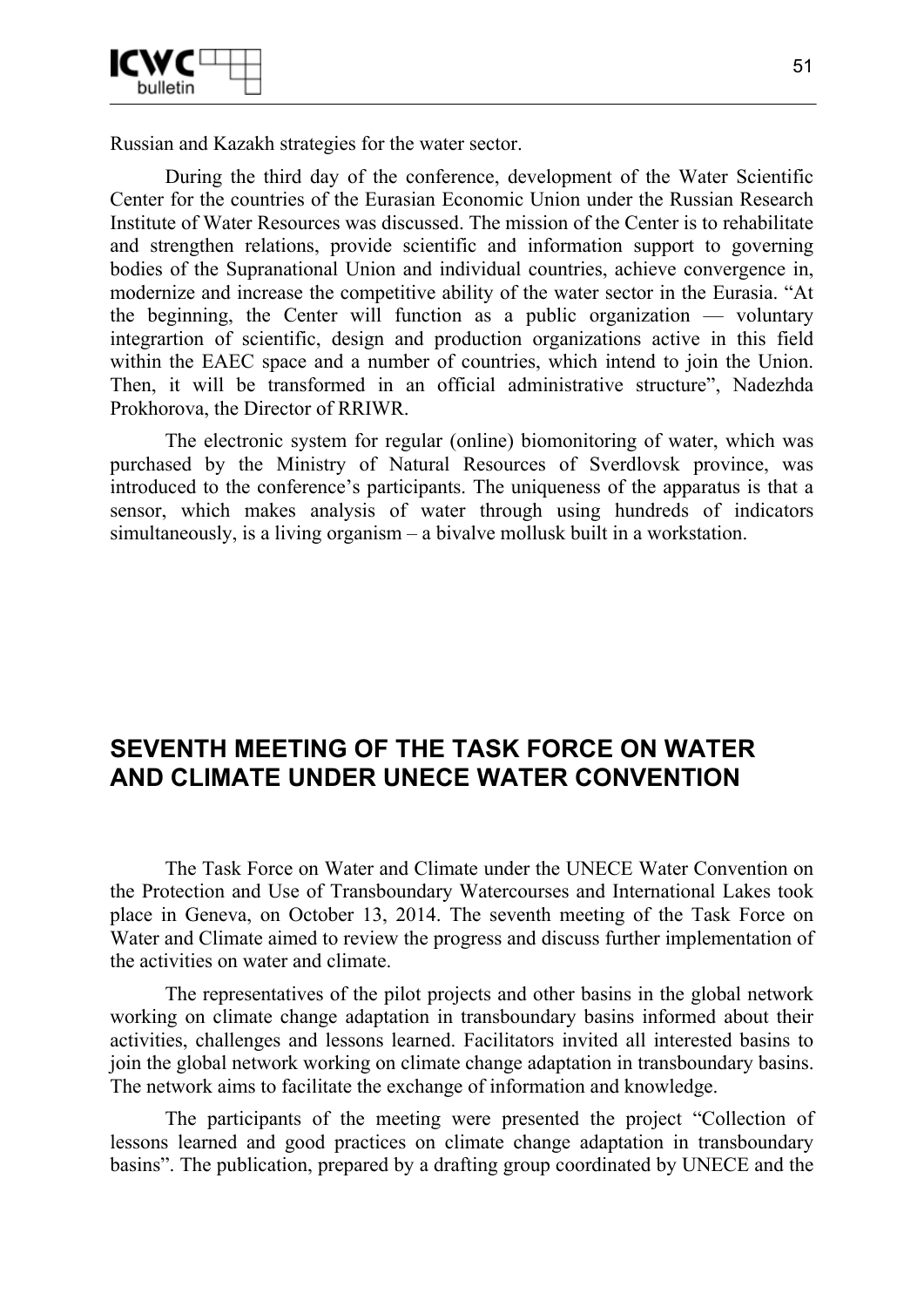

International Network of Basin Organizations (INBO) is expected to be launched at the seventh World Water Forum (Daegu/ Gyeongbuk, Republic of Korea, on April 12- 17 2015) and will serve as a complement to the Guidance on Water and Adaptation to Climate Change. Commentaries and remarks are to be submitted to the Convention Secretariat within two weeks.

A number of the partners, such as the United Nations Framework Convention on Climate Change (UNFCCC), the United Nations, the European Commission, the United Nations International Strategy for Disaster Reduction (UNISDR), the Alliance for Global Water Adaptation (AGWA), the Stockholm International Water Institute (SIWI), the Organization for Economic Cooperation and Development (OECD), the Global Water Partnership (GWP), the World Meteorological Organization (WMO) and UN-Water presented their ongoing activities on water and adaptation to climate change and their suggestions for promoting the transfer of lessons learned and a broader exchange under the global platform.

Subsequently, the Task Force discussed proposals for the future programme of work on water and climate change under the Water Convention. The Task Force discussed proposed points, such as updating the Guidance: the role of ecosystems in adaptation measures; synergy of adaptation and mitigation measures; risk management with the aim to prevent disaster; "twinning" of basins with similar problems such as droughts, floods and sedimentation. Proposals for the future program can be submitted to the Secretariat.

# **FIFTH WORKSHOP ON WATER AND ADAPTATION TO CLIMATE CHANGE IN TRANSBOUNDARY BASINS ADAPTATION STRATEGIES: WHICH MEASURES FOR WHICH OUTCOMES AT TRANSBOUNDARY LEVEL?**

The meeting was opened by Mr. Christian Friis Bach, Executive Secretary, UNECE. He noted the importance of water issues in the climate programs. He also quoted the speech of the President of Swiss Confederation during the opening session of the Forum "Investing in the future: Sustainable cities roundtable", which was held in Geneva, on October 13-16, 2014 .The speech was about the significance of water and a need to incorporate water into sustainable development goals as a separate goal.

As introduction to the seminar Mr. Pascal Peduzzi, UNEP, made a presentation on "Climate change impact on water resources: a summary of recent findings". The second speaker Mr. Casey Brown, Alliance for Global Water Adaptation, addressed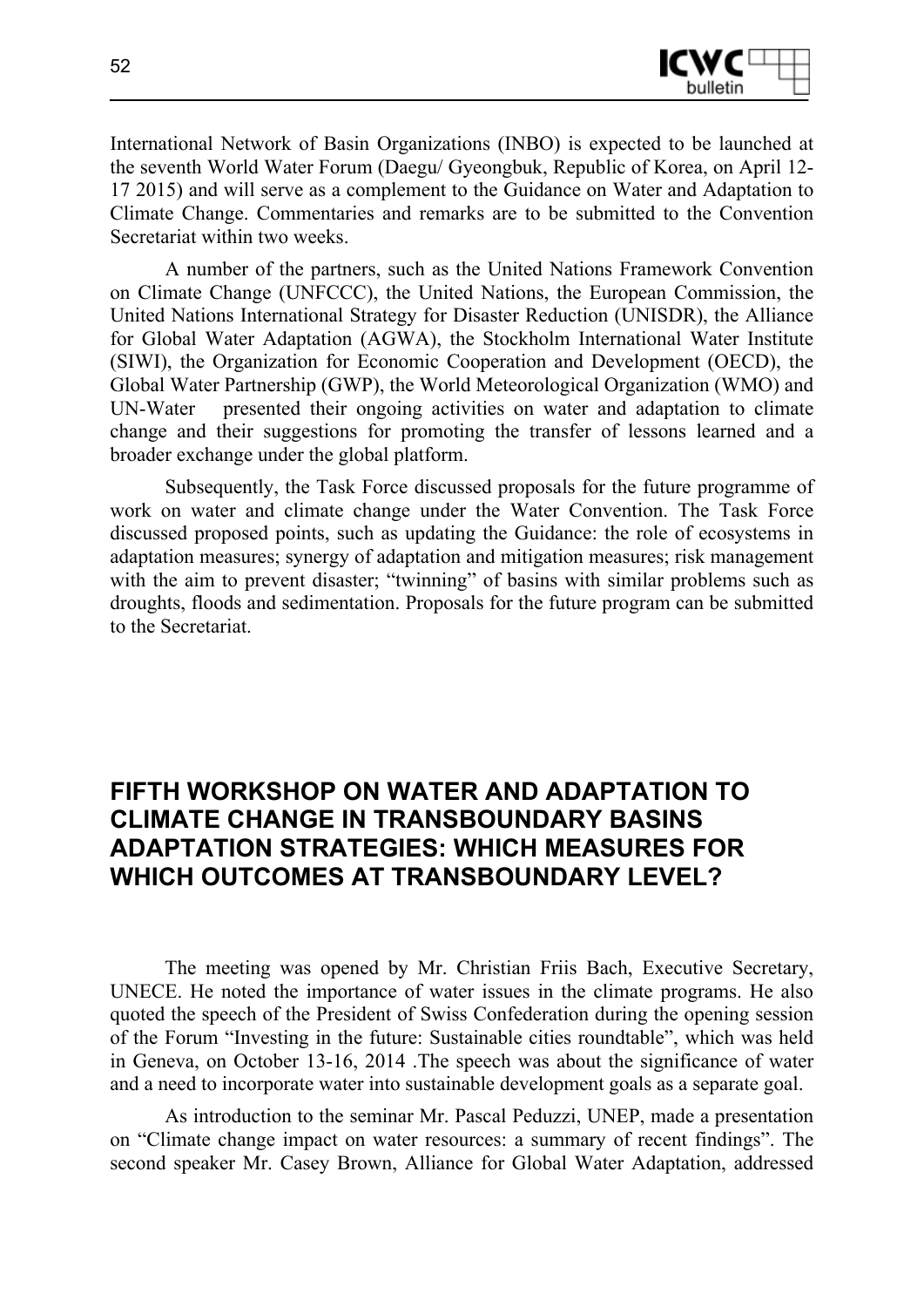

the question "How to ensure resilience and robustness in adaptation, including water infrastructure?" He presented a of new AGWA book named "Beyond downscaling": a bottom-up approach to climate adaptation for water resources management. The book is available for online reading: http://alliance4water.org/resources/ AGWA\_Beyond\_Downscaling.pdf.

The first session was dedicated to discussion of development and implementation of transboundary adaptation strategies on the examples of the Dniester and Nile river basins. The representative of the World Bank told about the activity on promoting resilience in African river basins.

Subsequently, participants of the workshop were divided into groups for role play: Negotiations on water infrastructure and climate change adaptation.

The role play was developed and presented by Mr. Pieter van de Zaag, *UNESCO-IHE*, and Ms. Marloes Mul, *International Water Management Institute*. The participants, divided into representatives of upper and lower reaches, were to find out a possible course of transboundary basin management of imaginary Shariva River, based on expected consequences of climate change. The possible course would allow reducing the risk of emergencies and satisfying energy demand in the countries.

The second day of the workshop included the session on the development of basin-wide scenarios. The participants presented reports on requirements for basinwide scenarios *(Institute for Environmental Sciences (ISE),* University of Geneva), Modelling impacts of climate change and water use in the Zambezi basin *("Hydrosolutions"),* Development of basin-wide scenarios and an adaptation strategy by the Mekong River Commission Climate Change Adaptation Initiative *(MRC-CCAI)*.

The session "Marketplace of tools: adaptation measures" began with introductory presentations such as "Adaptive water management: adaptation pathways approach and economic analysis" of *Deltares* and "Integration of ecological and engineering approaches", *AGWA,* which addressed the integration of ecological and technical approaches for sustainable water management. The first speaker, concluding the speech, noted that the water demand scenarios are much more important then climate change impact. Afterwards, round tables were organized to discuss the following points:

- Assessing the impact of flood risk reduction measures in the Rhine basin, *International Commission for the Protection of the Rhine (ICPR)*
- Green infrastructure solutions for water management: tools and case studies from the Green Infrastructure Guide, *UNEP-DHI*
- Groundwater, a buffer against climate change: Managed Aquifer Recharge (MAR) and Ecosystem-based Adaptation (EbA),*International Groundwater Resources Assessment Centre* (IGRAC)
- Water and climate change adaptation projects in Central Asia, *SIC ICWC and GWP CACENA*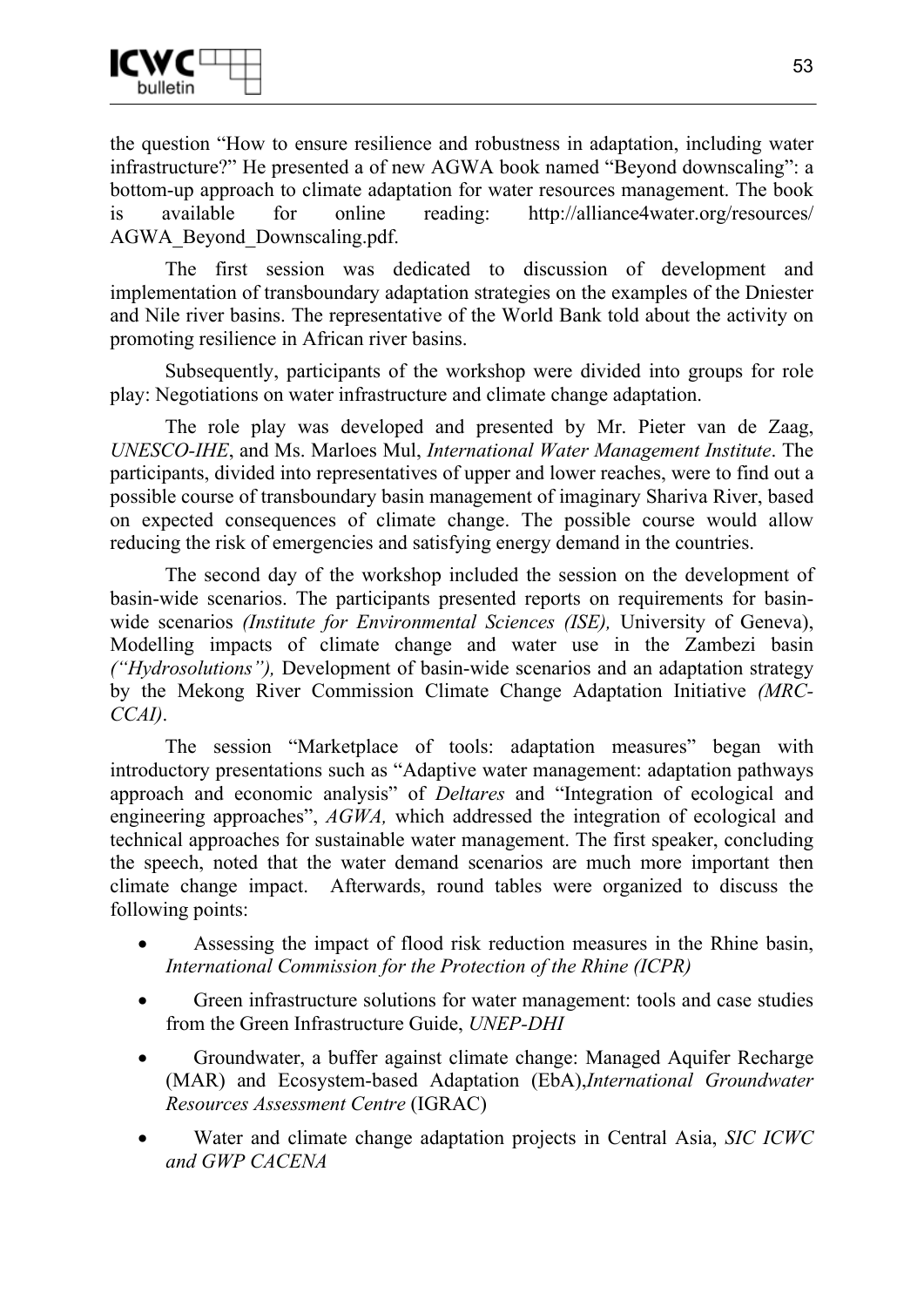

- Drought management from the perspective of the United Nations Convention to Combat Desertification, *United Nations Convention to Combat Desertification (UNCCD)*
- Climate change adaptation in the Danube delta, *WWF Romania*
- Climate change in transboundary basins in Peru, *Peru*
- Water management and hydropower in the Congo basin, *Commision Internationale du Bassin Congo- Oubangui- Sangha*
- Presentation of the Operational Recommendations for the sustainable management of the North-Western Sahara Aquifer System, *Sahara and Sahel (OSS)*

During the fifth session "Maximizing synergies between adaptation and mitigation" Belarus and Lithuania presented their experience of cooperation on development of models, transboundary vulnerability assessment and a strategic framework for basin adaptation in the Neman basin. Subsequently, the representative of the India Water Foundation told about the application of the water-food-energy in transboundary basin cooperation using a case study on climate change adaptation in Meghalaya state in India. The representative of the Alpine Convention water platform presented the climate change action plan for the Alpine region. Adopted in 2009, the plan included adaptation measures as well as mitigation measures (reduction of emissions). The representative of the Adaptation Fund Board told about activity of the fund. He noted the necessity for a differentiated approach - developed countries must focus on mitigation measures, while developing countries must focus on adaptation measures. Overall, the session focused on maximizing synergies between adaptation measures and emissions reduction.

During the final session the participants were divided into groups again in order to discuss examples of adaptation measures and classify them into three categories: (1) adaptation measures that are also mitigation measures (afforestation, wetland restoration etc.) (2) adaptation measures which impact on climate ( dam construction) (3) "neutral" adaptation measures.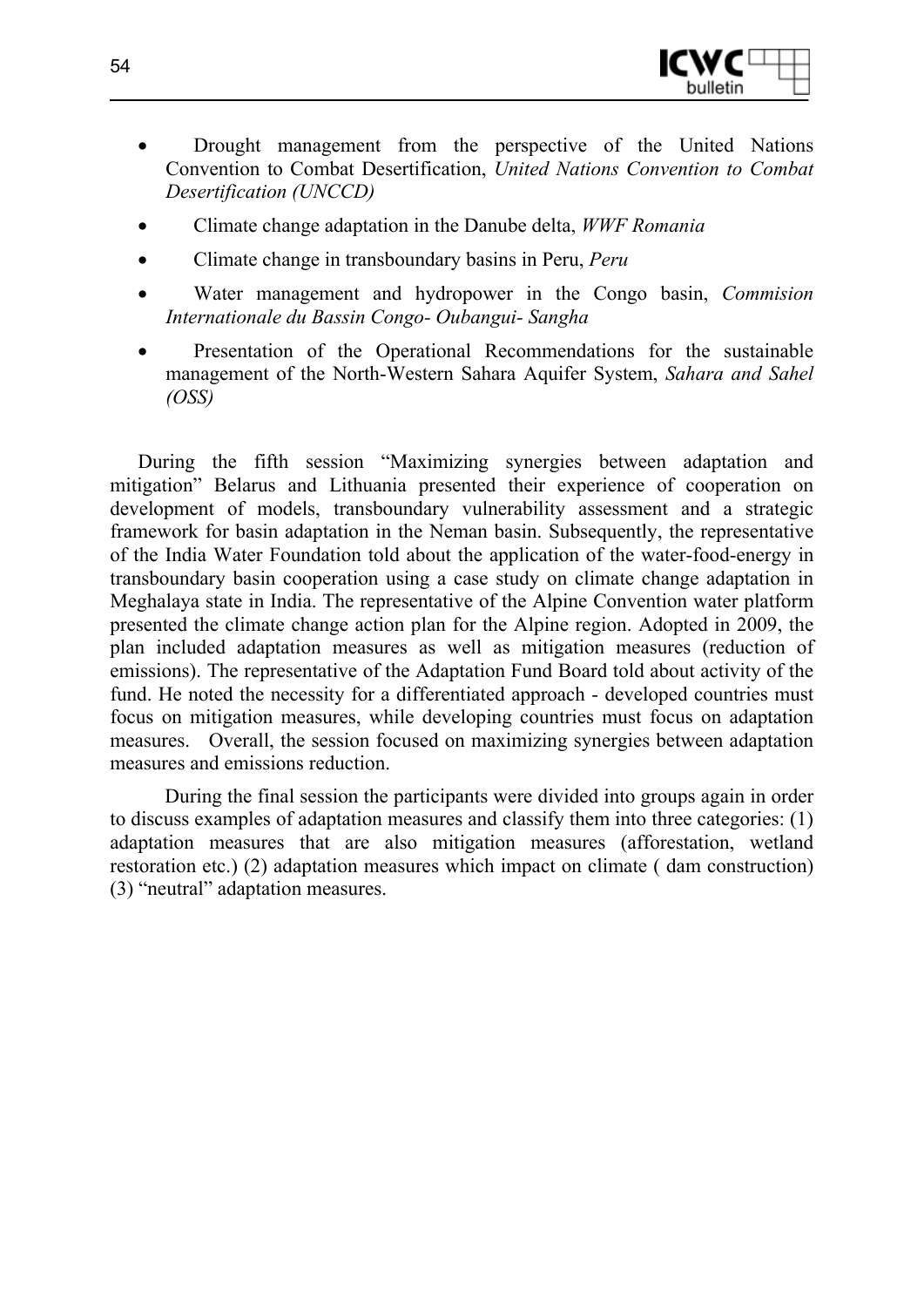# **16th GOVERNING COUNCIL MEETING OF THE ASIA-PACIFIC WATER FORUM AND 2nd PREPARATORY MEETING OF THE ASIA-PACIFIC REGION FOR THE 7th WORLD WATER FORUM**

The 16th Governing Council Meeting of the Asia-Pacific Water Forum (APWF) and the 2nd preparatory meeting of the Asia-Pacific regional process for the 7th World Water Forum were held in Seoul on the 19th of November 2014 and attended by 44 representatives from the APWF lead organizations.

The program of the meeting was focused on the regional preparatory process for the 7th World Water Forum.

Three presentations were made by the organizers of WWF7 in the first part of the meeting. Mr. Yangjin Oh, Director, the National committee for the World Water Forum gave general information on preparations to the Forum. Mr. Youn-Gil Kim from the Daegu Convention Bureau told about accommodation plans for forum participants and transportation (how to get to the venue by plane, train or car from the Incheon International Airport). Ms. Sue-yong Kim, Manager of the national committee presented the approved 54 regional process sessions and last amendments in the regional process, as well as explained an idea of merging regional sessions presented by different regions under the same topic into sub-regional blocks.

The second part of the meeting included hearing and adoption of the 8 regional APWF sessions and two synthesis sessions under umbrella of APWF as approved by the International Regional Process Committee (10 sessions in total):

Session 1 – "Water and cities" presented by UNESCO (Indonesia) and the organization group members.

Session 2 – "Water and green growth" presented by K-Water and UNESCAP.

Session 3 – "Water and Food" presented by FAO.

Session 4 – "Climate change, water related disasters and mountain water security" presented by ICIMOD and ICHARM.

Session 5 – "IWRM" presented by the Network of Asian River Basin Organizations (NARBO).

Session 6 – "Rural water and sanitation" presented by ADB.

Session 7 – "Development of cooperation in the Aral Sea Basin to mitigate consequences of the environmental catastrophe" presented by V.Sokolov, regional coordinator of GWP CACENA.

Session 8 – "Transboundary problems of Northeast Asia" presented by the Korean Water Forum.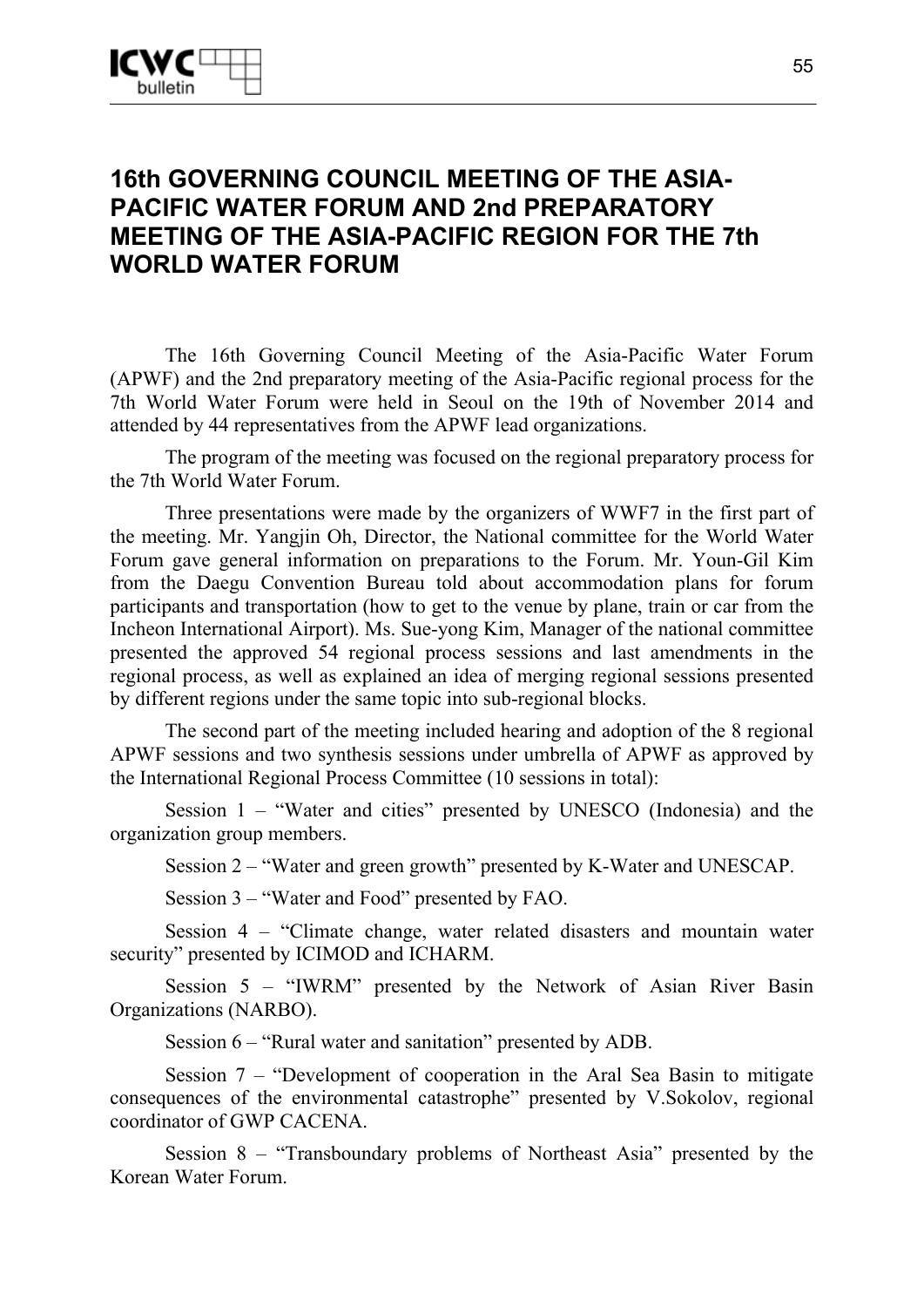

Session 9-10 – Asia-Pacific Regional Synthesis and Commitment Session at the 7th World Water Forum was presented by the APWF Secretariat - the Japanese Water Forum. They demonstrated a draft program of the regional synthesis session, where the results of the above eight regional sessions would be presented and recommendations on follow-up steps for policy makers would be given.

The third part of the meeting included presentations of two additional proposals for other two sessions within the framework of the APWR regional process:

Session 11 – "Trilateral Forum on Water Cooperation between China, South Korea and Japan" presented by the Trilateral Cooperation Secretariat.

Session 12 – "Hydrological services in Asia under rapidly changing conditions (climate, water management, policies, etc.)" presented by Korea Institute of Civil Engineering and Building Technology.

The participants came to an agreement that those proposals should be included additionally in the agenda of WWF7 after consultation with the Forum organizers and the International Committee of the Regional Process.

The following reports were made during the fourth and final part of the meeting:

- Future schedule of APWF
- Progress updates on the ADB's initiative including the Asian Water Development Outlook (AWDO-2017) and Asia 2050 Study
- Preparation to the 3rd Asia-Pacific Water Summit. It is planned to hold the 3rd APWF Summit in May-June 2017. The host country of the Summit is to be decided until December 2015.
- Progress report of the new science and technology process
- Call for partnership to strengthen the Asia-Pacific Citizen's Forum.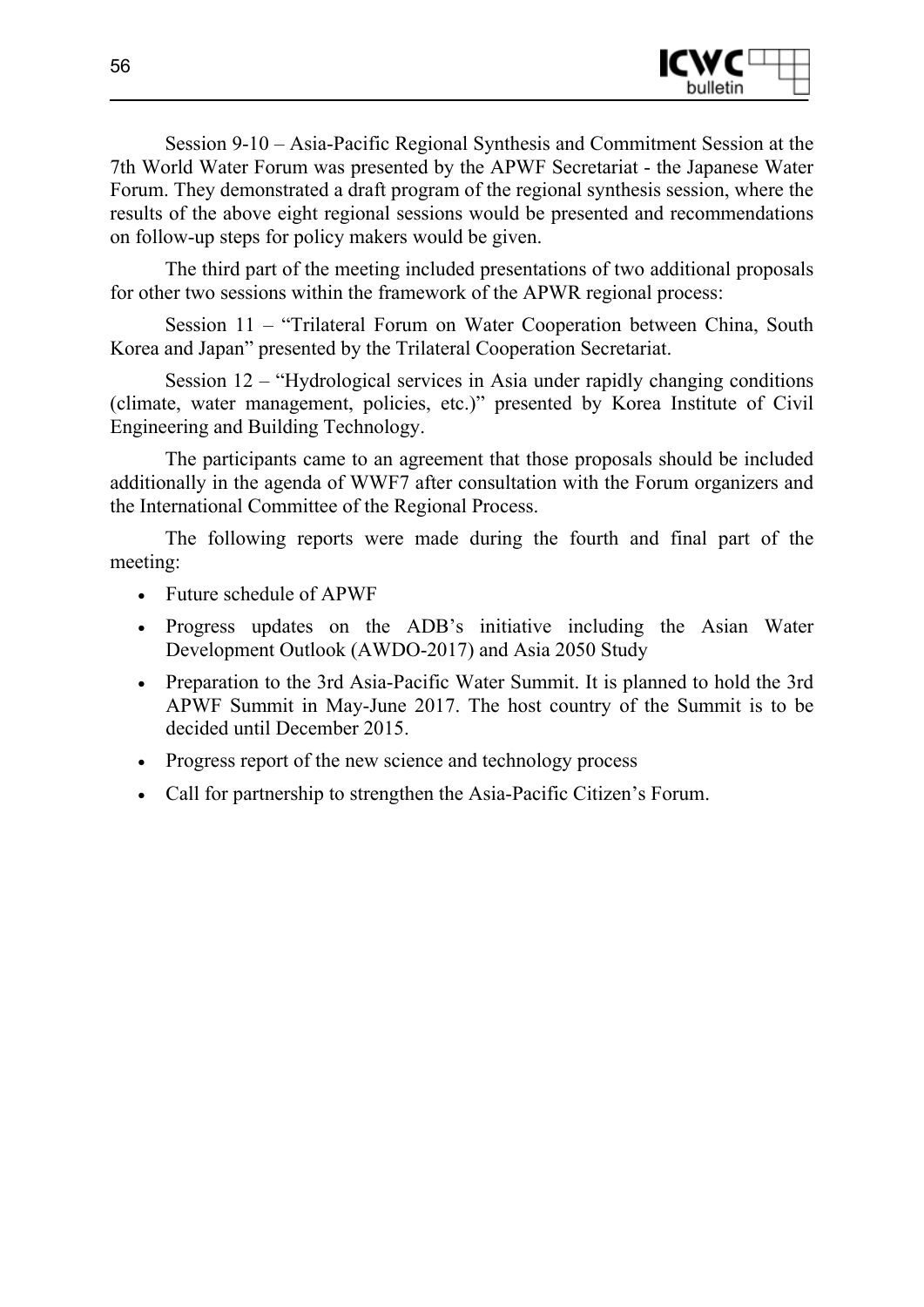# **12th EUROPEAN CONFERENCE ON THE IMPLEMENTATION OF THE EU WATER FRAMEWORK DIRECTIVE**

The European Conference "EUROPE-INBO 2014" was held in Bucharest, Romania from 12 to 15 November 2014.

The Conference was dedicated to implementation of the EU Water Framework Directive, to which 28 EU member-states and associated states joined. The Framework Directive is accompanied by 7 various directives linked to water-related activity (directives on measurement methods, sampling frequencies, information exchanges on surface water quality, fisheries, groundwater, and dangerous substances in water).

One should note that implementation of WRD progresses according to the European Union's plan on rivers, which is not related with large-scale water use, especially in dry areas. The Directive targets the countries at maintaining biological natural well-being indicators. However, it turned unfeasible to achieve the main targets of WRD by 2015 as was planned. Now, the national water plans and river basin management plans are to be prepared by 2027.

Public participation is currently in the focus as the interests of different water user groups should be taken into account when taking efforts for the achievement of water quality indicators. It is particularly important to involve stakeholders in implementation of river basin plans. The tasks undertaken previously under the Directive lacked public involvement, and failures of WRD often became evident only by the deadlines of measures undertaken by the members of the European Union. Thus, it was decided to enhance this work by organizing annually two conferences per basin, with wider involvement of all stakeholders.

Another significant shortage in implementation of the Directive is an inadequate pricing mechanism for ensuring sustainability of the water sector. This concerns the both pricing principles in the Directive, i.e. the user pays (for quantity) and the user pays for quality (depending on degree of pollution). Another bottleneck of directives is a poorly developed mechanism of transboundary river use. As far as the quality of transboundary river water is concerned, the communities are willing to take joint actions. However, when water allocation is at stake, the directives do not work. In Europe, there are 110 large river basins, of which 40 ones are transboundary. The representative of Portugal paid attention to complex relations between Portugal and Spain in context of such river basins, despite the decade-long effective treaties. The use of transboundary water for hydropower is addressed poorly in the European laws (representative of Belgium Mr. Lefebure), although energy regimes contribute to destabilization of river flow regimes. Among the problems related to transboundary water are the information exchanges that are similar to those in Central Asia. Exchange of information takes place at will of the informing parties and cannot be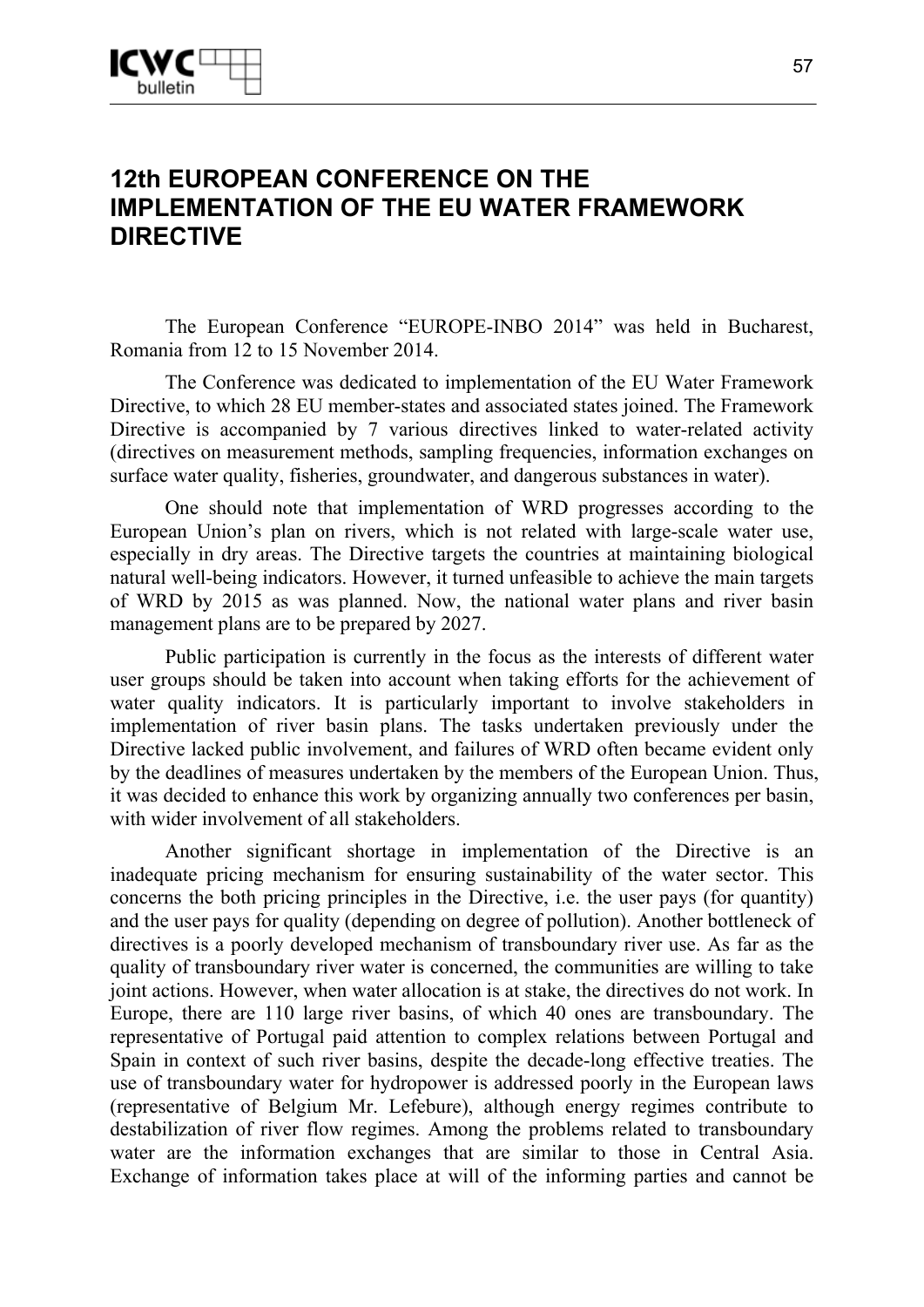

provided online. For instance, Turkey presented claims to Bulgaria that the information from this country was delivered with significant delays.

The representative of the Mediterranean Network Mr. Constantin noticed in his report that the success in the involvement of stakeholders was to be built only through thorough work with them. They should not be allowed to act only on their own initiative – NGOs in the water-related field should learn together with professionals so that the former could not forward irresponsible decisions and would understood what could and could not be advised on behalf of water users at the national and interstate levels.

The "Europe-INBO" President Mr. N. Karnolski underlined that the positive development trends were achieved for such rivers as Meuse, Schelde, and Rhine, where water allocation was not at stake, but basin approach was not implemented in the plans everywhere. Moreover, even in places, where it was developed and implemented, it is necessary to renew it every 6 years and evaluate its effectiveness.

The Conference of the International Network of Basin Organizations (INBO) was opened on the 13th of November by Mr. Madine on behalf of the INBO President Mr. Kamara, High Commissioner of the Organization for the Development of the Senegal River. Mr. Madine stressed a need for seeking additional motivation, besides information exchange, for wider involvement of water agencies in the Network's activities.

All regional branches reported during the meeting of the INBO World Liaison Bureau. The report of the EECCA Network underlined that the membership of this Network increased to 80 members by joining the representatives of 12 countries in the last year. Taking into account financial restraints, the Network mainly functions for exchange of information, development of Knowledge base, and organization of joint events together with the GWP CACENA and also with the ICID Working Group for the Countries under Transition. Nevertheless, the Network takes an active part in the events organized in context of water management and land reclamation in the region. During the last year, 7 various events were held with participation of the EECCA Network, including the Conference "Issues related to development of land reclamation and water management in Russia", 22-25 April in Moscow, where the Network President Mr. Polad-zade took the floor; the Conference "Pure water in Russia" held in May 2014 in Yekaterinburg by RosNIIVIKH; the Conference "Land, water, and climate in Siberia and the Arctic" on 21 March 2014 in the Tyumen city. The 12th International Drainage Conference organized by the Land Reclamation Department of the Russian Ministry of Agriculture in June 2014 was very successful and brought together a lot of the EECCA Network members. The Network's transactions are published regularly and the newsletters of INBO and the International Office for Water are offered in Russian for the general public. The raise of tensions in context of transboundary waters that has been observed in the region since the collapse of USSR was noticed in the report. Moreover, whereas initially cooperation between the countries was kept mainly through the earlier established professional relations and the inertia of joint work, the last decades the centrifugal forces of the countries enhanced significantly. This is mainly evident in the development of future projects on the use of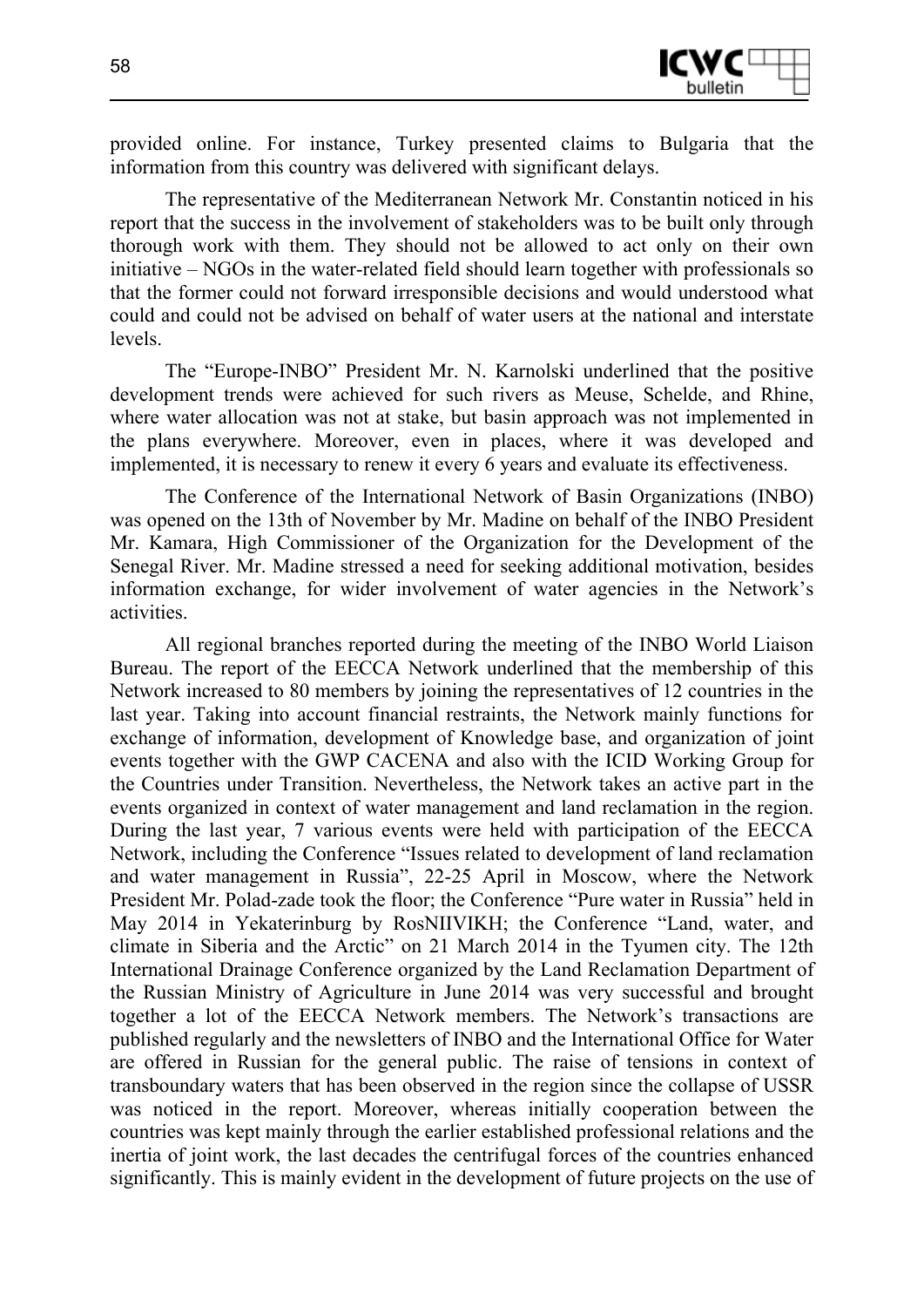

water resources, and, to a certain degree, affects information exchange. Therefore, as early as 3 years ago, the region put forward an initiative for elaboration of the Water Charter as a set of rules similar to the road regulations that govern the traffic all over the world in order to have the universal rules for the use and development of transboundary water. A need for such document is felt in all parts of the world as the pressure of upstream countries using mainly hydropower resources, which is based on absolute national sovereignty, gradually grows. Hence, INBO was called to act as a platform to drive this proces.

In addition, during the opening, all regional networks welcomed the Conference participants and Prof. Dukhovny, Executive Secretary of EECCA NWO, on behalf of the Network President Mr. Polad-Zadeh, took the floor and stressed that the issues related to transboundary water use became especially pressing and pointed to a need for enhancing the role of INBO as a leading organization of water governance for further strengthening of international regulations in the area of water use and development.

The representative of the European Commission, DG Environment Mr. Jorge Rodriguez Romero in his welcome underlined that water quantity, besides water quality, became a very important issue for water use, as well as all-round observance of environmental demands.

The General Director of Apele Romane (Romanian National Water Administration) Mr.Gabor made a very interesting and informative presentation. "When we speak about water, we touch everything that is related to water, and this means that we speak generally about the lives of our people. Although Romania is well supplied with water from the rivers flowing in the Carpathian Mountains, we take an active part in activity of the Danube River Commission. Water quality and quantity and management of these two major indicators of water well-being are in our focus. In 2009, we developed the Water Resource Development Plan in Romania but as early as in 2014 we revised the Plan in context of information exchange, which is maintained through every basin authority. Although the population was strongly against water pricing, we adopted the water fee system, which is based on license payments. This license indicates both water quantities and water use schedules for every user."

Many participants noticed that most European countries still fail to fulfill their own plans and criteria of environmental well-being in water bodies. France, for example, failed to reduce the nitrite content, while Belgium shows 22% higher pollutant content against new criteria.

One of serious concerns for all European countries is the achievement of financial self-sufficiency of the water sector; however, this is quite a complex task as this area is still strongly subsidized, especially irrigated agriculture.

Finally, the Conference adopted the Declaration to enhance implementation of the European Water Framework Directive. Prof. V.Dukhovny in his comments to the Declaration noted that this document is quite effective for national legislations; however, as far as transboundary water is concerned, it does not demonstrate the concerns and imminent threats occurring due to inadequate implementation of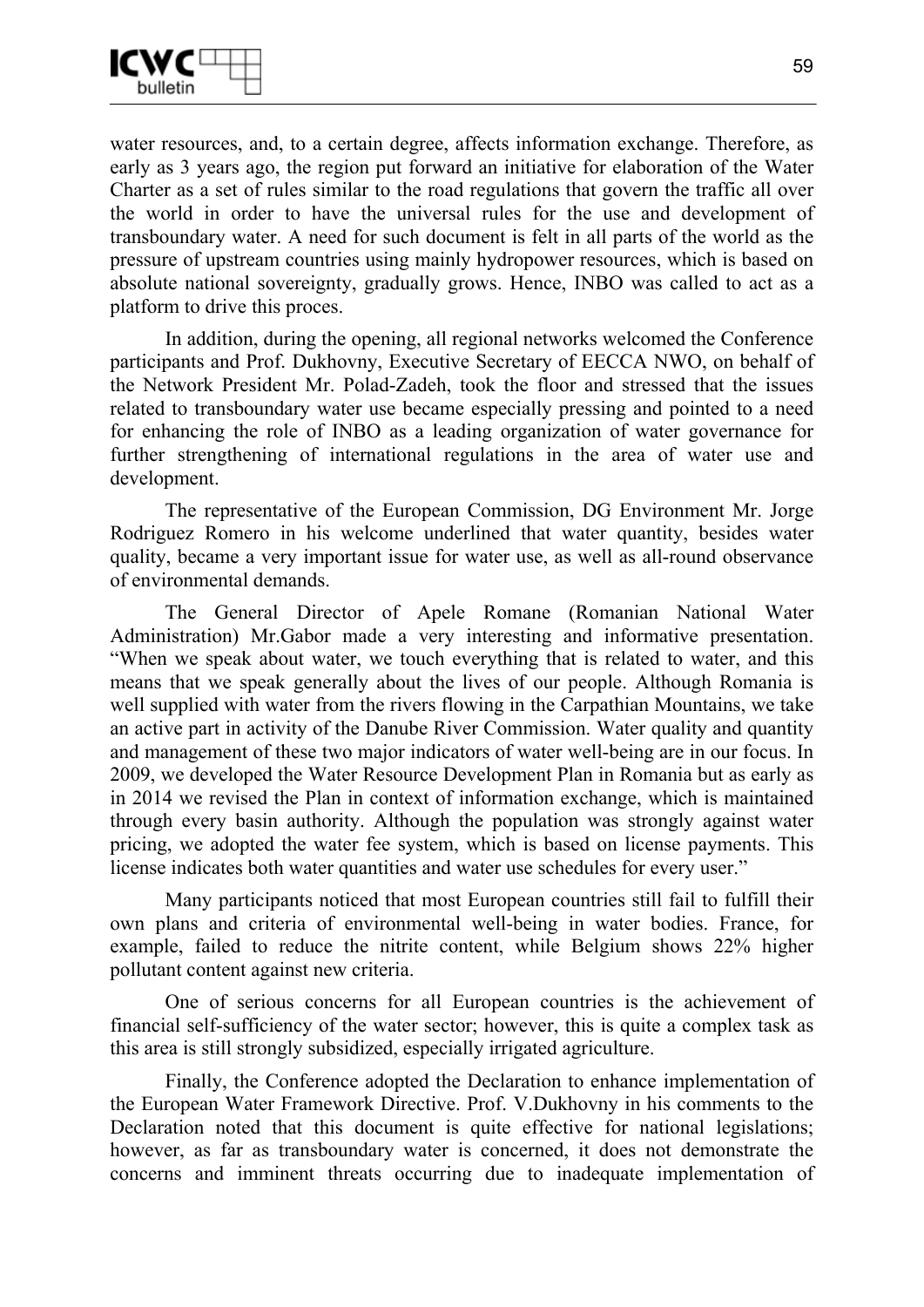

integrated water resources management at the interstate level. Failure to provide information or hiding of information by one riparian country to other countries should be considered inadmissible as such closing of information virtually can be treated as offence against humanity. The task of INBO and its membership is to develop hydrosolidarity and synergies, first of all, along transboundary water.

# **UNECE AND GLOBAL WATER PARTNERSHIP WORKSHOP ON THE WATER-ENERGY-FOOD-ECOSYSTEMS NEXUS ASSESSMENT TO PROMOTE A MORE SUSTAINABLE USE OF NATURAL RESOURCES IN THE SYRDARYA RIVER BASIN**

From 2 to 4 December 2014, a workshop was held in Almaty, Kazakhstan, to assess the intersectoral and transboundary aspects of managing the water, land, ecosystem and energy resources of the SyrDarya River Basin shared by Kazakhstan, Kyrgyzstan, Tajikistan and Uzbekistan.

The workshop was organized jointly with the Global Water Partnership and in cooperation with FAO, the Royal Institute of Technology (Sweden) under support of the Government of Finland via the Finnish Environment Institute (SYKE).

The aim of the workshop was to discuss issues related to coordination of the assessment, which would help to decide on how to move towards water security for all water-related sectors in the SyrDarya River Basin.

The workshop brought together more than 50 participants.

The Almaty workshop was held in a form of transboundary dialogue among a broad spectrum of stakeholders from the basin countries, including representatives of the agriculture and energy sectors, water and environment administrations, State companies and civil society. The programme was highly participatory, involving group work to develop ideas for an improved management of water, energy and agriculture. Possible future scenarios were also jointly discussed by the participants, with support from the Food and Agriculture Organization of the United Nations (FAO).

The workshop had ten sessions.

Opening of the workshop and four sessions took place in the first day (2 December).

The first session was dedicated to presentation of the water-food-energyecosystems nexus assessment technique and discussion of its applicability to the SyrDarya river basin.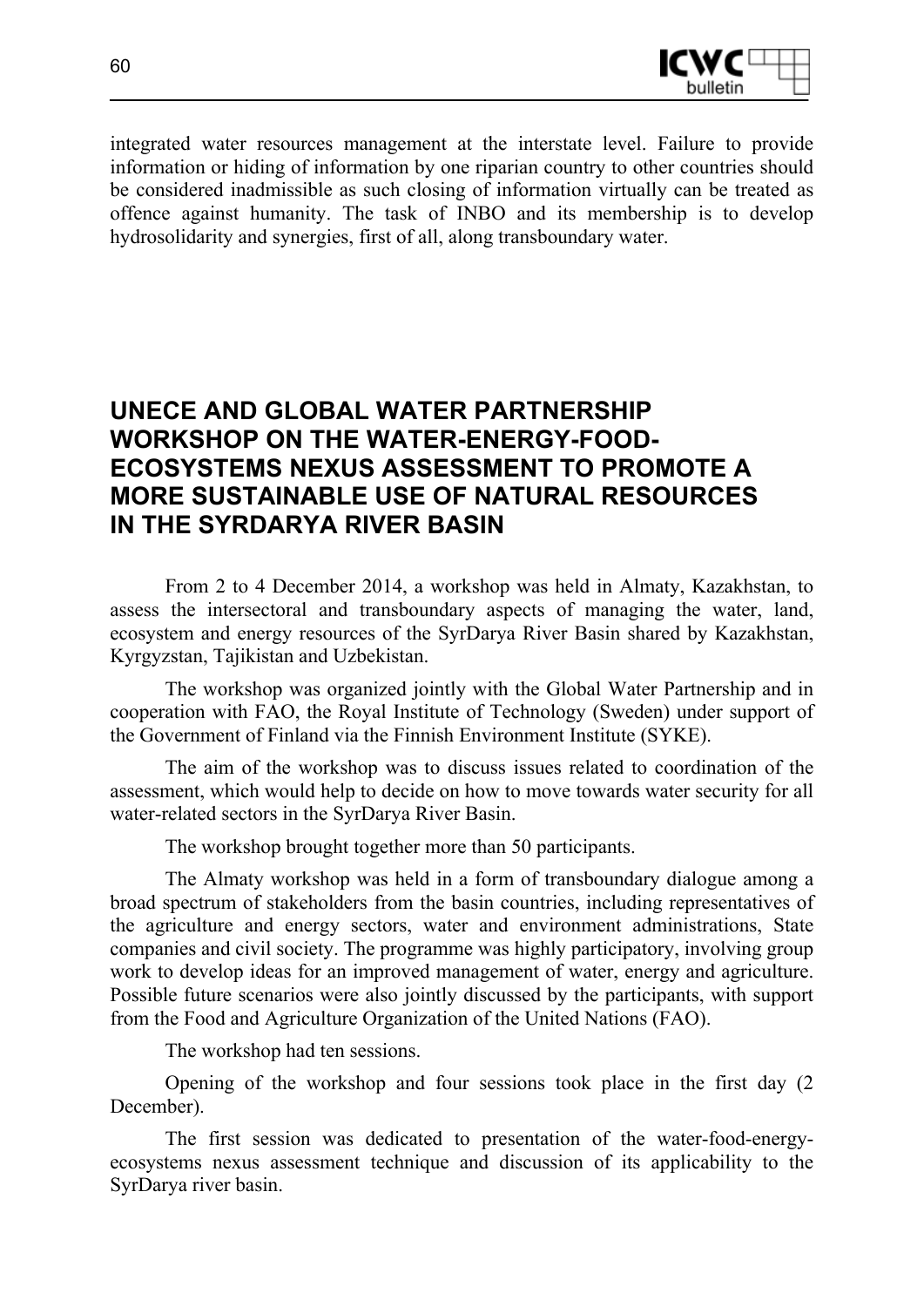The second session reviewed relevant developments in the SyrDarya river basin. Ms. Aigul Absametova from the Eurasian Development Bank made an overview of the energy sector while focusing on financial mechanisms of international banks that are applicable in the energy sector. However, a visible overview of problems in the energy sector was not made as such issues as sufficiency of electricity generation, effectiveness of energy consumption, and prospects left beyond this presentation.

Mr. Abbos Akhadov (FAO) presented an overview of agriculture in the SyrDarya river basin. Mr. Vadim Sokolov, on behalf of GWP CACENA, made a presentation on water resources and their use in the SyrDarya river basin. Ms. Svetlana Shivareva from the Regional Center of Hydrology presented experience of the intersectoral working group on water risks in the SyrDarya basin. Ms. Ekaterina Strikeleva (CAREC) presented the Aral-SyrDarya River Basin Management Plan. Ms. Katherine Himes gave a view of regional issues related to water-energy-food nexus from USAID's perspective.

The third session of the workshop dealt with the national development plans and sectoral goals in the SyrDarya river basin. National presentations were delivered by Mr. Serik Akhmetov from Kazakhstan, Mr. Erkin Oralbaev from Kyrgyzstan, and Mr. Daler Kholmatov from Tajikistan.

Discussion on priority components of the water-energy-food-ecosystems network was organized during the fourth session. Mr. Vadim Sokolov (GWP CACENA) moderated the session.

During the second day, at the fifth session, the participants discussed the results of group discussions in order to define recommended measures on the basis of intersectoral linkages.

In context of water use implications on land, the following lines of activity were proposed:

- Improvement of land productivity per unit water used and of irrigation technique
- Land reclamation and mitigation of desertification processes
- Water accounting, monitoring, and planning
- Food security and crop production specialization
- Reduction of water losses, breakthrough in wastewater/return water re-use
- Access to water and sanitation
- Adaptation to climate change reconsideration of irrigation regimes
- Stricter legislation.

In context of water use implications on energy needs, the following lines of activity were proposed: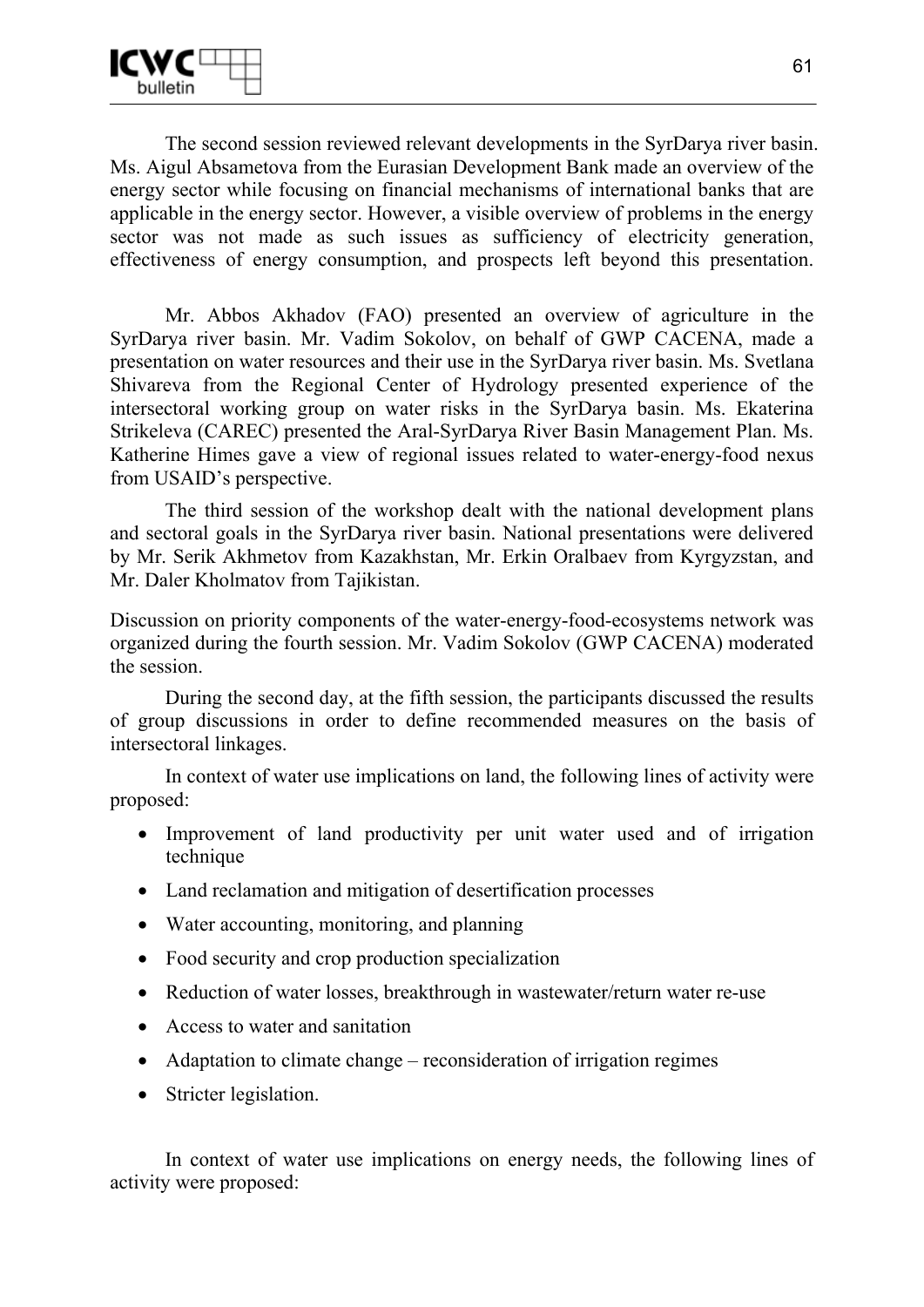

- Legislation agreements, consensus among sectors and areas (upstream downstream)
- Electric energy market regional, basin
- Safety of large waterworks facilities
- New hydropower stations (Upper Naryn, Kambarata) coordination of regimes with downstream countries
- Reconstruction of hydropower stations and pumping stations
- Alternative energy sources

In context of water use implications on ecosystems, the following lines of activity were proposed:

- Green growth, hydropower, including small hydro
- Setting water quotas for the delta and ecosystems
- Sanitary zones and water releases
- Control over water quality, health
- Drinking water supply and sanitation
- Water treatment, water recycling systems

During the sixth session the participants discussed impacts of the climate change and extreme weather events on the SyrDarya river basin. Two key reports were delivered by Prof. Igor Severskiy (Institute of Geography), who gave a general outlook of glaciation and hydrology in the upstream part of the SyrDarya basin, and by Lidia Nikifirova (KazHydromet), who showed real climate changes using the South Kazakhstan region as an example.

The seventh session was moderated by FAO and formulated possible scenarios of the future development in the basin.

Three sessions and closure of the workshop took place on the  $4<sup>th</sup>$  of December. During the eighth session the participants discussed an idea raised by Mr. Tulegen Sarsenbekov about the second birth of Water-Energy Consortium in order to overcome problems in the SyrDarya basin. Most of the participants agreed that this idea is very ambiguous and therefore unviable.

The ninth session was dedicated to information and tools that could be used for the assessment. The key report was delivered by Mr. Vadim Sokolov on behalf of SIC ICWC, where he presented the ICWC information system and ASBmm model.

Further steps of the assessment were discussed at the tenth session. Those were agreed as follows: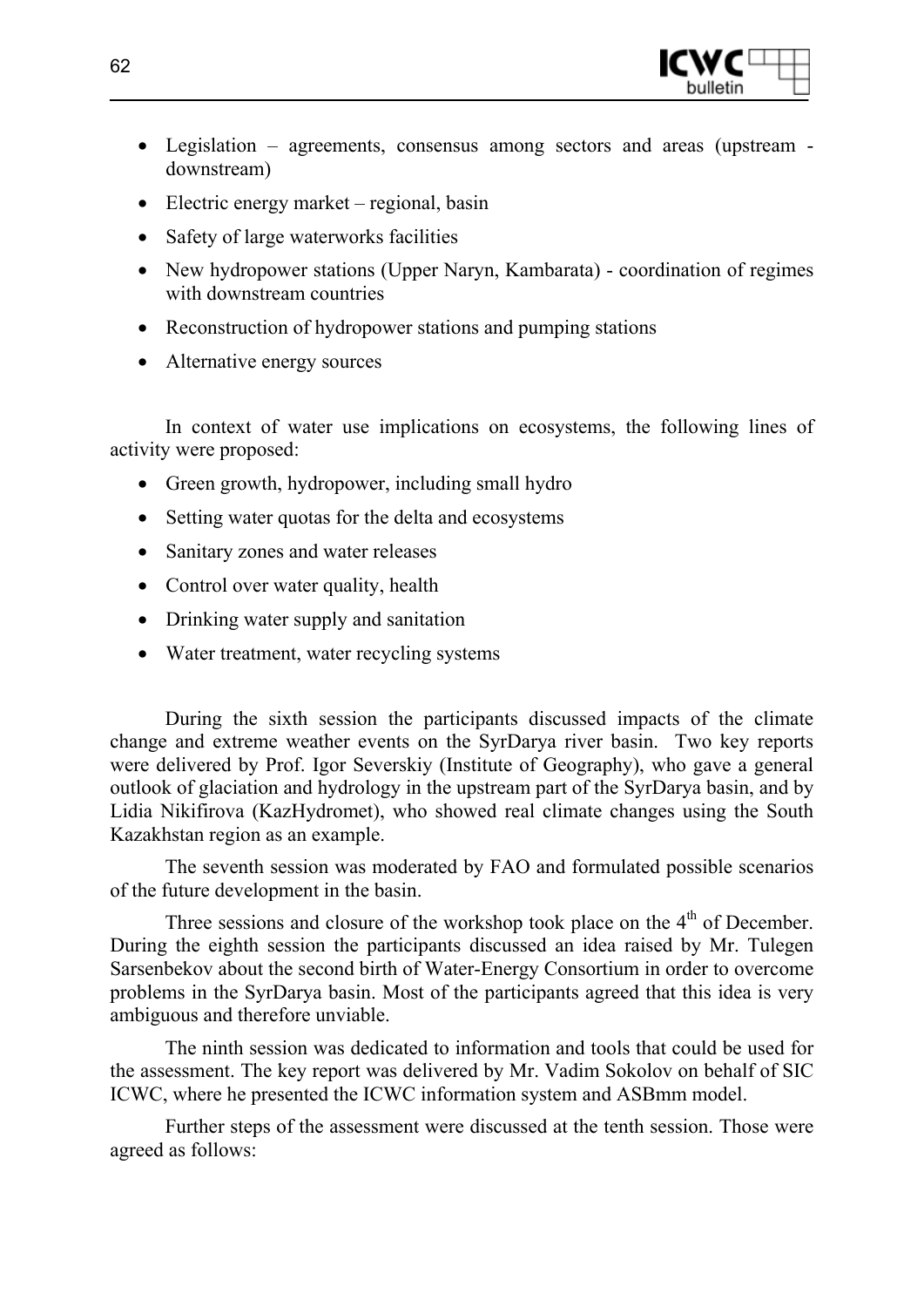1. The Royal Institute of Technology, Sweden (coordinator - Mark Howells) in cooperation with national and regional experts will prepare a draft assessment of the water-food-energy-ecosystems nexus in the SyrDarya basin (December 2014 - January 2015).

2. February-March 2015: UNECE will hold country consultation on the draft assessment.

3. The Task Force meeting will be held on 24-25 June 2015 in Geneve to discuss interim findings of the assessment on all basins, including SyrDarya.

4. In July-September 2015, the working group will summarize all materials of the assessment for publication of a stock-taking report for the Meeting of the Parties to the Water Convention.

5. Presentation of the assessment report to the  $7<sup>th</sup>$  Session of the Meeting of the Parties to the UNECE Water Convention 1992, which will be held on 17-20 November 2015.

6. Further country consultations and possible publication of a stand alone report on the SyrDarya basin.

Summarizing the two and a half day discussions, the participants have agreed that the effectiveness of the current resource management is low mainly because of lack of coordination among sectors and countries. The shortage of electric energy and water is observed often in some parts of the basin and, at the same time, the basin's ecosystems are under heavy pressure of anthropogenic factors. The group discussions identified specific problematic aspects, where coordination of activities would lower pressures on water and other resources in the SyrDarya basin. Such joint efforts should be aimed at improving the use of water and energy resources, developing sectoral (energy, agricultural) markets at basin or regional level, and strengthening the legal framework of transboundary cooperation.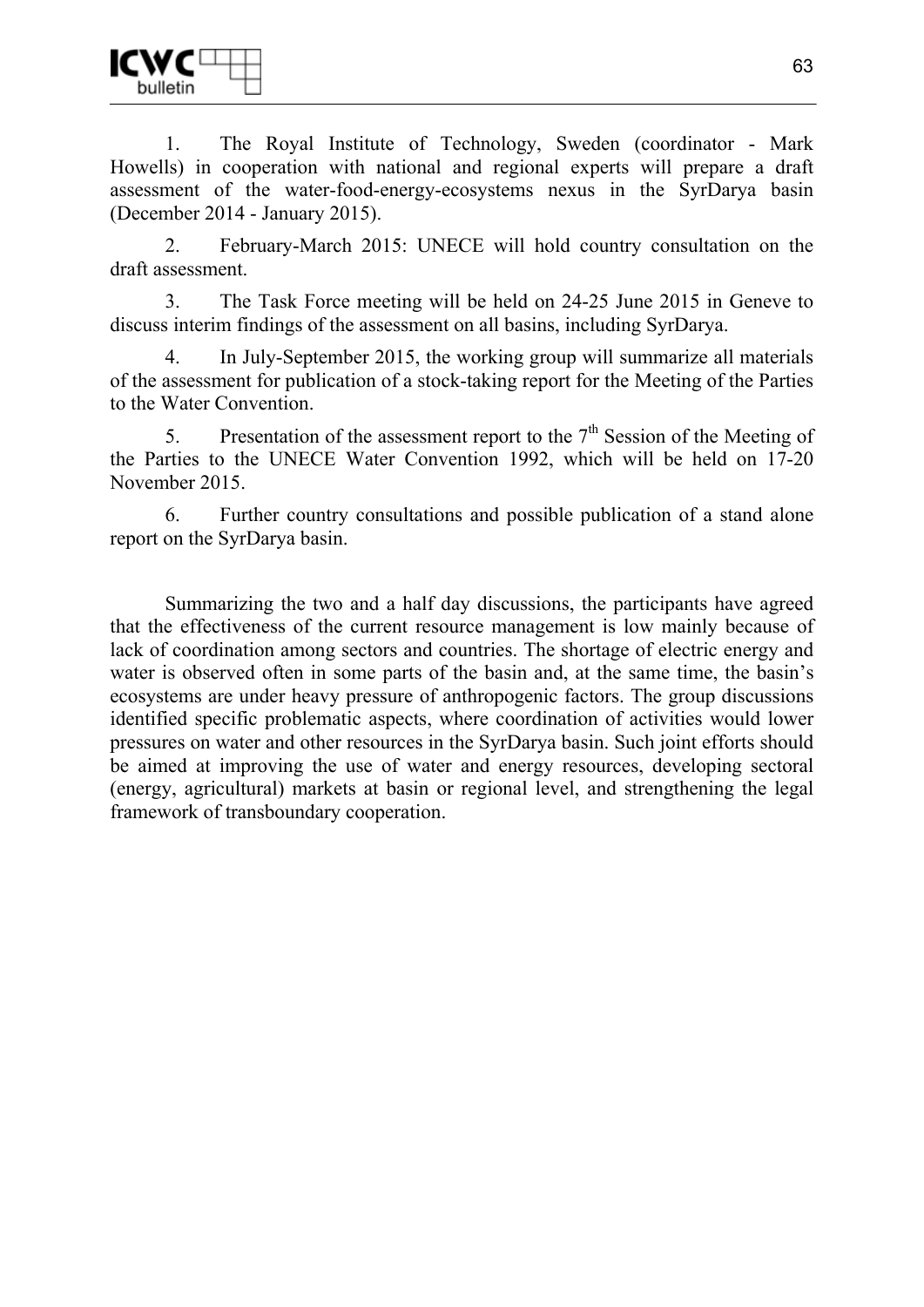

### **GLOBAL FORUM ON ENVIRONMENT: NEW PERSPECTIVES ON THE WATER-ENERGY-FOOD NEXUS**

The Global Forum on Environment: New Perspectives on the Water-Energy-Food Nexus was organized in headquarters of the Organization for Economic Cooperation and Development (OECD) in Paris on 27-28 November 2014. The Forum was opened by Mr. Angel Gurria, Secretary General of OECD, who delivered an interesting speech by stressing an importance of trade-offs in all areas contributing to sustainable development, without compromising economic development. The speaker provided examples of inadequate attention to the water-energy-food nexus that affects most of all vulnerable population (because of inappropriate subsidies, overlooked exhaustion of natural resources in the long-term development visions, etc.).

The work of the Forum was organized in form of seven key sessions and a sideevent for Eastern Europe, the Caucasus and Central Asia (EECCA) countries.

During Session 1 chaired by Ms. Ursula Schaefer-Preuss (GWP) the participants discussed risks and trade-offs for sustainable growth in context of interlinkages between water, energy and food. GWP and the OECD has launched the Global Dialogue on Water Security and Sustainable Growth to highlight the evidence of the current situation in the world and different development paths that countries can follow, based upon their water resource endowment. The Global Dialogue established a Task Force on water security and sustainable growth comprised of economists, water managers and experts in other associated areas. The Task Force works on a report Water Security and Sustainable Growth, which is to be presented at the Seventh World Water Forum in South Korea. Ms. Claudia Sadoff, lead economic of the World Bank presented preliminary results of the Task Force work.

Speakers of the panel discussion underlined that we should assess (economic, social, political, environmental) risks associated with water shortage and other factors in context of every country and region rather than simply look at water availability per capita at national level. Bill Cosgrove, Honorary President of the World Water Council, particularly focused on huge efforts that need to be made in order to ensure equitable economic growth and on incorporation of an individual goal of maintaining peace into the Sustainable development goals under discussion.

Session 2 was dedicated to integrating the nexus into national planning and development efforts. The permanent representative of the Netherlands to OECD noted that his country was planning to invest 20M Euros in preparation to a situation, which can occur under the worst possible scenario of 6°C rise in air temperature. Mr. Mike Muller, Commissioner of the National Planning Commission in South Africa, advocated a 'silo' approach. Much emphasis is now on a need to divert from isolated sectoral solutions in order to achieve integral and intersectoral solutions, he said. This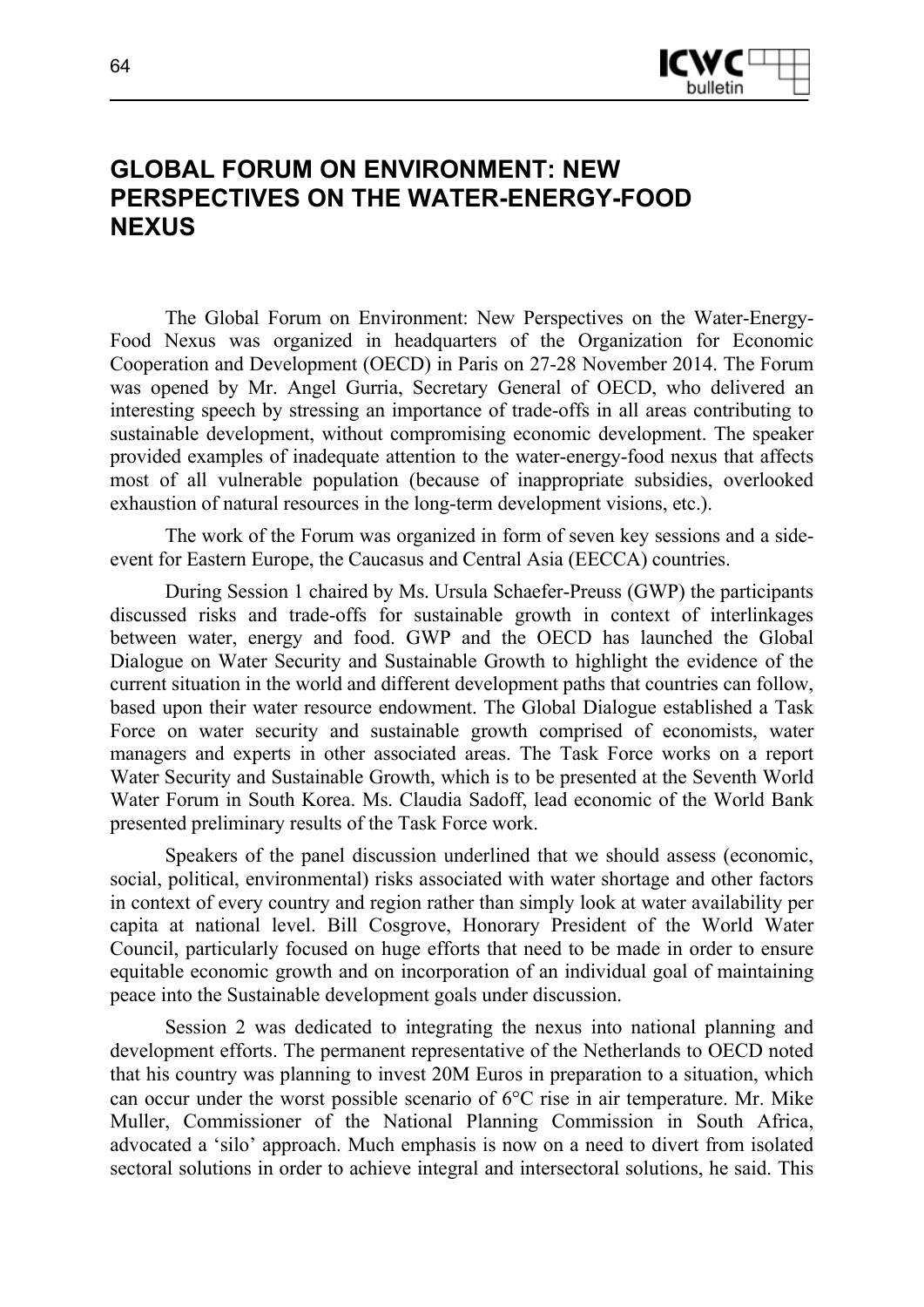

is crucial; however, should not compromise sectoral competence. Therefore, incorporation of "water" targets in all other sustainable development goals seems to be more advantageous than having one individual water goal. This would promote informed dialogue between water managers and other sectors. Mike Muller also noted that OECD should rigorously approach the development of rules and norms so that they were affordable for the countries outside the "club of the rich", which OECD represents per se. We cannot speak about "blind" transfer of experience. For example, Water Directive was developed by the European countries, whereas in Africa one of the key challenges is still poverty reduction.

The participants stressed an importance of planning. One of the speakers said that in the western world the word "planning" is interpreted ambiguously and associated with the socialistic model of development. Thus, we should bust this stereotype as certain elements of social planning are important. Adaptive management with the six-year cycle of monitoring is per se a planning model used in Europe.

During Session 3 the participants considered challenges and perspectives on the water-energy-food nexus in transboundary, regional, and local contexts. The representative from Brazil in his presentation focused on the water and energy nexus in context of hard drought affecting the country in the last year, while the representative from Vietnam stressed an importance of the water and food nexus. The CGIAR Program representative pointed to mismatches between local and national strategies and to a need for multilevel governance.

The speakers of panel discussion stressed an importance of rational resource use and innovative partnerships, where those facing problems cooperate closely with those who develop solutions.

Session 4 of the Forum allowed the participants to discuss the long-term trends and interactions. Representative of the Environmental Assessment Agency from the Netherlands reported on the assessment of long-term trends and their effect on country economic development. Representative of the International Energy Agency briefly described the report "World Energy Outlook 2014". She noted, in particular, that according to the main scenario, global energy demand would increase by 37% by 2040, and, at the same time, the growth of population and economy would be less energy-intensive as before. Water use in the energy sector would double, moreover now energy is the second largest water consuming sector after agriculture. Significant efforts are also needed to adapt the sector to negative effects of climate change.

During Session 5 the participants discussed how to get the incentives right for investment. The right economic instruments provide incentives to use water, energy, and food more efficiently and promote investment in resource-efficient options. Senior research associate from the King Abdullah Petroleum Studies and Research Center (KAPSARC) proposed to deal with the efficient use of resources in agriculture on the basis of the theory of production, from which followed that now the capital and labor costs were expensive, while resources (water and energy) were cheap. Therefore, the prices of water and energy carriers should be increased in order augment marginal benefit.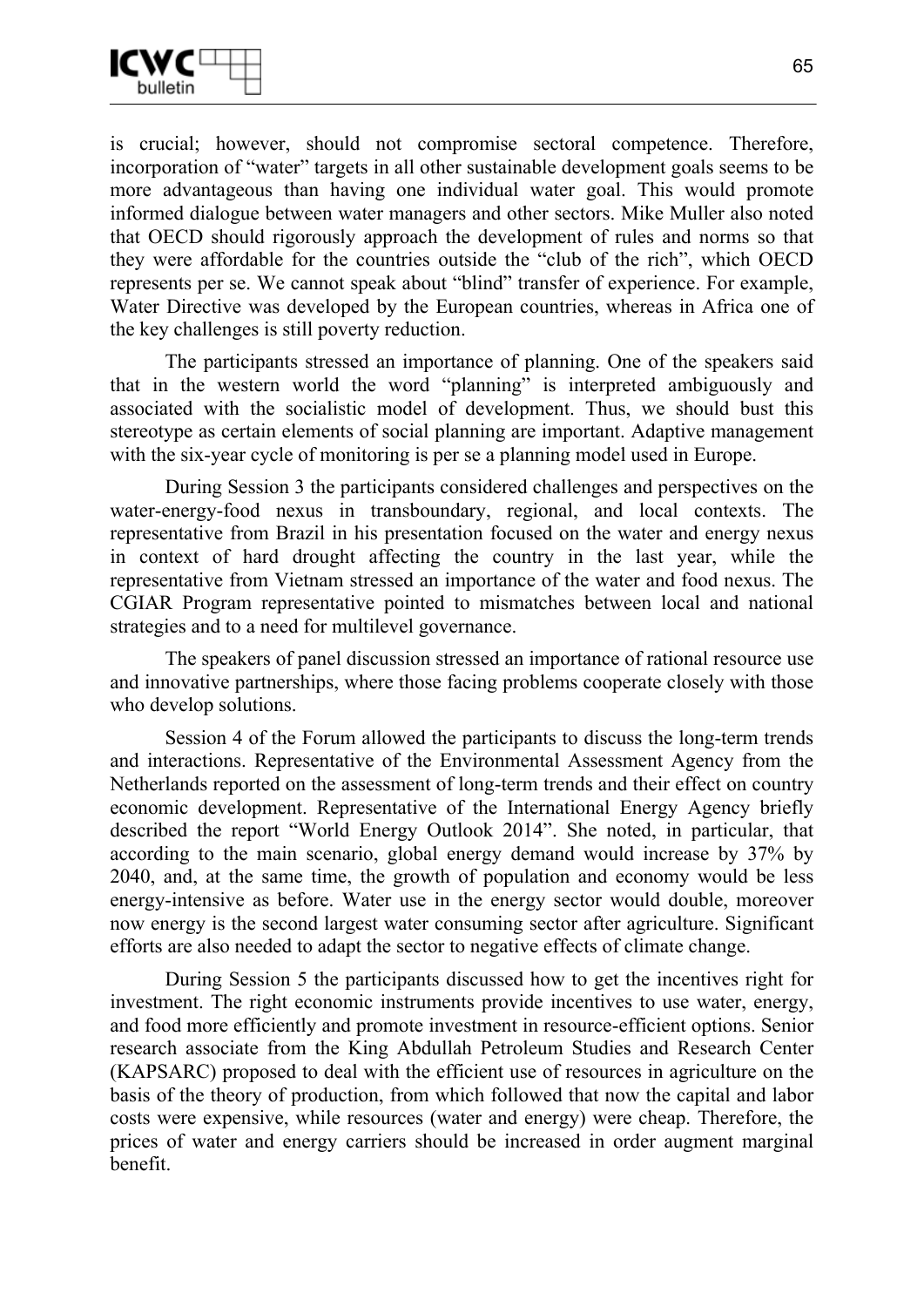

Speakers of the next session shared their experience with evaluating and promoting the nexus throughout the investment and asset management process. They underlined that one should think about *readiness to adopt innovations and new technologies* rather than about a need for new technologies. For example, even in the OECD Program for International Student Assessment, the issues related to resource use and environmental protection are poorly addressed. The Asian Development Bank announced that it would increase investments in education that were reduced 7 years ago to redirect them for infrastructure development.

The side-event "New Perspectives on the Water-Energy-Food Nexus in Eastern Europe, Caucasus and Central Asia" was organized by the Task Force of the OECD Environmental Action Program jointly with UNECE. Brief notes on the water-energyfood nexus were presented by the representatives of Kazakhstan, Moldova, Georgia, Executive Committee of IFAS, and Italy.

### **TRAINING WORKSHOP "LAND USE AND IRRIGATION PLANNING AND MONITORING"**

The training workshop was held on the 2nd of December 2014 in the conference room of the Syrdarya-Sokh Basin Irrigation System Administration (BISA).

The aim of the training was to familiarize the staff of BISA, ISA and WUAs in Fergana, Andizhan and Namangan provinces with scientific outcomes, methods and analytical tools developed and applied in CAWA project activities.

The training workshop was organized by the CAWA Project partners: University of Giessen, Wuerzburg University, and SIC ICWC.

The training program included important practical issues and aroused much interest among the participants.

Yvonne Dernedde briefly described the fundamentals of the model Spare: Water application for irrigation planning.

Boris Gozhenko made an interesting report on the current socio-economic situation in the Fergana Valley and demonstrated the results of construction of future regional development scenarios that included a lot of factors, among which were demographic growth, changed cropping patterns, etc. The scenarios also consider probable climate change. The results of socio-economic development scenarios for Fergana Valley developed by our researchers allowed tracing trends, with orientation to food security and improvement of living conditions in the Fergana Valley. In turn, water factor plays a very important role in socio-economic development of every nations and it is especially relevant for the conditions of Central Asia.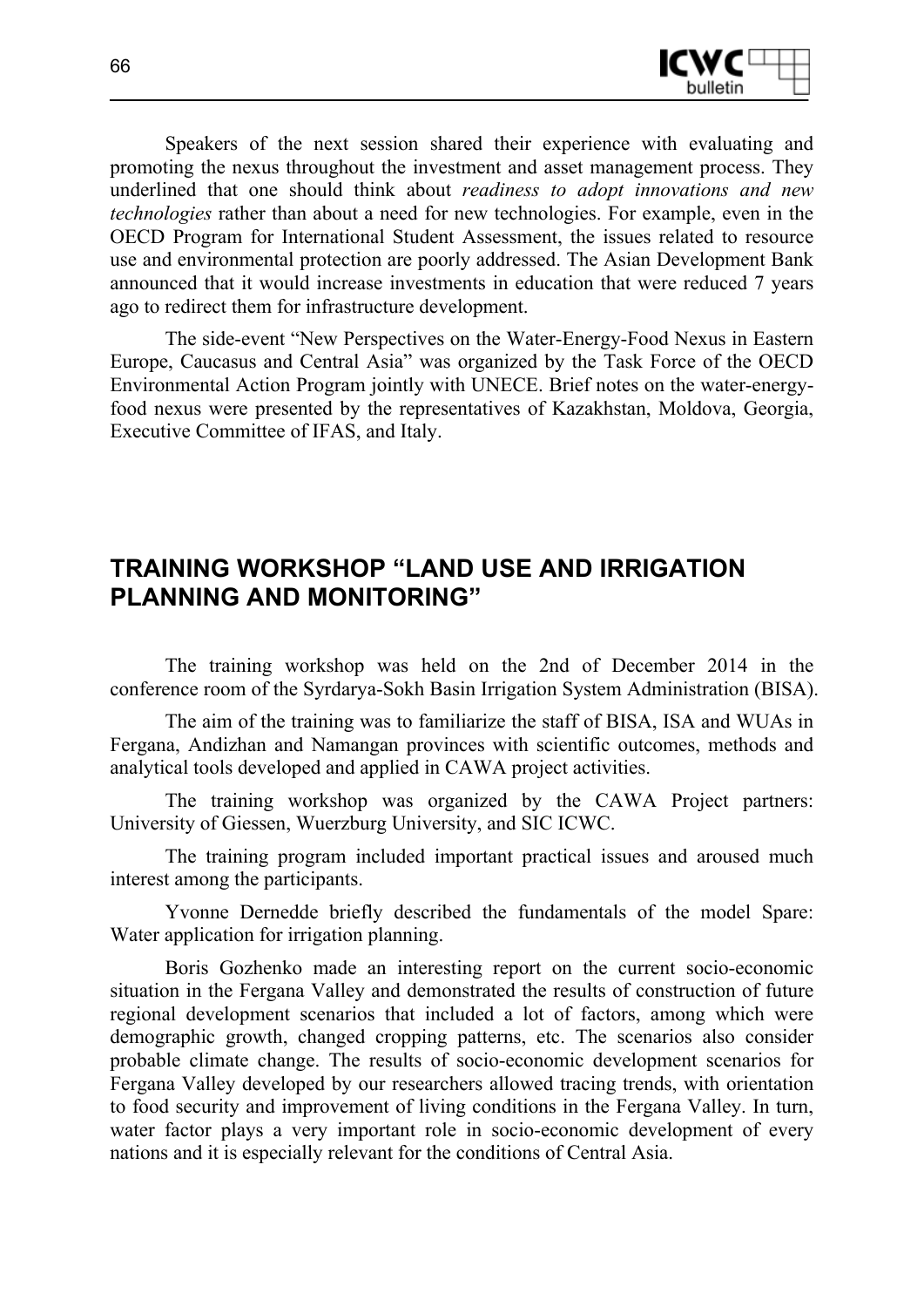

Galina Stulina in her presentation "Hydromodule zoning improvement for irrigation planning. Adaptation to climate change" demonstrated a need for improvement of hydromodule zoning because of dynamical changes in parameters, which crop water requirements depend on. The presented zoning contributes to optimization of irrigation regime. One of the factors that impact irrigation depths in each hydromodule zone is climate change. Temperature rise leads to increased evaporation from the soil surface and from leaves. Therefore, one should take into account climate change scenarios in order to adapt to these changes.

The report of Yu.Ukhalin "Expected implications from climate projections" addressed issues related to probable changes in the Fergana Valley during the period from 2020 to 2050 in context of climate projections made within the CAWA Project in 2014. He described in details the methodology of assessment of expected changes selection of climatic scenario REMO-0406, hydrological model WASA, agricultural development scenarios, crop water requirements models (CropWat, ASBmm), the model of flow regulation and water allocation between provinces in the Fergana Valley, assessment of impacts of hydropower stations on water supply for the Valley's provinces under climate change, and presented a wide list of tools used in the project.

He addressed the issues related to an impact of climate change on crop water requirements and the effects of innovations on reduction of crop water requirements and improvement of crop yields (productivity), as the adaptation measures. Various water scenarios in irrigated agriculture were considered in light of climate projections.

This work is very relevant since it produces concrete results that can be used in daily practices and for future planning. For instance, the calculations indicated to an importance of the adoption of innovations (drip irrigation, sprinkling) and modern technologies in agriculture. Food security and orientation towards import substitution and export of agricultural products should be the main guiding lines in agricultural policies.

Flow regulation for energy-generation purposes remains the main destabilizing factor in 2020-2050, reducing water for irrigated agriculture; the long-term regulation under combined energy-irrigation regime is an important measure for adaptation to changes in the river flow and its regimes caused by climate changes.

Given the global challenges (climate impact, population growth), the strategy of Fergana Valley development (as coordinated development plans of individual provinces in the Valley's countries) should be aimed at enhancement of water management effectiveness, prevention of conflicts related to flow regulation and water allocation, and improvement of water demand management.

Professional participants have shown their interest in the second Yvonne's report "Spare: Water evaluation of land use scenarios and climate impacts on the water requirements". An important part of this model is the possibility to evaluate water use effectiveness. As a result of the implementation, GIS maps were produced. The maps show (using WUA Akbarabad as an example) amounts of irrigation water and leaching water needed for each field.

Georgiy Solodkiy demonstrated the results of water requirement calculation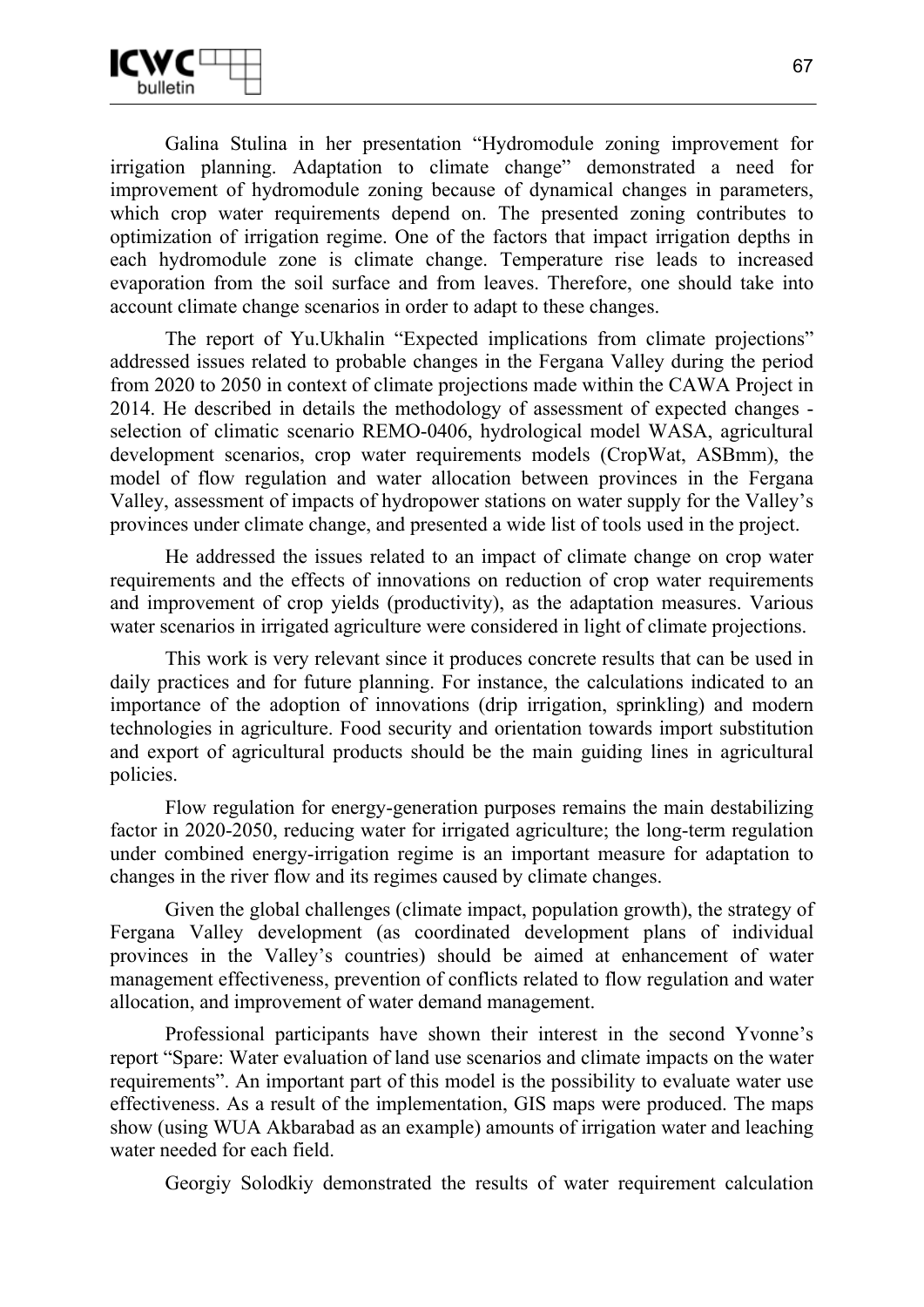

made using the ReqWat model. This model takes into account the components of water balance that are needed for calculation of irrigation depths for every crop, including groundwater contribution. The model uses the database developed for the three provinces in the Fergana Valley.

# **FIRST MEETING OF THE CORE GROUP ON REPORTING UNDER THE UNECE WATER CONVENTION**

The meeting was held in Geneve, on 15-16 December.

During the negotiations on the establishment of the Implementation Committee (2010–2012), the need was raised for the introduction of a reporting mechanism to monitor progress under the Water Convention. In response, the Meeting of the Parties to the Convention mandated the Working Group on Integrated Water Resources Management (IWRM), in consultation with the Implementation Committee, to carry out an analysis on the needs for reporting under the Convention and prepare a proposal on the modalities of such mechanism to be submitted for consideration and possible adoption by the Meeting of the Parties at its seventh meeting.

Based on responses to a Questionnaire developed by the Bureau, the Secretariat prepared a draft analysis on the needs for reporting and submitted it to the Working Group on IWRM for consideration. Proceeding from the fact that the majority of the respondents supported the introduction of reporting, the Working Group decided to proceed with this work and established a Core Group on reporting, which was to elaborate concrete proposals on the reporting mechanism.

The Core Group included the representatives of the countries that are the Parties to the Convention (Azerbaijan, Kazakhstan, France, Finland), non-Parties (Turkey and Nigeria), as well as the representatives of international organizations (SIC ICWC) and non-governmental organizations (WWF). Two members of the Implementation Committee (Ms. Vanya Grigorova, Bulgaria; Mr. Johan Lammers, the Netherlands) took part at the meeting as well.

Before the meeting, the members of the Core Group received a consultant's report, which should serve as a basis for discussion; however, the discussion followed free modality. Consequently, the Secretariat, proceeding from discussions, formulated a list of preliminary questions to be included in the questionnaire on reporting. The members of the Core Group shared their preliminary comments on the list of questions. Based on the received responses and suggestions by the consultant, the Secretariat will renew the questionnaire and disseminate it among the members of the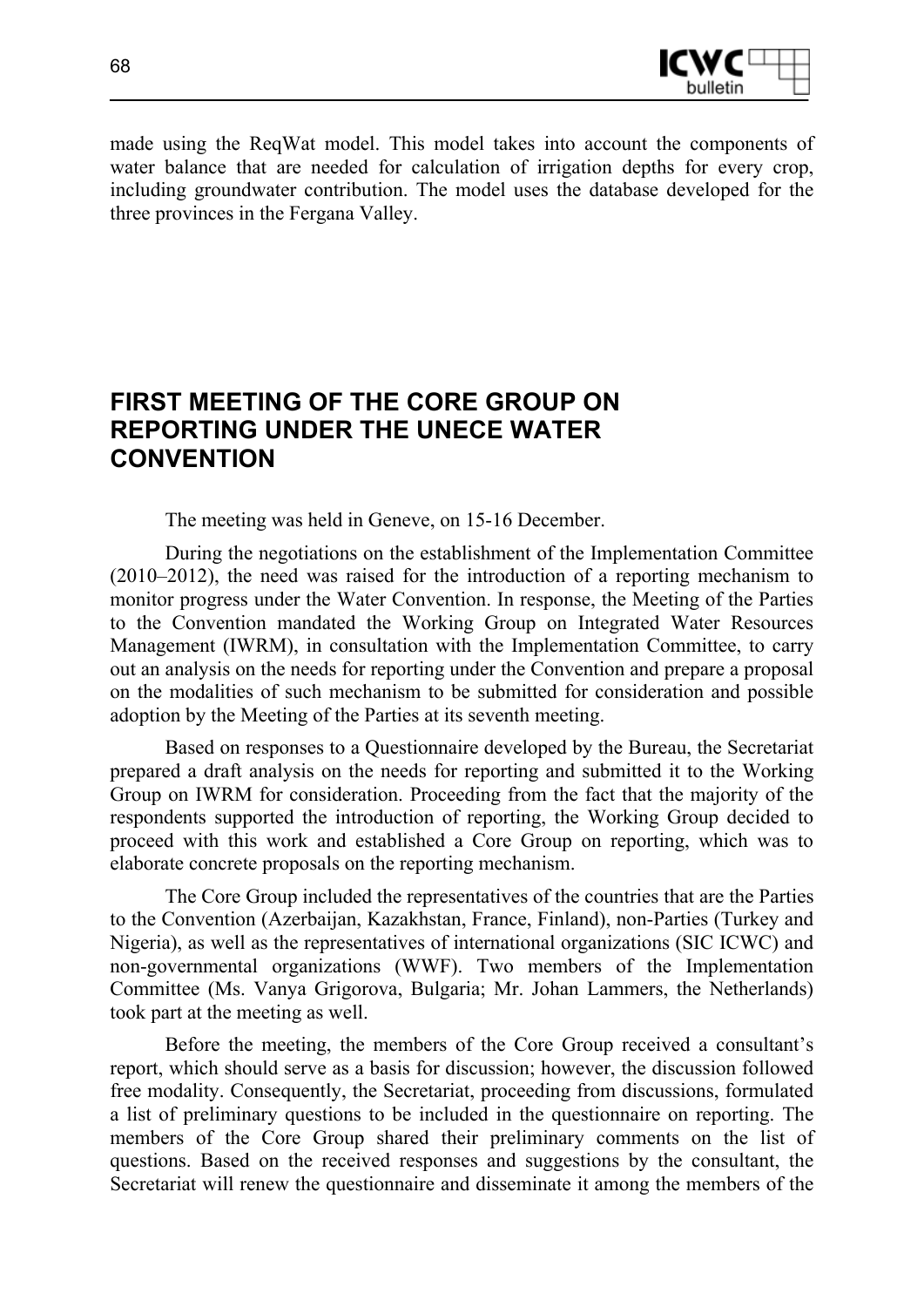

Core Group in mid January for comments. The, the second version of the questionnaire will be prepared and submitted to the Bureau for consideration in mid February. On the basis of the comments to be received from the Bureau, third version of the questionnaire will be prepared and disseminated among the Parties to the Convention and other stakeholders. Relevant comments and responses received will be discussed by the Core Group and incorporated into a draft questionnaire, which then will be submitted to the Working Group on IWRM on 25 June 2015.